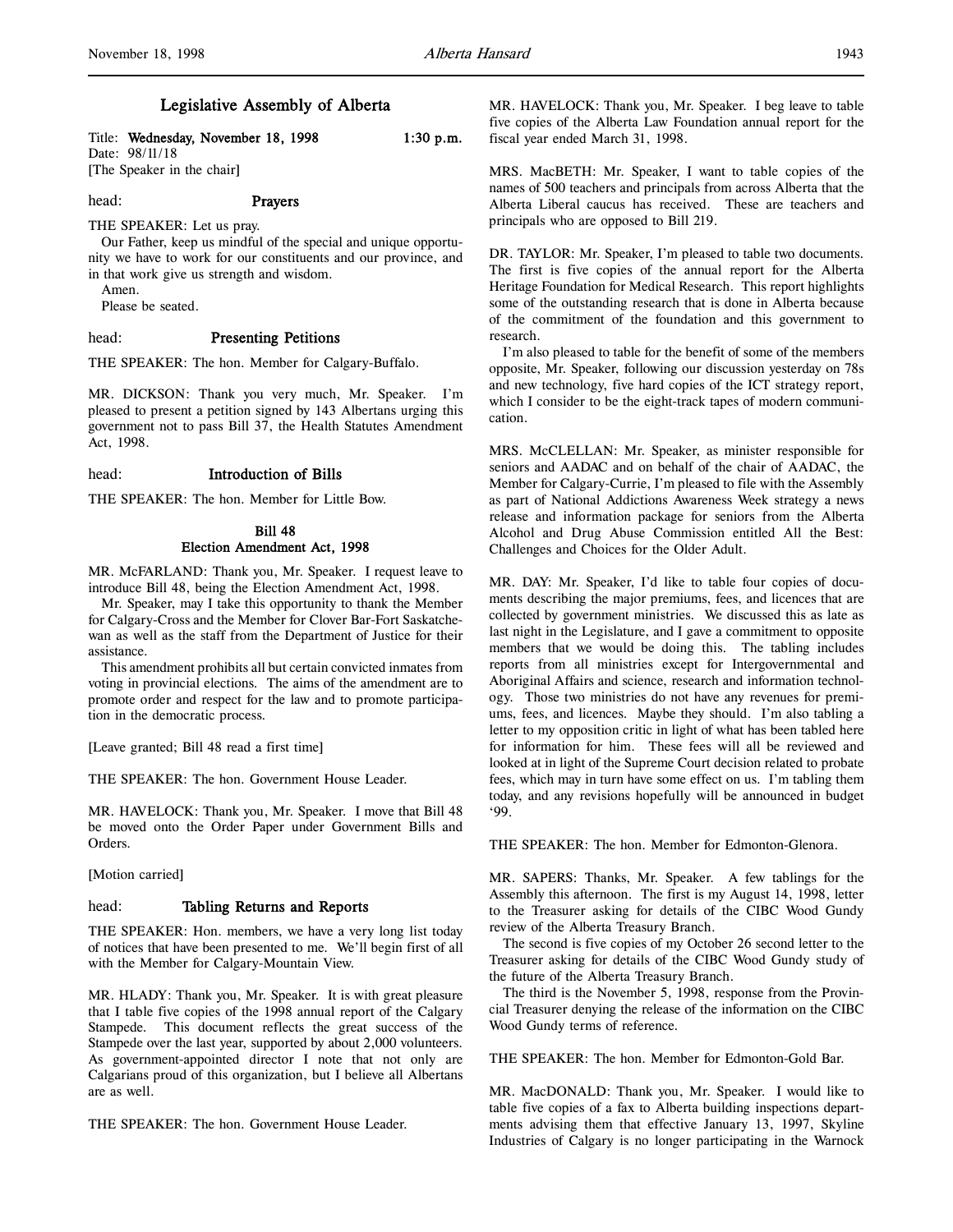Hersey certification program for northern pine shakes inspections. Thank you.

THE SPEAKER: The hon. Member for Calgary-Buffalo.

MR. DICKSON: Thank you, Mr. Speaker. I'm very proud this afternoon to be able to table the requisite number of copies of correspondence signed by 237 Albertans who write powerful and persuasive messages not to proceed with Bill 37.

THE SPEAKER: The hon. Member for Edmonton-Glenora.

MR. SAPERS: Thanks, Mr. Speaker. There is another tabling that I might as well get out of the way now. This is five copies of responses received to freedom of information and privacy requests requesting information from Alberta Treasury on the future plans for the Alberta Treasury Branch. A review of the documents released will reveal that they've been heavily censored. In fact most of the pages are entirely blank.

THE SPEAKER: Mr. Clerk, before we proceed to Introduction of Guests, I think I may have missed a hand. Did it come under Reading and Receiving Petitions or Presenting Petitions? [interjection]

## head: Reading and Receiving Petitions

THE SPEAKER: I'll recognize the hon. Member for Edmonton-Rutherford.

MR. WICKMAN: Thank you, Mr. Speaker. I'll ask that the petition I tabled in this House on Monday now be read and received.

## THE CLERK:

We the undersigned residents of Alberta petition the Legislative Assembly to urge the Government of Alberta not to pass Bill 37, the Health Statutes Amendment Act, 1998.

## head: Introduction of Guests

MS EVANS: Mr. Speaker, it is my pleasure and honour this afternoon to introduce very special visitors to this Assembly to you and through you to all members present, former MLA Bryce Stringham. Bryce served as an MLA for Bow Valley-Empress from 1955 to 1959 and sat as an Independent. Mr. Stringham's father, George Lewis Stringham, also served as a Member of the Legislative Assembly for the United Farmers of Alberta from 1921 to 1935. This family has left quite a legacy with this Assembly. Mr. Stringham as well is accompanied by his wife, Mary, seated with him today, and I understand this is his first visit to the Legislature in 35 years. Mr. and Mrs. Stringham are seated in the Speaker's gallery, and at this time I'd ask them both to rise and if all members would join me in a warm welcome to the Assembly. Welcome back.

THE SPEAKER: The hon. Member for Little Bow.

## 1:40

MR. McFARLAND: Thank you, Mr. Speaker. It is with a great deal of pleasure today that I introduce to you and members of the Assembly some of the council from the county of Vulcan, No. 2, the second oldest council in the province. Today we have the

administrator, Mr. Robert Strauss, Reeve Wayne Davey, and councillors Ian Donovan, Grant Lahd, Daryl McDonald, and Russel Smith. A special welcome to the new councillor, Doug McIntyre. Would they please rise along with spouse Mrs. Ruth Smith and receive the warm welcome of the House.

THE SPEAKER: The hon. Member for Edmonton-Riverview.

MRS. SLOAN: Thank you, Mr. Speaker. It is a distinct pleasure today to introduce to you and through you a fellow registered nurse and friend, Kathleen Connors. Kathleen is the president of the National Federation of Nurses' Unions and the chair of the Canadian Health Coalition. She has led and inspired thousands of registered nurses and citizens across Canada and around the world for her principled stands and knowledge about the Canadian health care system and the profession of registered nurses. I would ask Kathleen to rise and receive the warm welcome of this Assembly.

THE SPEAKER: The hon. Member for Airdrie-Rocky View.

MS HALEY: Thank you, Mr. Speaker. It's a great pleasure for me today to be able to introduce to you and through you two guests seated in the members' gallery. The first is a lady that's just recently been elected to the municipal district of Rocky View, Bonnie Klettke. I look forward to working with her over her term and my term as elected officials representing the same people. Accompanying her is my assistant, Loretta Fontana. I would ask that they both rise and receive the warm welcome of the House.

THE SPEAKER: The hon. Member for Clover Bar-Fort Saskatchewan.

MR. LOUGHEED: Thank you, Mr. Speaker. I'd like to introduce to you and through you to the members of the Assembly two grade 6 classes from James Mowat school in Fort Saskatchewan. They're accompanied by Mrs. Bittner, Miss Dorosh, and Ms McCaflin. If they'd rise and please be welcomed by the Assembly.

THE SPEAKER: The hon. Minister for Intergovernmental and Aboriginal Affairs.

MR. HANCOCK: Thank you, Mr. Speaker. It gives me great pleasure today to rise and introduce to you and through you to members of the Assembly a class of 34 students and two teachers, Mrs. Reva Martin and Miss Elissa Woolnough, from Brander Gardens elementary school in the fair riding of Edmonton-Whitemud. I'd like them to rise and receive the traditional warm welcome of the House.

THE SPEAKER: The hon. Member for Redwater.

MR. BRODA: Thank you, Mr. Speaker. It gives me great pleasure to introduce to you and through you three exchange students who are seated in the members' gallery. They are Lenka Zakova from the Czech Republic and Rhea Peters from northern Germany. They are with the American Scandinavian Student Exchange. Ingeborg Peraza from Mexico is with Rotary International. All three are attending R.F. Staples high school in Westlock, the constituency you represent, Mr. Speaker. I would ask them to please rise and receive the warm welcome of this Assembly.

THE SPEAKER: The hon. Member for Edmonton-Glengarry.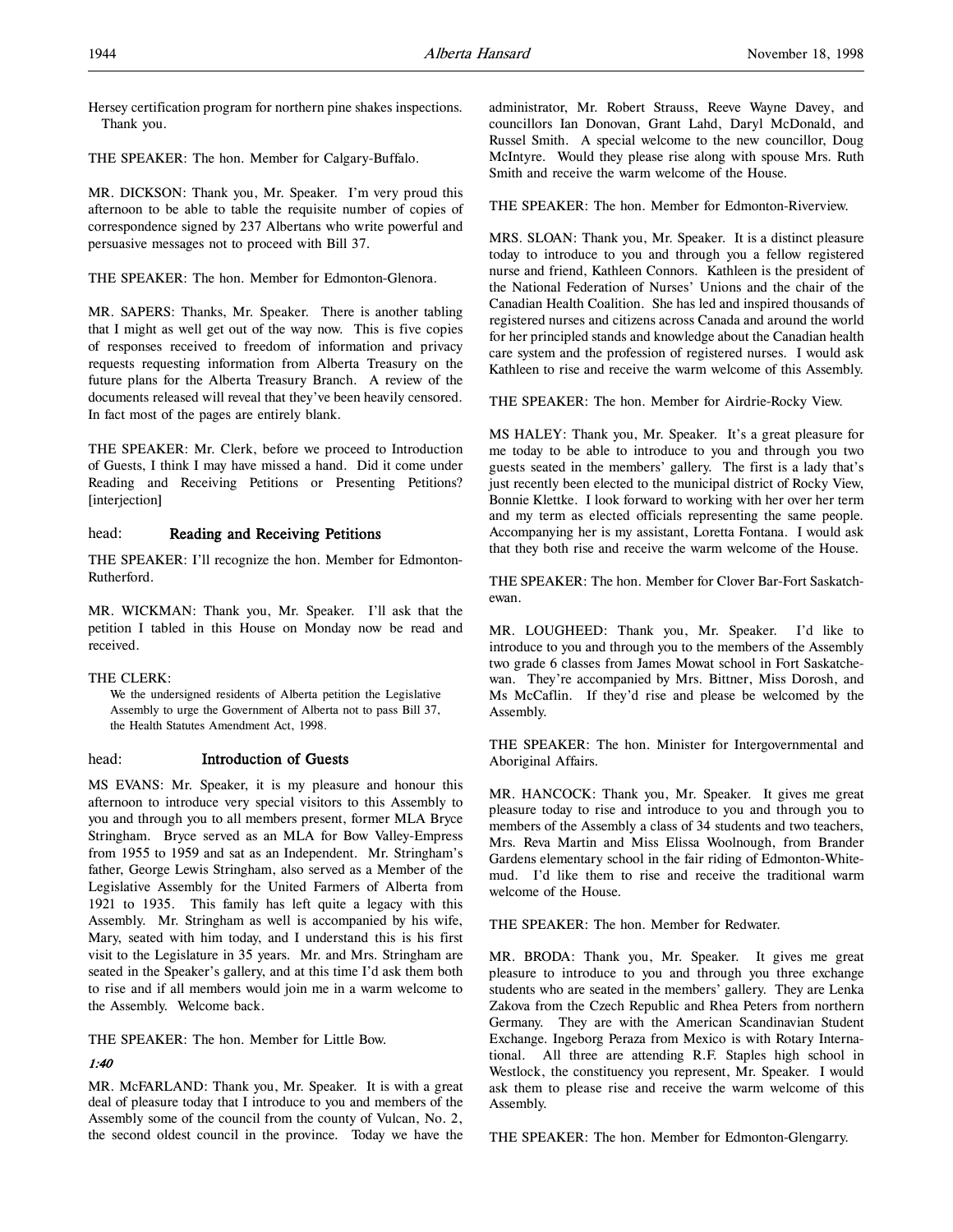MR. BONNER: Thank you, Mr. Speaker. I'd like to introduce to you and through you to Members of the Legislative Assembly Mr. Shawn Carson and his class from St. Anne Catholic elementary school. They are seated in the public gallery, and I would ask that they now rise and receive the traditional warm welcome of the House.

THE SPEAKER: The hon. Member for Edmonton-Centre.

MS BLAKEMAN: Thank you, Mr. Speaker. I'm very pleased to introduce to you and through you to members of the Assembly six students and their instructor, Mrs. Rosemary Waterman, from the Edmonton Academy. They're seated in the members' gallery, and I would ask them to please rise and receive the warm traditional welcome of the House.

THE SPEAKER: The hon. Member for Calgary-McCall.

MR. SHARIFF: Mr. Speaker, I have the pleasure of introducing to you and through you to the members of the Assembly grade 6 students from Rundle College Academy in Calgary. They are accompanied by their teacher, Pat Edelstein, and a volunteer parent, Vickie Terner, and they are seated in the public gallery. I request that they rise and receive the traditional warm welcome of this Assembly.

THE SPEAKER: The hon. Member for Edmonton-Glenora.

MR. SAPERS: Thank you, Mr. Speaker. I have the pleasure today of introducing to you and through you to all members of the Assembly two very keen observers of the changes in Alberta's health care system. One, in fact, is a health care professional who is unfortunately having to access health care these days. I would ask that Dee Warrington, best know to most of us as Mama Dee, and her companion Noelia, please rise and receive the welcome of this Assembly.

THE SPEAKER: I'd like to introduce to the Assembly this afternoon a very extraordinary group of individuals who are seated in the Speaker's gallery. On August 21, 1998, the Westlock Foodgrains Bank brought together some 400 volunteers and 64 combines to harvest a quarter section of donated land, donated seed, and donated fertilizer in 15 minutes and 43 seconds, creating a Guinness world record. This extraordinary volunteer achievement will yield over a quarter million dollars that will be donated to the Canadian Foodgrains Bank for an international water improvement project in Ethiopia. This is the third attempt over three years.

It was a spectacle extraordinaire. I had the privilege of riding in one of those combines. It's a form of volunteerism. This is a group of individuals who never once came to government to ask, "Would you do something for us? Would you help us?" They did it unto themselves, and they did it with a great deal of bringing together of people on this.

I would like to welcome the members of the Westlock Foodgrains Bank who are with us today: Les Dunford, Bernard Wiese, George McMillan, Albert Miller, Bill Siegle, and Walter Miller. Accompanying them this afternoon are Audrey Wiese, Ivy McMillan, Florence Miller, Janet Siegle, and Gladys Miller. Two individuals also associated with them, Leo Seguin and Dave Felstead could not be here today. I would ask them all to rise and receive the warm welcome of this Assembly.

## head: Oral Question Period

THE SPEAKER: The Leader of the Official Opposition.

#### Private Health Services

MRS. MacBETH: Thank you, Mr. Speaker. I'm going to let the government in on a little secret. The reason they're having so much trouble on this private health care thing and the reason they're losing the debate is because Albertan's don't trust them. My first question, then, is to the Minister of Health. Doesn't the government's private health care policy just follow the Premier's earlier suggestion about a Mayo Clinic North and the selling of Alberta's health services to the highest bidder?

MR. JONSON: Mr. Speaker, Alberta's health care policy, as repeatedly stated in the last sessions of this Legislature and stated again this session, is one of having the best public health care system possible in this province and, secondly, our adherence to the principles of the Canada Health Act and the whole framework that establishes for Albertans and for Canadians.

MRS. MacBETH: Well, if that's true, Mr. Speaker, then why is this government leading the charge to dismantle the enforcement provisions of the Canada Health Act?

MR. JONSON: As indicated I think at least twice by myself in the debate that has taken place on the legislation before the House, we will be the only province with comprehensive legislation dealing with being able to control and protect the public health care system, Mr. Speaker, and therefore her premise I don't think is applicable.

## 1:50

MRS. MacBETH: Well, Mr. Speaker, given that this government is already forcing Albertans to pay over 31 percent of health care dollars on private health, up from 23 percent in 1993, my question is: what is the final target? Is it 50 percent? Is it 70 percent?

MR. JONSON: Mr. Speaker, first of all, this government has significantly reinvested in health care in this province as a result of being able to bring our financial books in order and being able to target health care with respect to reinvestment dollars. I think the major sort of gap that there is now in the funding with respect to Alberta's health care system and that of all other provinces is that the federal government has not seen fit, now that they are running a surplus, to restore significant amounts of money to the funding of this province.

THE SPEAKER: Second Official Opposition main question. The hon. Member for Calgary-Buffalo.

## Mental Health Services

MR. DICKSON: Thank you, Mr. Speaker. The government's own Mental Health Patient Advocate described in his last report how mental health patients in this province go without medication, go without the treatment they need because of a lack of appropriate services. Now, my question this afternoon is to the Minister of Health, and it's simply this: how can this minister's Provincial Mental Health Advisory Board run a budget surplus of \$3 million while all of those Albertans requiring mental health services can't find a bed, can't see a psychiatrist, can't access the services they need, Mr. Minister? How do you reconcile those two things?

MR. JONSON: First of all, I recognize that there is work to do in the whole field of mental health, and we have been giving priority to mental health, at least I certainly have as minister. We have increased funding in mental health. We've put a particular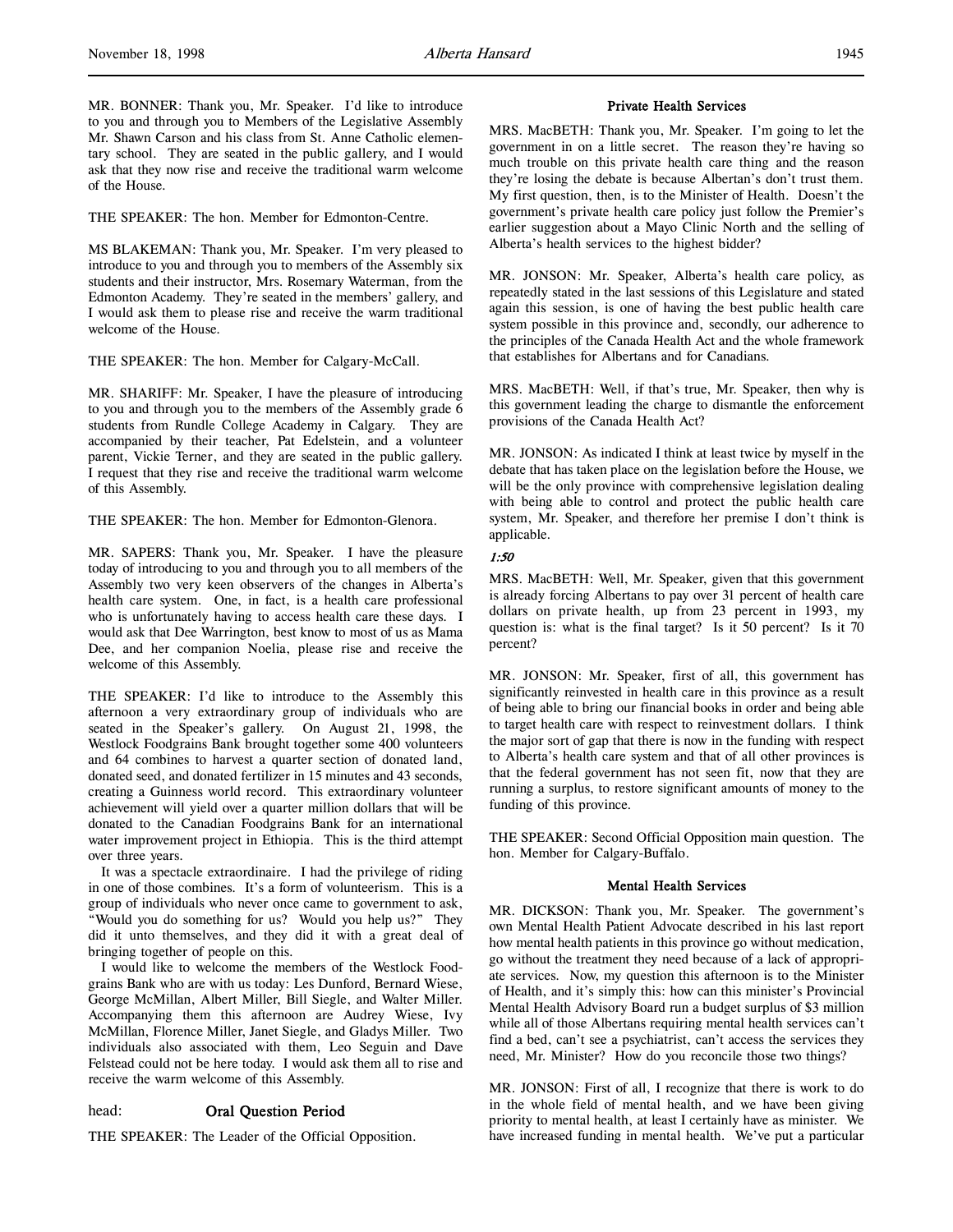Now, with respect to a budget which as I recall is in the neighborhood of 150 millions of dollars for the Provincial Mental Health Advisory Board, they are running a \$3 million surplus. I suppose the member across the way would feel a lot better if they were running a \$10 million deficit, but that is the Liberal way. I commend the Provincial Mental Health Advisory Board for being fiscally responsible and spending their money wisely.

MR. DICKSON: The Liberal way is providing services to people who need them when they need them.

My follow-up question to the minister is: given what this minister has told us, why is it that constituents of mine who need a psychiatric bed have to wait 10 months to see a psychiatrist, have to fight with people in the hospital to be able to be kept overnight? Why is that, Mr. Minister, if this reinvestment is happening?

MR. JONSON: Mr. Speaker, if the hon. member across the way has individual cases that he wants to be investigated and reviewed – my figures don't quite jibe with what he is contending.

Again, Mr. Speaker, I think I would call upon the members across the way, the members of our own caucus, and all people of the province to put a greater degree of emphasis on mental health in this province. This is something that I am certainly trying to do. Mental health was not reduced in terms of expenditure at the beginning of our last three or four years of business plans. It has been increased significantly lately. We do have additional work to do; I acknowledge that. There are a number of issues to be addressed. One of the very significant ones, I think, is the shortage that we have of psychiatrists in this province and I think nationally.

MR. DICKSON: Well, my final question to the minister is this: how does he account for the shortage of psychiatrists and the shortage of beds when over the last three years the Provincial Mental Health Advisory Board has run a cumulative surplus of \$20 million?

MR. JONSON: Mr. Speaker, I think I answered the question about the surplus. The other thing – and this is, I think, a matter that involves negotiations. With respect to some of the transfers and reorganization of the whole area of mental health to a more community-based focus, there does have to be some money available to provide for that transfer. This is the subject of discussion and negotiations with many parties, and I'm not going to comment further until those negotiations proceed.

THE SPEAKER: Third Official Opposition main question. The hon. Member for Edmonton-Glenora.

#### Treasury Branches

MR. SAPERS: Thank you, Mr. Speaker. Earlier today I tabled copies of heavily censored reports and memoranda that were prepared by Alberta Treasury regarding the future of the Alberta Treasury Branch. My questions are to the Treasurer. Why all the secrecy, Mr. Treasurer? What information has been hidden away from Albertans in the document entitled Alberta Treasury Branches: Alternative Business Outcomes?

MR. DAY: There are no secrets, Mr. Speaker.

MR. SAPERS: Mr. Speaker, maybe the Treasurer will tell Albertans what information is being kept secret from them in the December 16, 1997, memo from the Deputy Treasurer to the CEO of Alberta Treasury Branch entitled ATB Options?

MR. DAY: There are no secrets, Mr. Speaker. As a matter of fact, I have left an invitation – and it's still open – to the critic opposite to sit down with the CEO. You know, on any given day he'll stand up and yank a letter out of a file somewhere, which is certainly his right to do, but without letting me see it first or respond to it, it puts me in somewhat of a difficult situation to respond to a specific. The invitation is still open to him or to his colleagues to sit down with the CEO. This apparently is a letter to the CEO, as I understand it. He should do that. I understand that the CEO did recently at my request set up an appointment with him, which he canceled. But the invitation is still open for him to do that.

MR. SAPERS: Given that these are the Treasurer's own documents, prepared for him by his own staff and refused by his staff under a freedom of information request, I would like the Treasurer to tell us in this Assembly why, if he has nothing to hide from the taxpayers of Alberta regarding his plans for the Alberta Treasury Branch, he just doesn't end the censorship, end the secrecy, and release the information?

MR. DAY: Well, Mr. Speaker, I will say that though I don't often congratulate the media, I will congratulate them for their consistent reporting on the Alberta position related to ATB. There are a variety of options that were asked to be considered, and those are still out there and being discussed. That has been the consistent position of this government: the well-being of ATB and the well-being of the customers.

In terms of a secret, Mr. Speaker, I would suggest that the Liberals have a secret. They are not really telling us their position related to ATB. In May of 1997 it's well published that the Liberal leader said: sell it; don't consult; don't even talk to Albertans; flog it; sell it; get rid of it. Now, that was in May of '97. Then on September 5, '98, the Liberal Treasury critic said: a public share offering might be the appropriate way to go. So now they jerk to that particular move, and as recently as yesterday they were saying that it should be the status quo. So they've moved from: sell it; don't talk to anybody; just flog it; get rid of it. Then they said: well, it's an IPO; that's the Liberal position. Then they said: it's status quo. I would suggest that they have the secret.

I'm tabling faithfully reported media documents which record that the government position has always been consistent, that the Liberals are very inconsistent.

MR. SAPERS: Point of order.

MR. DAY: If they want Albertans to trust them – and there was a vote of trust, a vote of confidence in March of '97, and the score was about 63 to 17. It was more than 17 at one point, but they keep coming over to our side, and that's kind of the way it goes.

Mr. Speaker, I would like to table these documents and suggest to the Liberals that if they want trust from Albertans, they have to be consistent. They can't first jerk to the left and then jerk to the left again and then jerk to the left again. They've got to be consistent.

THE SPEAKER: The hon. leader of the NDP opposition, followed by the hon. Member for Calgary-Fort.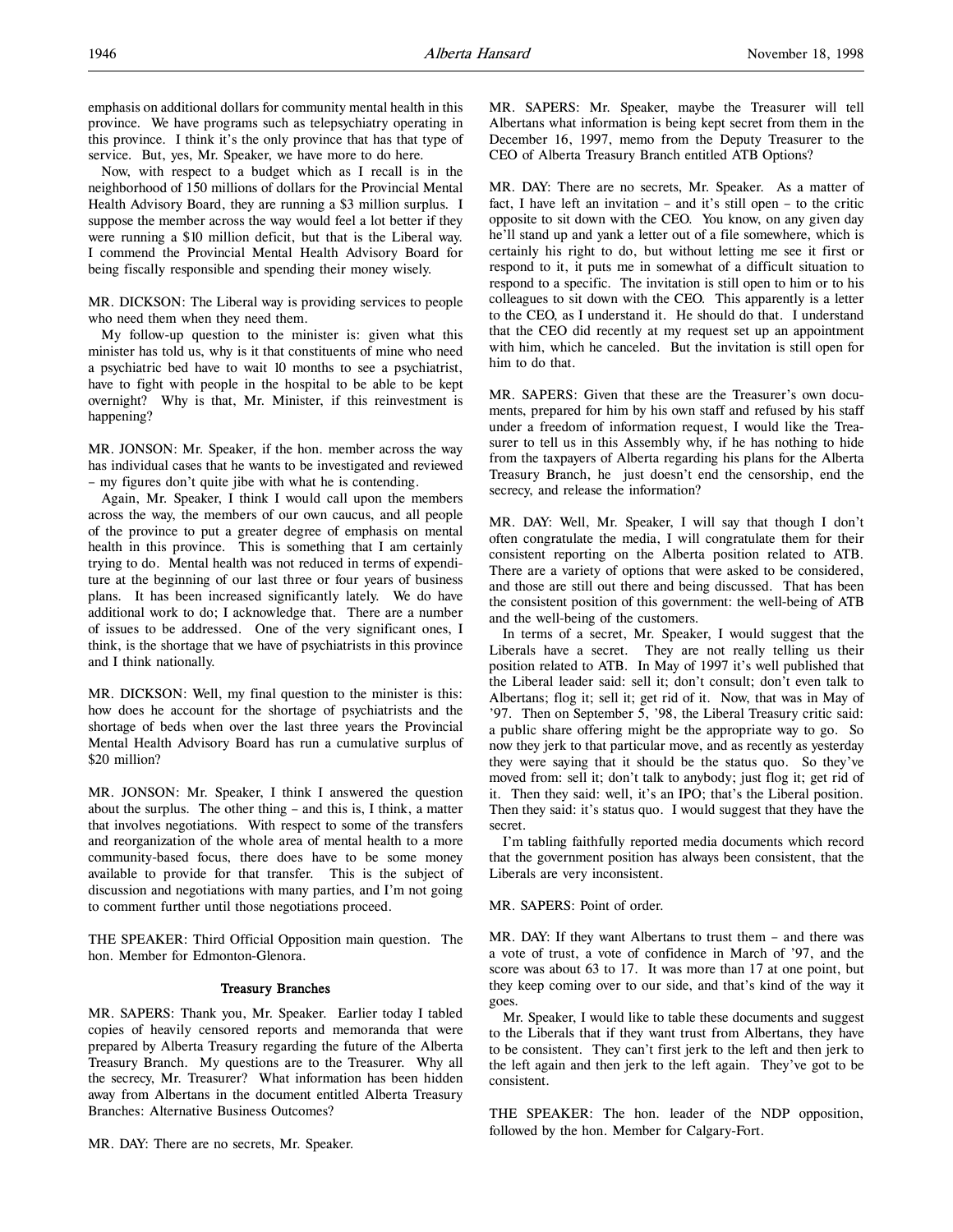#### 2:00 Health Care System

MS BARRETT: Thank you, Mr. Speaker. Today the Alberta Premier became the recipient of the 1998 Canadian health care demolition award provided by the Canadian Health Coalition. It's really appropriate. It goes: "5, 4, 3, 2, 1, Boom." I'll file copies with the Legislature.

Mr. Speaker, when the government said in its budget earlier this year that the health care cuts are over, maybe they didn't take into account the fact that the regional health authorities, more than half, still have deficits. In fact, less than two weeks ago the General hospital in Edmonton terminated seven positions, including its one and only groundskeeper, because it has a deficit. Meanwhile, they're moving in more people, the STD clinic and the Capital health authority. My question to the health care minister is: why won't this government provide the money that is necessary to eliminate those deficits so that proper public health care services can be provided? Or does he want the nurses to be shoveling the snow next?

MR. JONSON: Mr. Speaker, I would like to remind the hon. leader or inform her if she wasn't aware before that we did undertake an overall review of the funding needs and funding formula for regional health authorities. That report has been publicly released and discussed and supported by government at least in terms of its first stage. I think in a very rapid and responsible manner the government did respond with some \$61 million of additional funding for regional health authorities, which will provide the basis for regional health authorities to work towards a balanced budget. For instance, in the Capital health authority, which I would hope the hon. leader is concerned about, they are working towards that balanced budget.

MS BARRETT: Mr. Speaker, will the Health minister do the responsible thing, demonstrate his government's commitment to public health care, and at least signal to those hospitals that are being forced to lay people off that he is committed by withdrawing Bill 37?

MR. JONSON: Mr. Speaker, the leader refers to a specific management decision in the Capital health authority, but she neglects to also refer to the fact that the Capital health authority is adding a significant number of beds, including ICU beds at the Grey Nuns hospital, hiring additional nurses, hiring additional medical personnel and support personnel, which I'm sure add to a significantly larger number than the number that she's referring to as having been either reassigned or discharged.

MS BARRETT: Well, on the subject of Calgary, then, why would this government authorize through its appointed members to the regional health authorities the privatization of two hospitals in Calgary, blow up the remaining publicly owned one, and realize they've gone too far, and now consider building a new hospital in Calgary. Mr. Speaker, I have the brick from the Calgary General. The people in Calgary say that it's crazy.

DR. TAYLOR: Pam, it's not the brick that's crazy.

THE SPEAKER: Hon. minister responsible for science, research, and information technology, I don't know what the meaning of that little shot across the bow was, but it's really not in keeping with the decorum of the House.

The hon. Minister of Health.

MR. JONSON: Mr. Speaker, in the reorganization of health care services in Calgary the matter of the closure of the Bow Valley hospital has been discussed at great length. It was a management decision of the regional health authority in terms of consolidating and making more efficient their overall acute care service in Calgary. They have expanded their capacity in terms of longterm care and continuing care. I agree that with the population growth there they need to move further in that particular direction. Yes, I acknowledge that the Bow Valley hospital is now demolished, but there is significant acute care capacity and, as I said, a rapid expansion of long-term care capacity in Calgary.

In addition, Mr. Speaker, the comment about a new hospital in Calgary is something that I think on a long-term basis has to be planned for if the economy of this province remains strong, as we certainly plan it to be, and the population of Calgary particularly continues to grow. It's only realistic, looking down the road, to set some plans in place, particularly with respect to possible land acquisition.

THE SPEAKER: The hon. Member for Calgary-Fort, followed by the hon. Member for Edmonton-Gold Bar.

## Mechanics' Income Tax

MR. CAO: Thank you very much, Mr. Speaker. Alberta's economy has been doing very well, and this is thanks to the low tax regime and the industrial workforce. Reflecting questions from my constituents, I would like to ask a question to our Provincial Treasurer. Specifically, an auto mechanic representing his colleagues was told to come to my office by the Canada taxation office. He told me that he and his colleagues were employed by auto mechanic shops. Part of the employment arrangement is that he is paid a very low basic wage, and the rest he has to earn through commissions. Also as a condition of employment they have to purchase their own tools, which are very, very expensive for an entry-level mechanic. My question is to the Treasurer. How come such Alberta workers cannot declare the cost of their professional tools as an expense on their income tax, be it federal or provincial, whereas companies and other professionals can?

MR. DAY: It's a good question, Mr. Speaker. Actually we've heard from mechanics before on that one, and it's not an area that we can alleviate within our provincial tax grid. We have asked the federal government to consider that. Maybe our friends across the way could talk to their cousins about that. I think it's a valid and appropriate request and alleviating that cost to mechanics should be looked at.

MR. CAO: Well, thank you, Mr. Speaker. My final question is also to the Treasurer. What can the provincial taxation do to address this seeming inequity in our Alberta working environment?

MR. DAY: Well, as I said, Mr. Speaker, that and other issues have been presented to the federal Finance minister. There's a number of requests that we've made to the federal government which we think would make life better for not just Albertans but for all Canadians. For some of those it seems to be taking time to get them addressed even though we're vigorously bringing them forward.

I guess one assurance the member could take back to that mechanic is that for the work that mechanic does here in Alberta, there's some small consolation in knowing he is taxed at a lower rate and taxed less here in Alberta than he would be if he were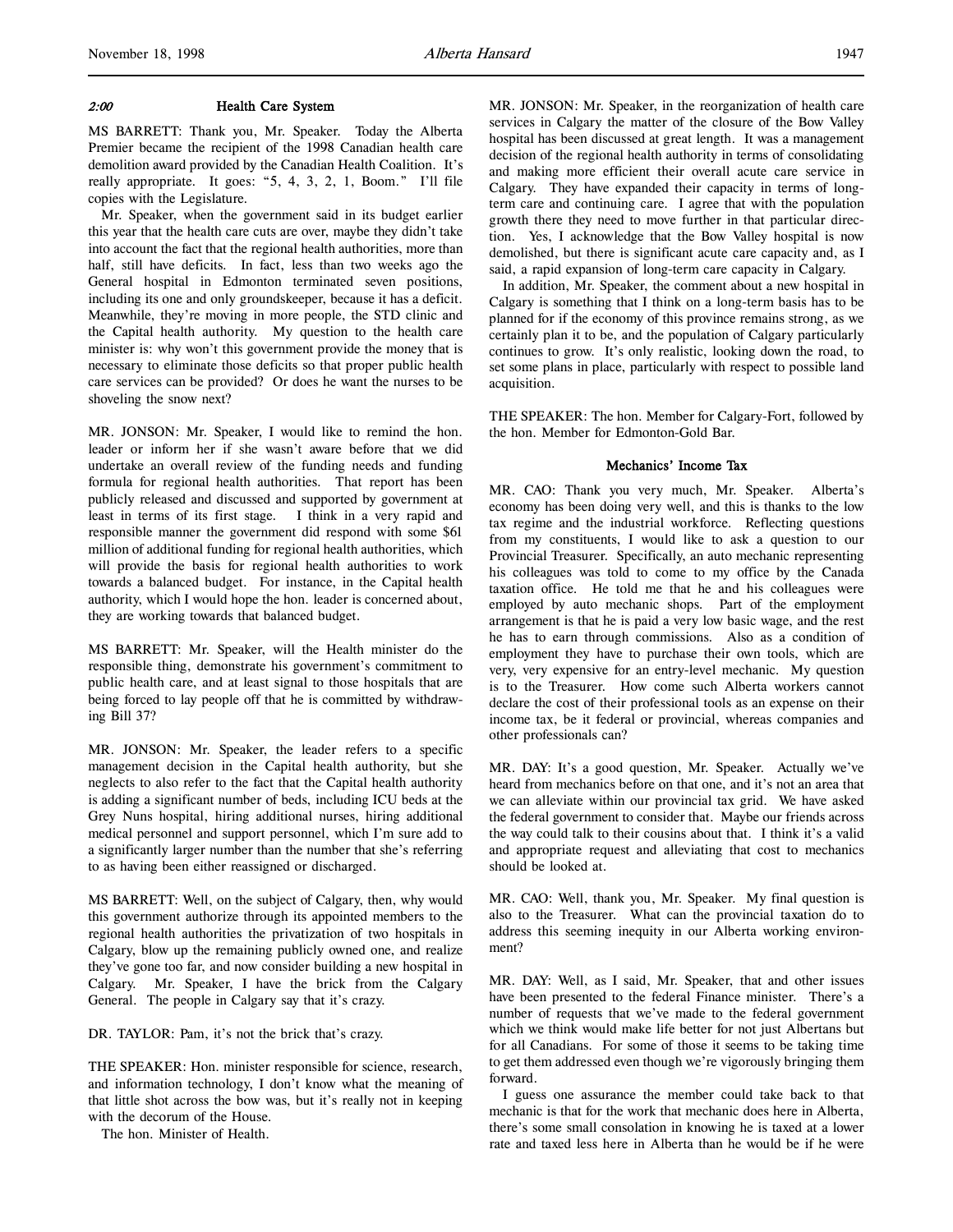working anywhere else in the country. Also, there's more work available to him here than anywhere else in the country. I know that's a small consolation, and until we can get the federal government onside on some of these issues, we'll hope that will help somewhat.

THE SPEAKER: The hon. Member for Edmonton-Gold Bar, followed by the hon. Member for Redwater.

## Pine Shake Roofing

MR. MacDONALD: Thank you, Mr. Speaker. The trouble in the Department of Labour has spread. The untreated pine shake and this government have something in common: the government that authorized and promoted this product now is the same as this untreated pine shake because both are rotting from the inside and they split right down the middle when they are nailed. My first question is to the minister responsible for the Alberta Research Council. Why did he tell this Assembly yesterday, "ARC does not have the ability to issue tags or to act as a certification organization," when we have this internal document from the Department of Labour which states, "The Standards Council of Canada . . . will be accrediting Alberta Research Council . . . as a third party certification agency" under the new industry standard for northern Alberta pine shakes?

## 2:10

DR. TAYLOR: Thank you, Mr. Speaker. I must compliment the member on his creative introduction to the question, because it's really quite humorous.

I will point out what I pointed out yesterday. The head of the department of forestry management at the Alberta Research Council was retained to serve as a member, only one member of 22, on the CSA technical committee. At the same time, he was one of 13 members on the subcommittee on northern pine shakes. I would just provide you with the names of those people on the committee. Just to give you a flavour of who is on those committees, we have industry representatives; for instance Mr. Klyne, from A1 Shakes. We have people from the Alberta forest service, we have people from Alberta Labour, we have people from Atlas forest products, and so on. So that's the nature of the CSA certification.

I will point out once again, Mr. Speaker, that ARC examined existing roofs, shakes that were already on the roofs, and they very clearly indicated that they did not provide any warranty as to their durability. Moreover, they noted that many of the roofs, in fact the majority, were installed with an excess of 7 percent offgrade allowance. When CSA sets standards, they set an allowance of 7 percent that can be off-grade, and the majority of the roofs examined by ARC were greater than 7 percent.

MR. MacDONALD: Thank you, Mr. Speaker. This question is also to the minister responsible for the Alberta Research Council. Is the minister aware that the original test roof panels installed at the Alberta Research Council were found to have significant rot?

DR. TAYLOR: Exactly what I said, Mr. Speaker. The Alberta Research Council examined these shakes, provided their report on these shakes, but did not provide warranty and did note the installation imperfections.

MR. MacDONALD: Mr. Speaker, my third question is to the Minister of Labour. Why did he assure his colleague from St. Albert yesterday regarding pine shakes that this subject had "a great deal of research done by the normal rigorous process," but the deputy minister states in this internal memo we have that "we have no research data to substantiate the support we have given to the . . . Pine Shakes" in the standata?

MR. SMITH: Mr. Speaker, it's always intriguing to come into the House and listen to internal documents obtained by the Liberals, where in fact the Liberal Party has full access to over 1,300 pages of released information, of good, rigorous research and data. They can walk over to the Department of Labour's library as any consumer can do and use it. He talks about the question of the regular process and how this went and the analogy of comparing it with the rot in the middle. I would only simply remind the hon. member that when this product was first approved, there was only one leader of this House that was in cabinet at that time, and it's not on this side of the House.

THE SPEAKER: The hon. Member for Redwater, followed by the hon. Member for Edmonton-Riverview.

## Health Care Funding

MR. BRODA: Thank you, Mr. Speaker. Given some of the recent media coverage about the health system in Alberta, some of my constituents have raised concerns with me about funding for the regional health authorities and whether or not it is adequate, both locally and across the province. My question is to the Minister of Health. I'd like to know about the current state of funding for our health system and if this level of funding is adequate to meet the needs of Albertans.

MR. JONSON: Mr. Speaker, I'd like to, first of all, say that in the general overall case we have put some \$230 million back into the funding of health care over the last short while, particularly in the area of regional health authorities' budgets. But one of the very important initiatives of government over the past number of months has been a very thorough consultation with regional health authorities and other entities in the health system across the province to look at that very basic question of, first of all, what the proper formula is by which to fund regional health authorities and then what the realistic amounts are to be injected into those budgets. That is the action that has been taken. I won't go on to repeat things I've said previously in this session, but we have already acted to a significant degree on that particular report with the recent funding announcement of \$61 million to provincewide services centred in Edmonton and Calgary, which benefit all Albertans – they're the highly specialized services – some \$30 million to the regional health authorities themselves, and also some money, \$2 million, for each of the academic health centres in the province.

MR. BRODA: Mr. Speaker, to the same minister: how does the government plan to ensure that this funding level remains adequate in the future given the well-known fact that our population is both increasing and aging?

MR. JONSON: I think there are two very important initiatives or directions of government, Mr. Speaker, in that regard. First of all, we hope to be able to implement the recommendations of the Bonnie Laing/Jacques report, as it's called, on overall funding for regional health authorities. But I think there are two other things that are very, very important and will likely be very important themes of our upcoming health summit. One is that we have to ask the question in this province and we have to set direction with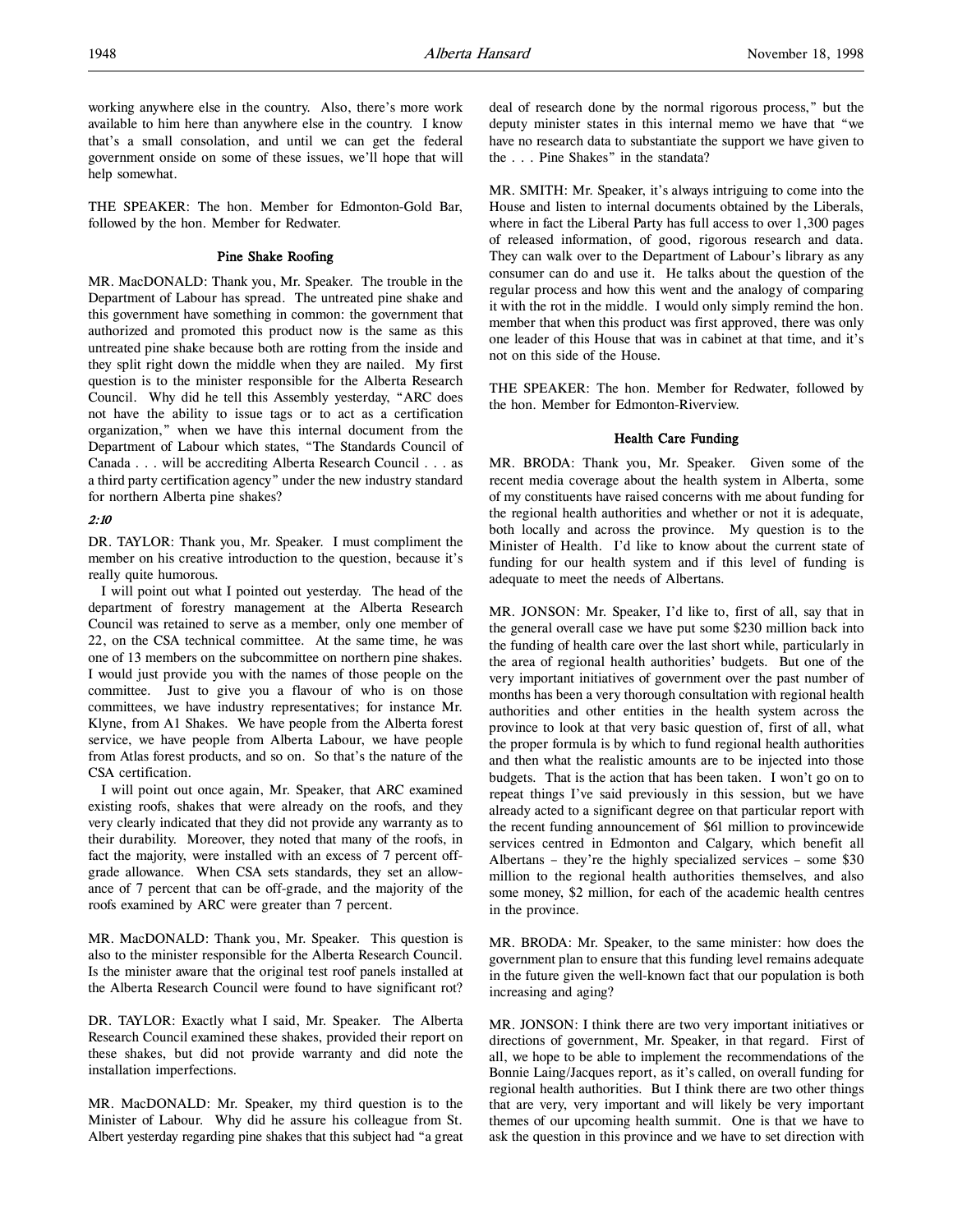respect to getting measurable performance in the key areas of the health care system from any reinvestment. Secondly, we need to have a very broadly based and thorough look at what the sustainable level of funding is that we should have in the public health care system of this province of which we are so proud and so determined to maintain.

MR. BRODA: My final question, Mr. Speaker, to the same minister: with the review committee recommendations, besides the immediate funding, what is your response to those recommendations?

MR. JONSON: Mr. Speaker, I think I have covered part of that particular question, but as I've indicated, with respect to the specific recommendations – and there are some 27 recommendations in the report. With respect to the full 27 recommendations these will be reviewed in the context of our overall business planning process in Health for the upcoming budget. As I've indicated, I think it would be fair to say that we've responded to four or five of the very key ones in the recent funding announcement and in some changes that we're looking at with respect to the overall application of the formula. But the overall report will be looked at in the context of our business plan and budget preparation.

THE SPEAKER: The hon. Member for Edmonton-Riverview, followed by the hon. Member for Calgary-Glenmore.

#### Social Policy

MRS. SLOAN: Thank you, Mr. Speaker. The Minister of Family and Social Services yesterday admitted that his policies are in contempt of the child welfare and social care facilities acts. He admitted to implementing a mandate change without first changing the legislation and, secondly, defended placing children in a facility designed for the homeless, addicted, and rehabilitated felons with the rationale that 16- and 17-year-old children are independent and therefore adults. My questions are to the Minister of Justice. Can the minister explain why his government is in violation of the Age of Majority Act and the Child Welfare Act by abandoning 16- and 17-year-old youths to single men's hostels in this province?

#### 2:20

MR. HAVELOCK: Mr. Speaker, this government does not believe nor accept the premise of the question. We don't feel we are in violation of any of the legislation, and I think the minister made that quite clear yesterday.

MRS. SLOAN: Thank you, Mr. Speaker. How, then, can a minister implement a change in the mandate of a committee without changing the act, once again placing the department in direct contempt of the law?

MR. HAVELOCK: Well, Mr. Speaker, again, we don't feel that any change or any policies were implemented which are contrary to existing law. I don't believe that the minister yesterday at any time made the statement that he felt he was in contravention of the law.

MRS. SLOAN: Is this minister not doubling the risk of litigation for this government by ignoring the fact that his colleague yesterday admitted on those two parts to be in direct contradiction of the laws?

MR. HAVELOCK: No, Mr. Speaker.

## Speaker's Ruling Legal Opinions

THE SPEAKER: That last series of exchange of questions from an hon. member to the Minister of Justice, who also is the Government House Leader, essentially sought legal opinions, which is a clear violation of the rules of question period. There was no intervention. Some responses were offered, but I think we should just be a little careful of getting into asking for legal interpretation and legal opinion. It does violate the rules that we do have in the House.

The hon. Member for Calgary-Glenmore, followed by the hon. Member for Edmonton-Ellerslie.

#### Education Funding

MR. STEVENS: Thank you, Mr. Speaker. Recently I've heard that some school boards are collecting hundreds of dollars from parents in fund-raising and fees. In fact the members opposite have stated that parents in the Elk Island public school division are paying as much as \$483.89 per student. My question is to the Minister of Education. How can parents be asked to raise this much money to underwrite the cost of basic education?

MR. MAR: Mr. Speaker, I believe the hon. member is referring to an Official Opposition news release dated October 9, 1998. It says:

The top five [fund] raisers on a per student basis were:

1. Elk Island Public \$483.90 . . .

I've looked at this as to what composed that \$483. It is a significant amount of money. I wish to point out the difference between fund-raising and school-generated funds. There is a significance difference. With respect to school-generated funds any funds which come under the direct control and responsibility of school management are reported under school-generated funds.

Now, Mr. Speaker, what the opposition has done is taken the numbers from cafeteria and store sales, noninstructional activities such as student council, grad funds, athletic trips; they looked at rentals, continuing education fees for adults, and transportation fees and mixed that all in with fund-raising and donations. So the \$483.00 referred to in their press release is not strictly donations and fund-raising. It includes a great number of other things.

MR. STEVENS: Mr. Speaker, to the same minister: can the minister tell this Assembly how much of the \$483.00 per student was raised by parents through fund-raising?

MR. MAR: Mr. Speaker, we looked at the averages for the Elk Island public school district and roughly 6 percent of the money that was referred to in that was for fund-raising and donations. The balance came from the following sources: 43 percent was for the student council, the grad fund, athletics, and trips; less than one-half of one percent was for transportation fees; 23 percent came from cafeteria and store sales; and 13 percent came from instructional programs, such as field trips to the Legislature perhaps or wood and metal supplies for CTS programs.

MR. STEVENS: Mr. Speaker, my last question once again is to the same minister: can the minister tell us whether any of this money was used to cover basic instructional costs such as textbooks and, if so, how much?

MR. MAR: Mr. Speaker, we've looked at this issue. When you combine textbooks and software purchases, it amounted to about one-half of one percent. Over 57 percent of Elk Island's expenses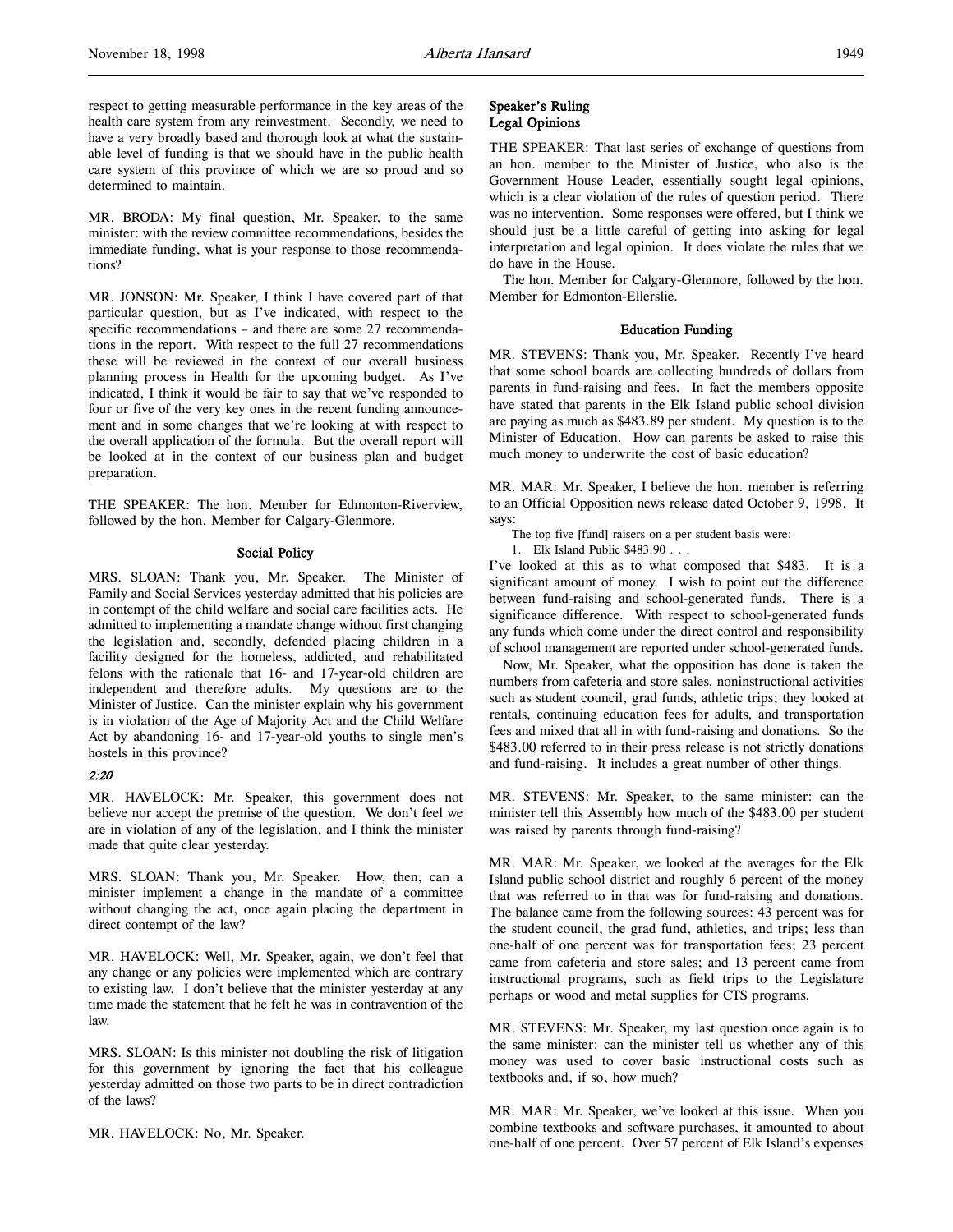covered noninstructional activities and supplies for the cafeteria and the school store; 26 percent covered learning resources for things like continuing education and transportation costs, which don't have anything to do, in the case of continuing education, with the K to 12 system; 13 percent of the cost was for instructional materials, such as I said, field trips, computer disks, and supplies and resources for the CTS program.

## Special Waste Treatment Centre

MS CARLSON: Mr. Speaker, extremely high PCB levels in snow samples taken close to the Swan Hills special waste treatment plant in March of this year show that a year and a half after the 1996 leak, PCBs were still escaping from the plant. Why is the Minister of Environmental Protection allowing this contamination to continue to happen?

MR. LUND: Mr. Speaker, it is true that some of the snow samples taken after the explosion did show an above normal reading. We have been concerned about some fugitive emissions. There have been instructions issued to the operators of the plant to look after those fugitive emissions, and we are confident that the sampling from the voles and the snow will show that the emissions have been taken care of. Incidentally, the level was just slightly elevated.

MS CARLSON: Well, Mr. Speaker, what assurances can the minister give us that in fact we are not going to have a continuation of this contamination when year after year he has stood in this Assembly and said it isn't going to happen, and it keeps happening?

MR. LUND: Mr. Speaker, there have been two events at the Special Waste Management Corp.'s facility at Swan Hills, two explosions that did in fact cause the release of some PCBs and dioxins and furans. That's true, but the fugitive emissions that we were concerned about were from things like the outside storage, which has been taken care of, from things like the unloading facilities at the plant. Those have been taken care of, and we're confident that in fact we will see an elimination of the PCBs around the plant. As a matter of fact, the testing that has been done on the wildlife in the last while is showing that there isn't an elevated reading anymore.

MS CARLSON: Mr. Speaker, that isn't comprehensive enough. Will this minister commit to provide adequate funding for the study of PCBs, dioxins, and furans in predatory animals in the region so that we know just how serious this contamination is higher up the food chain? Not a spot analysis but long-term, necessary funding. I wouldn't eat those fish in that area if my life depended on it.

## 2:30

MR. LUND: I was anticipating the second question, but it was just a statement after the question, I guess.

Mr. Speaker, currently the operators are collecting samples of wildlife. Any hunter or trapper can take wildlife samples to the operator. They will have them examined for levels of PCBs, dioxins, and furans, and the monitoring and testing of the voles is continuing. That's been ongoing all along. So we're confident that there is adequate testing going on to make sure that there isn't a continuation of the escape of PCBs and/or dioxins and furans.

THE SPEAKER: The hon. Member for Wetaskiwin-Camrose, followed by the hon. Member for Edmonton-Mill Woods.

## Highway 13

MR. JOHNSON: Thank you, Mr. Speaker. My question is to the Minister of Transportation and Utilities. For some time now there has been concern about the condition of highway 13 east from Camrose to Daysland. I understand a recent engineering geometric assessment of highway 13 indicated widening from Camrose to Daysland is warranted and will complete the continuity of highway 13. This fall a rut fill was completed on this section of highway 13. Many of my constituents, especially those with small cars, have expressed concern about the safety of this rut-filled road in light of the approaching winter and icy season. Can the minister give my constituents an update on this repair project and allay their concerns about safety, especially for small car operators?

MR. PASZKOWSKI: Thank you, Mr. Speaker. I certainly share the concerns of the hon. Member for Wetaskiwin-Camrose. We recognize the importance of highway 13, and with that recognition, the west end last year was rebuilt, curbs were taken out, and the roads widened. That was the start of really dealing with the issues of highway 13. The section east of Camrose to Daysland developed some tire track depressions that ultimately we had to deal with late in the season. We filled those tire track depressions, and hopefully we'll be able to get through the winter. We will be monitoring it very closely so that indeed there are no safety risks. If indeed it does become a safety risk, we will look at signage; we will look at ways of dealing with the issues during the winter. Hopefully in spring we'll have another assessment of that road, and indeed if there is further work that will be required, we'll be prepared to do that come spring.

MR. JOHNSON: Thank you for that update. My second and final question: will the minister tell us when we can expect that the proper job of widening this part of highway 13 will occur?

MR. PASZKOWSKI: There is a recognition that the road is narrow, and certainly it is the intention of the department to widen the road. It's in the plans, and at the present time it would appear that hopefully, if our budgets permit, by the year 2003 that road will be widened.

THE SPEAKER: The hon. Member for Edmonton-Mill Woods, followed by the hon. Member for Calgary-Cross.

#### School Construction

DR. MASSEY: Thank you, Mr. Speaker. My questions are to the Minister of Education. Why do the residents of Calgary's Hidden Valley get a brand-new school without even asking while parents in Edmonton's Twin Brooks work for five years for a new school, bus their children to 32 different locations, and are still put on a waiting list?

MR. MAR: Mr. Speaker, I wish to make it very clear that when we make decisions about building schools, it's done by our School Buildings Board. Our School Buildings Board is made up of an arm's-length group of professionals who look at issues with respect to the needs of schools.

The simple answer to the question posed by the hon. member – it's a good one – is that the utilization rate of schools in the Calgary Catholic system is currently at about 104 percent. The utilization rate for schools in the Edmonton public system is roughly 80 percent. So it is very difficult to rationalize a decision to build a new school where existing schools are not being used.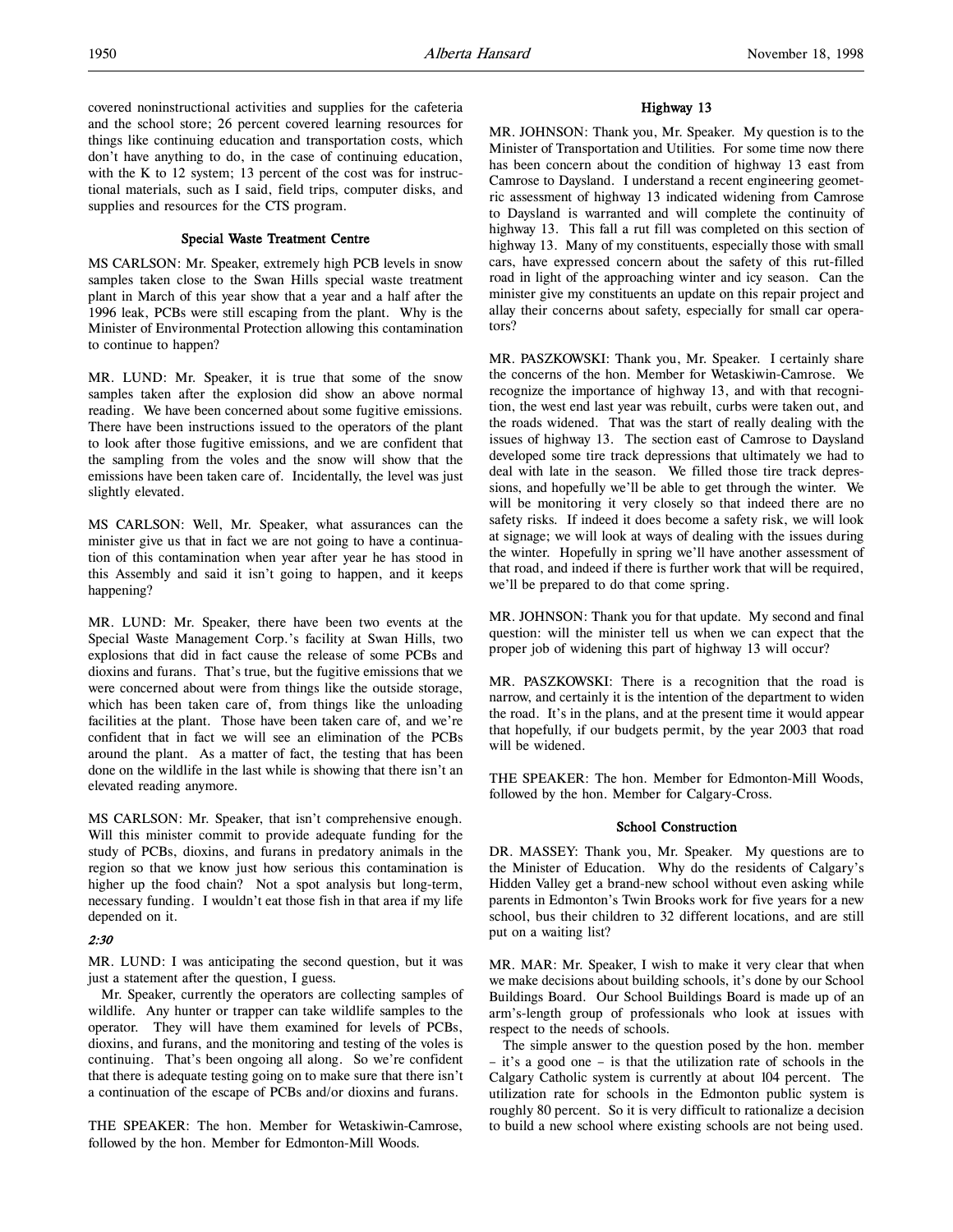DR. MASSEY: So why, then, was the Calgary separate board asked to give up existing school space when Calgary public has more empty space for that charter school?

MR. MAR: Well, Mr. Speaker, the issue of having existing schools used for charter schools or for other purposes – that offer was made to both the Catholic and the public boards in Calgary. I think it is important to note that these are large expenditure items, and we must be very cautious in looking at the dollars that we spend in school capital. But both the Catholic board and the public board had the same offer made to them. It was the Catholic board that first responded, predominantly because of their pressing need for space in north-central Calgary.

DR. MASSEY: Thank you, Mr. Speaker. To the same minister: can the minister assure the residents of Twin Brooks that politics played absolutely no role in the breaking of all the capital funding rules when the decision was made to give Hidden Valley a new school?

MR. MAR: Mr. Speaker, I can categorically say that there was no political interference with respect to this decision. With respect to the breaking of the rules, I want to make it very clear that there is a fund in our capital budget for emergent capital needs. There is a fund for that. This school request clearly came within the scope of an emergent need. Emergent needs have been met all over the province, not just in the city of Calgary. In areas where there's been high growth, we've been compelled to look at requests to our emergent need fund in order to deal with perhaps portables or new schools. I reject the notion and categorically deny that there was any political interference in this decision. No ifs, ands, or buts. No qualifications.

THE SPEAKER: The hon. Member for Calgary-Cross, followed by the hon. Member for Edmonton-Castle Downs.

## Housing Rent Increases

MRS. FRITZ: Thank you, Mr. Speaker. Recently I met with several seniors in my constituency who are on fixed incomes. They were notified that their rent for a one- bedroom apartment is being increased by \$2,400 per year, which is over 10 percent of their income. The rent supplement program is supposed to help Albertans most in need of affordable housing. I understand that there is a projected surplus of up to \$1 million in this program which cannot be accessed by these seniors. So my question is to the Minister of Municipal Affairs. What were the conditions that resulted in this huge surplus?

MS EVANS: Mr. Speaker, the Member for Calgary-Cross has cited a real problem in the city of Calgary and in high-growth communities where low vacancy rates exist. The rent supplement program has been very effective, in fact topping up the dollars so that the 30 percent factor for seniors will help them subsist in various accommodations. Some of the landlords last year and this spring, in fact, in Calgary have chosen not to renew their agreements with Alberta Municipal Affairs, seeking the opportunity to engage other clients who can afford to pay more in those facilities.

Mr. Speaker, we intend to work, as a result of our housing symposium, in conjunction with the housing management bodies in Calgary who are maintaining an inventory. We intend to work with the city of Calgary in helping them find new and alternative ways to the rent supplement. We are continuing to find other

circumstances, such as the refinancing of housing in Calgary that netted about \$965,000 returned to the city of Calgary so that they can dispatch that in ways to assist those seniors and to assist people in their community in ways that they feel serves the greatest need.

MRS. FRITZ: Thank you, Mr. Speaker. To the same minister: will the minister commit to making this surplus available to lowincome seniors and other Calgarians who have seen their rents increase by up to 50 percent?

MS EVANS: Mr. Speaker, that is a good question. I want to suggest to you that our due diligence, our work that we're doing with the housing bodies will hopefully find new ways. Should there be additional dollars that we can provide through rent supplement this year, we will do that. But, Mr. Speaker, I think that more than that, there is a responsibility to work with the private and the public sectors, to work with those members of the foundation in Calgary that are seeking new and alternative routes so that seniors will not be subjected to the uncertainty of rising rates. Yet we will not and we are not prepared to engage in rent controls, to in fact give any kind of prohibitive measures to landlords in the marketplace.

#### 2:40

MRS. FRITZ: Thank you. Mr. Speaker, I'd like to be quite clear that I haven't asked for rent controls.

Given that I've also heard from my constituents that they are concerned that the proposed merger of the three Calgary housing management bodies will have a negative impact on tenants in social housing units, what will the minister do to protect these tenants, particularly given the shortage of affordable housing in Calgary?

MS EVANS: Mr. Speaker, rather recently, when the consolidation was provided as an alternative for study over this next year by the city of Calgary, I engaged the chairman of B.C. Housing, a Mr. Jim O'Dea, to come. He has met with the city of Calgary and with all three of the management bodies in Calgary. He is exploring the existing circumstance we find ourselves in, topping up and paying off the deficits that relate to those management bodies, and he is also providing advice to our department, hopefully a report by this year's end about alternatives that we can do to first of all ensure that the seniors will have adequate and safe and affordable shelter and to ensure as well that this provincial government in its partnership with those municipalities and housing boards is putting its dollars in the place that can create the greatest positive effect.

Thank you.

THE SPEAKER: Before we ask the Clerk to proceed to the calling of Recognitions, may I congratulate all members of the House and say thank you to all of you. The purpose of question period is to allow the maximum number of members to seek information. Today, 13 questions and series of exchanges; that's as high a number as we've ever had since I've had the opportunity of being in the chair.

We'll wait 30 seconds. The Clerk will proceed to calling Recognitions, and then we'll identify who goes.

## Recognitions

THE SPEAKER: We'll proceed in the following order. First of all, the hon. Member for Olds-Didsbury-Three Hills, to be followed by the hon. Member for Edmonton-Ellerslie, to be followed by the hon. Member for Medicine Hat, to be followed by the hon. Member for Edmonton-Glenora, then the hon. Member for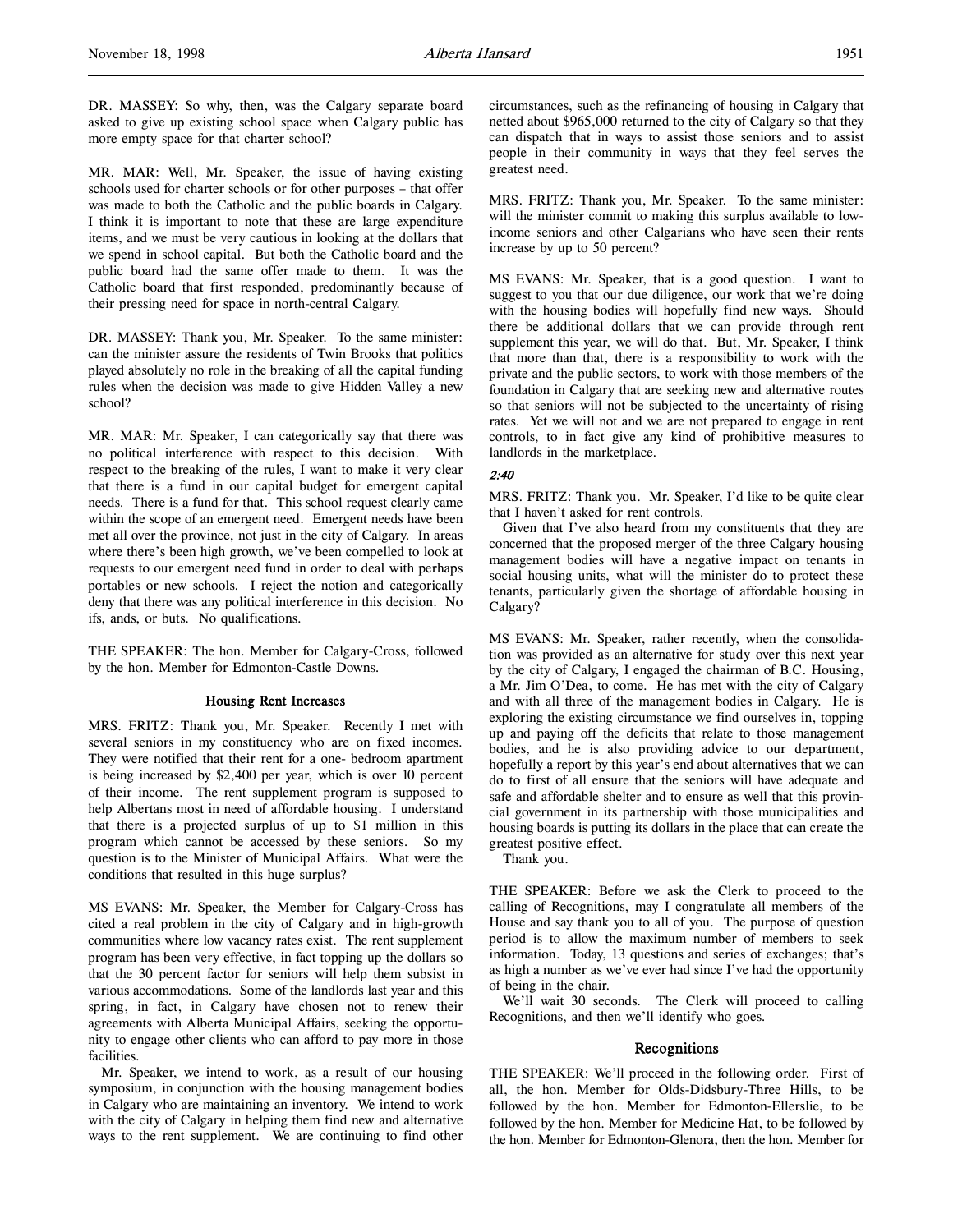Calgary-Currie, then the hon. Member for Edmonton-Highlands, and we get to do a double-header today by calling on the hon. Member for Olds-Didsbury-Three Hills to come back a second time.

#### Agriculture Hall of Fame Inductees

MR. MARZ: Thank you, Mr. Speaker. On October 15 of this year three Albertans were inducted into the Agriculture Hall of Fame. The hall of fame was created to recognize those who exemplify agricultural leadership through outstanding contributions to rural life, agriculture, and agriculture-related industries. Successful nominees that were honoured this year are Leonard Friesen of Airdrie, Lloyd Lee of Barrhead, and Jack Gorr of Three Hills, true pioneers dedicated to advancing the role of agriculture in the province of Alberta.

Leonard Friesen was honoured for service excellence in the Alberta cattle industry. Lloyd Lee was honoured for his influence on the livestock industry as a founding member and director of the Vega-Mellowdale Artificial Insemination Association, and from my own constituency, a friend and neighbour, Jack Gorr, a longtime farmer and agricultural economist, whose efforts have resulted in major reforms towards lowering the costs of grain transportation in Alberta.

Congratulations to all three award recipients on their outstanding achievements, that will continue to benefit Alberta's farming community for years to come.

THE SPEAKER: The hon. Member for Edmonton-Ellerslie.

#### Dr. David Schindler

MS CARLSON: Thank you, Mr. Speaker. I would like to congratulate Dr. David Schindler, Killam professor of ecology at the University of Alberta, on being the co-recipient of the Volvo environment prize for 1998. The Volvo prize is awarded for outstanding innovations or discoveries which are of regional or global significance in the environmental field. Dr. Schindler was selected for this important international prize for many new discoveries on the effects of pollution on fresh water ecosystems. They were associated with the excess of nutrients in water and with the effects of acid rain on lakes. Most importantly, as pointed out in the citation for the award, Dr. Schindler possesses a powerful and courageous capacity to inform the world about his work and to move to make decision-makers act. Recently he has turned his attentions to ice and snow, showing how chemicals have contaminated water flowing from the glaciers in the Rocky Mountains and how emissions from the Alberta Special Waste Treatment Centre have polluted snow close to the facility.

This is not the first time that Dr. Schindler has received prestigious international recognition. We should feel honoured to have a man of his stature working in Alberta.

THE SPEAKER: The hon. Member for Medicine Hat.

#### Canada Senior Games

MR. RENNER: Thank you, Mr. Speaker. It's with a great deal of pride and pleasure that I rise this afternoon to pay tribute to the many volunteers who were involved in Medicine Hat hosting the Canada Senior Games this summer. These games took place during the month of August, from August 19 to 22, led by Chairman Mr. Fred Kramer. Some 800 volunteers in Medicine Hat hosted 850 athletes from across Canada, seniors in various age limits over 55. The entire community of Medicine Hat became involved in this

project, and it was to a large extent the result of a tremendous amount of organization. In fact, I'm told two and a half years of preplanning went into this event.

I would like to take this opportunity on behalf of all members of the Assembly to congratulate the many hardworking volunteers in Medicine Hat for hosting the most successful yet Canada Senior Games in August this summer.

THE SPEAKER: The hon. Member for Edmonton-Glenora.

#### Masako Miyazaki

MR. SAPERS: Thanks, Mr. Speaker. It's a pleasure for me to congratulate Masako Miyazaki, the associate professor and director of the University of Alberta Telehealth Technology and Research Institute. This institute in conjunction with the telehealth network has been established on the campus at the U of A to conduct research and development so that information on the most up-to-date technology is available to faculties, students, and clinicians in Alberta.

The institute will collaborate with the U of A faculties and departments, such as computing science, engineering, and other health science faculties, to leverage existing research and development capabilities. Telehealth, Mr. Speaker, is a means of sharing information and providing health care services using interactive video, audio, and computer technologies. Research and development will be the core business for the new organization. The Telehealth Technology Research Institute Centre is going to be involved in technology that is constantly evolving to become more user-friendly and portable so that it can be integrated into the busy health care professional's day and ultimately into the client's daily activities.

Our congratulations, and we wish them the best of luck as they host the first international congress on telehealth and multimedia technologies in August of 1999.

THE SPEAKER: The hon. Member for Calgary-Currie.

#### HMCS Calgary

MRS. BURGENER: Thank you, Mr. Speaker. I'd like to take the opportunity to share with you the privilege of representing HMCS Tecumseh, which is the naval base located in my constituency.

Earlier this fall the Chamber of Commerce and myself were invited to tour on sail for two days on the HMCS Calgary, which is a frigate that's been commissioned by the Canadian navy and bears the name of our city of Calgary. In taking the Chamber of Commerce on this tour, the opportunity was made available to us to tour the naval base at Esquimalt and come to a better understanding of the role the Canadian navy plays in the defence of this country in a number of areas. The HMCS Calgary has, as you know, served us with distinction in the Gulf war, and while we were onboard, 30 sailors who are on active duty received their United Nations medals for service done in the former Yugoslavia. In addition to that, they were on training and manoeuvres following the retrofit of the ship and getting ready for further active service.

I would like to thank Captain Paul Maddison\* and his crew and also Calgary Chamber of Commerce President Irene Pfeiffer for organizing the tour and for making us all aware of the work that our Canadian navy does on our behalf.

Thank you.

#### 2:50 National Child Day

MS BARRETT: Mr. Speaker, this Friday, November 20, is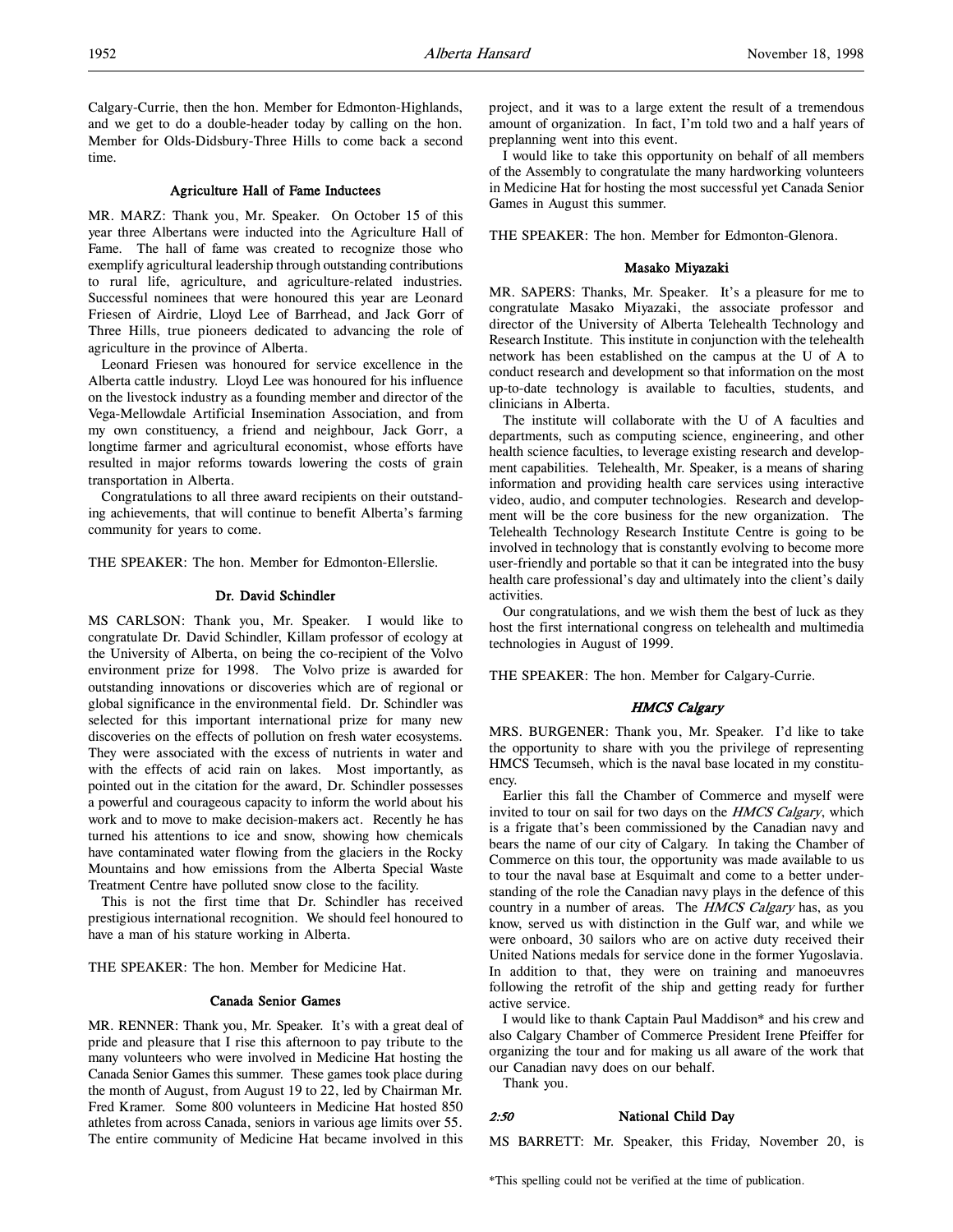National Child Day, which recognizes the adoption of the United Nations convention on the rights of the child as of 1989. The convention recognizes the basic human rights of children and youth, gives them additional rights to protect them from harm, and recognizes the important role of the family in bringing up children. In Canada the convention was ratified in 1991; however, Alberta remains the only province which has not endorsed it. The New Democrats first introduced, I'm pleased to say, a children's rights bill as long ago as 1983.

National Child Day is about telling the children in our lives that they are loved and respected exactly as they are. It's a day to commit to doing everything in our power to help our children reach their full potential. That's not a bad goal for us as legislators, Mr. Speaker, so I hope everybody agrees with me in saluting children.

THE SPEAKER: The hon. Member for Olds-Didsbury-Three Hills.

#### June Lore

MR. MARZ: Thank you again, Mr. Speaker. This year June Lore of Carstairs joined a very distinguished group of Albertans when she was inducted into the Alberta order of excellence. June Lore's interest in education, history, and agriculture combined with her limitless energy have left an indelible mark on Alberta. She has been an area director and president of the Alberta Federation of Home and School Associations and president of the Canadian Home and School Parent-Teacher Federation. Under her leadership the federation conceived and organized its friendship for peace project, a project that encouraged teachers and students across Canada to learn more about developing nations and promoted an exchange of friendship, ideas, and experiences amongst classrooms around the world. Mrs. Lore is also a founding member of the Stockmen's Memorial Foundation, which is dedicated to honouring and remembering the builders of the livestock industry.

I'm sure that all the members of this Assembly will join me in congratulating Mrs. June Lore for receiving Alberta's highest honour, the order of excellence.

THE SPEAKER: The hon. Member for Edmonton-Glenora on a point of order.

## Point of Order Imputing Motives

MR. SAPERS: Thanks, Mr. Speaker. I rise under Standing Order 23(l): "introduces any matter in debate which offends the practices and precedents of the Assembly." I'm making specific reference to an answer offered by the Treasurer earlier in question period to my second supplemental question. That answer was just chock-full of untruths. I believe that that is very contrary to the practices and precedents of this Assembly.

I'll just begin simply by saying that if the Treasurer wants to become my appointments clerk, he's welcome to the job, and he can overlook my appointments calendar. To the best of my knowledge he hasn't done that yet, so he shouldn't make comments about what appointments I've kept and which appointments I've canceled, unless he knows for sure, particularly when he's just plain wrong.

Secondly, about the only thing that the Treasurer misrepresented more than the Alberta Liberals' position on the future of the Alberta Treasury Branches is the government's position on the future of the Alberta Treasury Branches. I will table for the Assembly, Mr. Speaker, very quickly, just three documents: one where the Premier says that the Treasury Branches aren't for sale, another one where the Premier says that the first steps have been taken towards selling the Alberta Treasury Branches, and the third one where the Treasurer says that the Alberta Treasury Branches changes don't contain a hint of privatization, even though today he says that that's one of the options we're considering.

So I hope that the Treasurer will get his story straight in the future and not take up the time of this House trying to in some way mislead the Assembly, which I believe he attempted to do.

THE SPEAKER: Hon. member, a member may be called to order under 23(l), "introduces any matter in debate which offends the practices and precedents of the Assembly." The rule is there, and it may very well be that everything that the hon. Member for Edmonton-Glenora has stated applies fully under the rule.

The difficulty the chair has is that when one hon. member says something in the House, the chair has to assume that it's absolutely 100 percent correct. Unless another hon. member challenges it, there's no way that the chair could stand up and say – well, the chair would not know if the hon. Member for Edmonton-Glenora had attended an appointment or not unless the hon. Member for Edmonton-Glenora raised it. So the hon. Member for Edmonton-Glenora had every right to stand up under 23(l) to clarify a point, and I think the point's been made with respect to the clarification of the record on that.

## head: **Orders of the Day**

## head: Written Questions

MRS. NELSON: Mr. Speaker, I move that written questions appearing on today's Order Paper stand and retain their places.

[Motion carried]

head: **Motions for Returns** 

MRS. NELSON: Mr. Speaker, I move that motions for returns appearing on today's Order Paper stand and retain their places.

[Motion carried]

# head: Public Bills and Orders Other than head: Government Bills and Orders head: Second Reading

Bill 216 Citizens' Initiative Act

[Debate adjourned November 17: Dr. Taylor speaking]

THE SPEAKER: The hon. minister of science, research, and information technology.

DR. TAYLOR: Yes. Mr. Speaker, I'm just wondering if I could be informed as to how much time I have left so I can judge my comments accordingly.

THE SPEAKER: Seven minutes.

DR. TAYLOR: Seven minutes? Thank you.

Mr. Speaker, just to refresh you from where I was yesterday, I was pointing out the necessity of consulting Albertans on various issues and how our government had consulted Albertans on a number of issues and the importance of doing that. I was using as an example the computer disk and now the hard copy that I've tabled in this House as why governments need to consult Albertans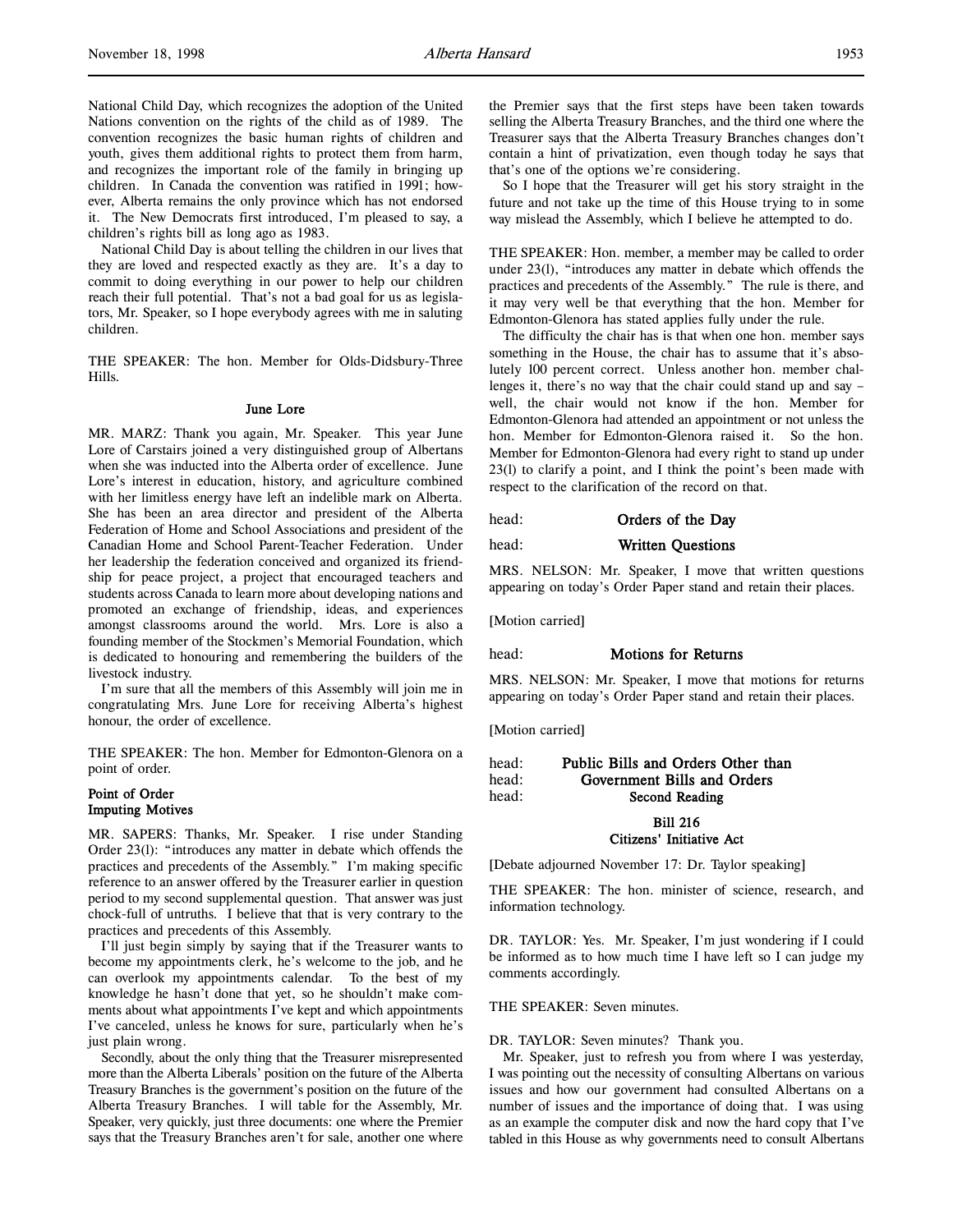and pointing out that a referendum or a citizens' initiative is another way that people have of letting the government know what their issues are.

What this does as a citizens' initiative is bring government down to the people and up from the people to government. So it's not top-down government any longer. It gives the citizens an opportunity to bring issues up from the bottom. Issues that may concern the citizens or would obviously concern the citizens would then come from the citizens up to government. I think it's very important. Often we bring legislation down to the people, and as much as we consult with them, it is still government down to people.

Going from where I was yesterday, an example of good consultation that this government has done is with the ASRA report in terms of information technology. I was pointing out that we consulted Albertans on that, and it brought forward a number of recommendations from Albertans. One of those recommendations, just to give you a flavour of what those recommendations were from consulting Albertans, was the idea of investing in education, developing an ICT infrastructure. We need to do that. We need to grow the investment in R and D, and we also need to encourage the commercialization of R and D in Alberta. We know right now from consulting with Albertans that there are about 1,500 businesses and 40,000 people working in this industry. So that's an example of how government can consult Albertans, and that's an example of what we have done as a government in terms of consulting Albertans. As I've said, a citizens' initiative is another way of consulting Albertans. Mr. Speaker, I can see that you appreciate my bringing the relevance of this to the issue.

Just before I continue with my speech, Mr. Speaker, I was a little bit surprised and shocked yesterday – I went back and read Hansard - by some comments that were made by the hon. Member for Edmonton-Norwood. I would just read her comments yesterday on this issue. She was debating this bill. She says in her comments - and this is a direct quote from *Hansard*: "Can you explain to me how the public will become educated on all the issues?" She's suggesting that because there is more than one issue on a ballot, the public is in some way uninformed.

She goes on to say, Mr. Speaker, "Five issues on one ballot" – and I think that was about her emphasis – "Five issues on one ballot, going to the polls, are a lot for the public to know." That's a bit of a tinge of arrogance. That is unbecoming of the Member for Edmonton-Norwood; in fact it's unbecoming of all the members. I would point out to you that if she suggests that five issues on one ballot are too much for the voters to know, then we have many elections – we have elections of MLAs where there are more than five candidates on one ballot. In fact, if we extended her logic to elections, we would have to assume that electors were confused, as she's suggested, in cases where there were five or more candidates running for an election for this Assembly.

### 3:00

MS LEIBOVICI: Is that how you got elected?

DR. TAYLOR: No. Actually in my constituency, Mr. Speaker, to answer the member opposite, there were four candidates running for election.

MS LEIBOVICI: They thought you were Nick.

DR. TAYLOR: No, they didn't think I was St. Nick.

I managed to get 65 percent of the popular vote, Mr. Speaker.

I'm glad that the member opposite caused me to remind her of that fact.

Back to the point I'm making, Mr. Speaker. If we extend the member opposite's logic to elections, we would have to assume that electors are confused in cases where there are more than five candidates running. Now, if that is true, that would mean that 10 of the 17 members of her caucus were elected by what she calls confused voters.

If we consult even the report of the Chief Electoral Officer on the Edmonton-McClung by-election, which was just held on Wednesday, June 17, which had six individuals running, that would mean that even the Leader of the Opposition, the leader of her party, was elected by confused voters. Well, Mr. Speaker, I'm suggesting that because we had six names on the ballot in the election for her leader, those voters were confused. The Leader of the Opposition was elected, then, by confused voters. Now, that is something I might say, but I'm surprised that a member of her own party would suggest that her leader was elected by confused voters.

So I would encourage, Mr. Speaker, the Member for Edmonton-Norwood to rethink her comments and get up in this debate and withdraw the comments that she has made suggesting that voters can't understand or deal with five or more issues. I just wanted to point that out before I continue with some more descriptions of this fine bill, Bill 216, that is being brought forward by my colleague.

What Bill 216 does, Mr. Speaker, is build on the foundation of democracy. It builds on the people of . . . Well, I see my time has expired, but I have a number of further comments I'd like to make, so I'd ask for the unanimous consent of the House to continue.

THE SPEAKER: Does the House wish to provide unanimous consent to the hon. minister of science, research, and information technology? All those in favour, please say aye.

SOME HON. MEMBERS: Aye.

THE SPEAKER: Opposed, please say no.

SOME HON. MEMBERS: No.

THE SPEAKER: Thank you very much, hon. minister of science, research, and information technology.

I'll just tell the House a little story. Once when I had the privilege of serving as the minister of the environment in the province of Alberta I stood in this Assembly one Wednesday afternoon with my estimates. For the estimates, of course, the speaking time provided at that time to the then minister was 30 minutes. So I stood in the House, going on from 3:30 to 4 o'clock, and I asked the House after my 30 minutes had expired whether or not I could have unanimous consent to continue. The House provided me with unanimous consent. I then proceeded to speak for the remaining hour and a half and thoroughly filibustered my estimates.

The hon. Member for Innisfail-Sylvan Lake.

MR. SEVERTSON: Thank you, Mr. Speaker. I rise today to enter into debate on Bill 216, the Citizens' Initiative Act, which has been sponsored by my hon. colleague the Member for Bonnyville-Cold Lake.

Mr. Speaker, democracy has laid the foundation of our current political system. In the beginning democracy's intention was for each citizen to have a direct influence on all the workings of society. The essence of direct democracy would allow citizens to actively participate in every aspect of the political system. Since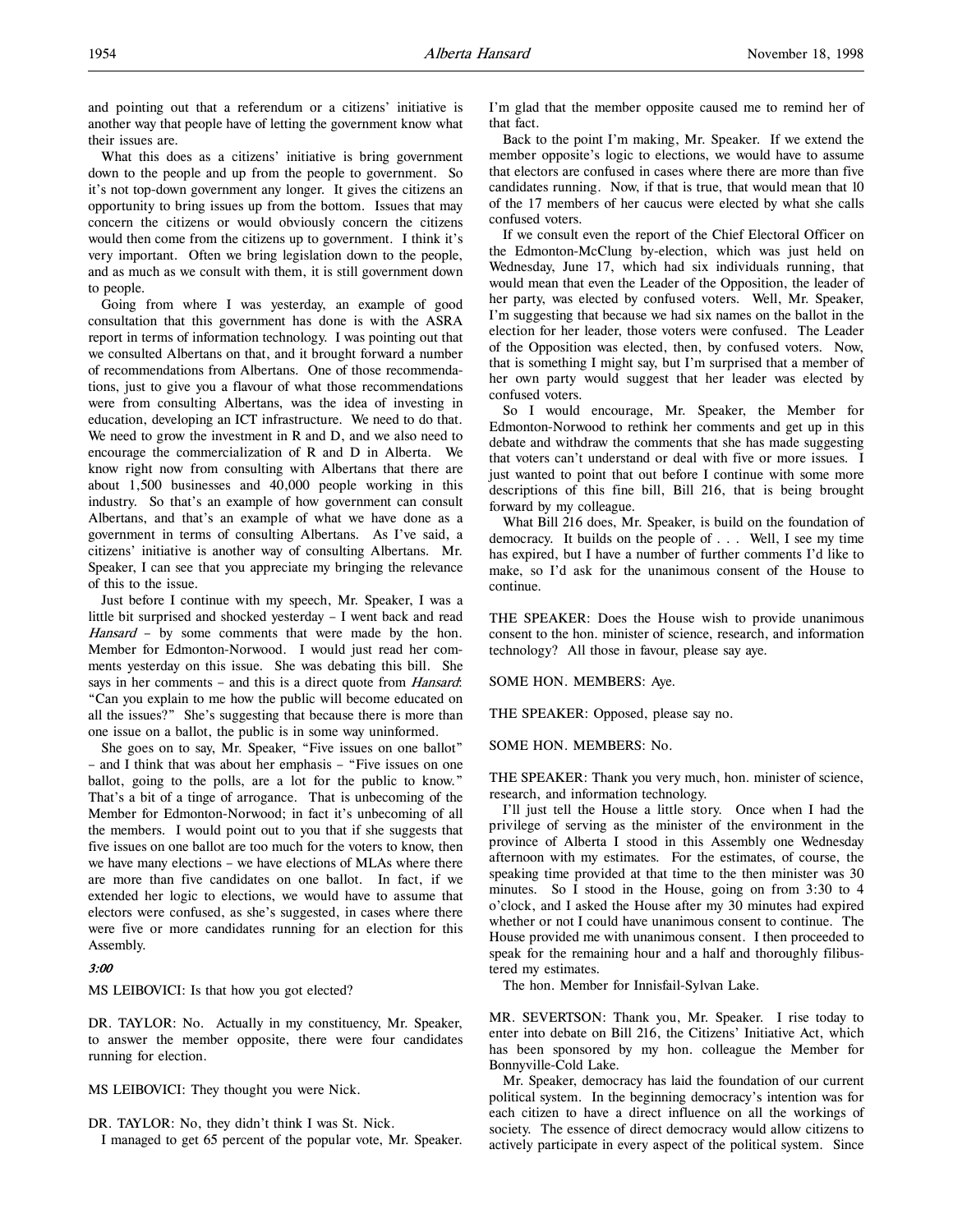those times democracy has evolved into the representative system we now have in place. Through the electoral system constituents elect people to represent their interests and to voice their opinion in our political institutions. These political representatives are held accountable for their decisions and actions by those who elected them. In the final analysis the real power remains in the hands of the people.

Grassroots democracy, Mr. Speaker, is not lost through the elected representatives. Rather, this system has allowed for the streamlining of the political process so that citizens may influence the system in a way that allows them to conduct their personal business on a day-to-day basis while at the same time knowing that their best interests are being represented at the various levels of government. Citizens do have a direct voice in what goes on in this province. Through their elected MLAs the people of Alberta are able to directly influence the process. Therefore, I believe that Bill 216, though it has the right intentions, would only serve to duplicate the effective process already in place.

There is another issue I would like to raise in relation to Bill 216. Mr. Speaker, though our current political system is designed to reflect the views of the majority, there is certainly recognition of the importance of maintaining an open forum for the views of all Albertans. As you know, for Albertans to influence the contents and course of legislation under Bill 216, what is required is the forwarding of a petition containing the signatures of 10 percent of the total number of ballots cast in the last provincial election, to have this 10 percent in two-thirds of the electoral divisions. In the last provincial election there were 948,338 ballots cast; therefore the petition would have to have 94,834 signatures and 10 percent in two-thirds of the electoral divisions. This is a large number, but the possibilities of fluctuation in the number of voters in an election could drastically change with the outcome of one of these petitions. If voter apathy caused a substantial decrease in the number of voters, there is a significant possibility that the ease of gaining the required number of signatures could allow the successful introduction of legislation which may not accurately reflect the views of the majority of Albertans. For example, if there was a 40 percent voter turnout in a provincial election, the 10 percent which would be required for an initiative would only end up being four signatures out of every hundred voters.

Mr. Speaker, the difficulty with Bill 216 lies not only in the fact that there is danger of introducing legislation that may cater to only a few. There is a very real problem that unlike the election of public officials, this bill would leave Albertans with little recourse to vote against the legislation. Of course, the possibility that the course of the legislation may be driven by special interests and possibly at the peril of the rest of Albertans is something that we should carefully consider in the debate around this bill. I would like to stress again that it is our duty as MLAs to consider the views of both the majority and the minority of this province when considering legislation.

## 3:10

Finally, I would like to suggest that Bill 216 could lend itself to emotional appeal as much as to rational argument. There is a risk that initiative elections would be open to emotion and misrepresentation by interested parties, possibly obscuring the true merit and disadvantage of the issue and misleading the electorate entirely. Mr. Speaker, I'd like to illustrate this. I just read this in the latest Alberta Report.

Prof. Jennings tells how a mischievous high school freshman in Idaho recently circulated a petition calling for a ban on a dangerous substance called "dihydrogen monoxide." It caused excessive

vomiting and sweating. In its gaseous state it can cause severe burns. It is a factor in many accidental deaths, contributes to soil erosion, decreases the effectiveness of automobile tires and has been detected in many cancerous tumours. Forty-seven of the 50 students and teachers . . . signed his petition. Only three presumably inquired what this stuff actually was – namely two elements of hydrogen and one of oxygen, otherwise known as water.

But 47 out of 50 people signed the petition because of this dangerous gas.

When people feel strongly about this issue, Mr. Speaker, they would have no trouble pushing for an initiative petition. A fierce passion for an issue can definitely create an impetus for making use of an initiative petition. However, getting the okay from only 10 percent who voted in the last election does not necessarily indicate support for the province as a whole. As I mentioned earlier, this could be as low as four out of every hundred voters.

Mr. Speaker, let me stress that direct participation in the political process is vital to our current system of democracy. However, the system that is already in place allows for both the electorate's participation and accountability of elected representatives. What we should be concentrating on is getting more Albertans to participate in the process we already have. It is not unreasonable to assume that those who push for an initiative petition are likely also those who are already actively participating in our current process. Our focus should be getting more Albertans actively involved in the elections and the nominations rather than creating yet one more outlet for the few who already make use of this system. For the reasons I've stated, I cannot support Bill 216, the Citizens' Initiative Act.

Now, Mr. Speaker, out of courtesy for my colleague the hon. Member for Bonnyville-Cold Lake, I wish to adjourn debate on this matter.

THE SPEAKER: Having heard the motion by the hon. Member for Innisfail-Sylvan Lake, does the Assembly agree with the motion?

HON. MEMBERS: Agreed.

THE SPEAKER: Opposed? The motion is carried.

| head: | Public Bills and Orders Other than |
|-------|------------------------------------|
| head: | Government Bills and Orders        |
| head: | Committee of the Whole             |

[Mr. Tannas in the chair]

## Bill 215 Highway Traffic Amendment Act, 1998

THE CHAIRMAN: We'd now invite any comments, questions, or amendments to be offered with respect to this bill.

The hon. Member for Redwater.

MR. BRODA: Thank you, Mr. Chairman, for the opportunity to speak in committee to Bill 215, the Highway Traffic Amendment Act, 1998, and to introduce the amendments, which I have distributed to all members.

Mr. Chairman, these amendments do not change the purpose of this bill, which is to amend the Highway Traffic Act in order to allow the photographs taken by an unmanned red light enforcement system to stand alone as evidence in a court of law. This amendment I believe actually enhances the effectiveness of Bill 215.

Mr. Chairman, I would like to take a moment to go through the proposed amendments.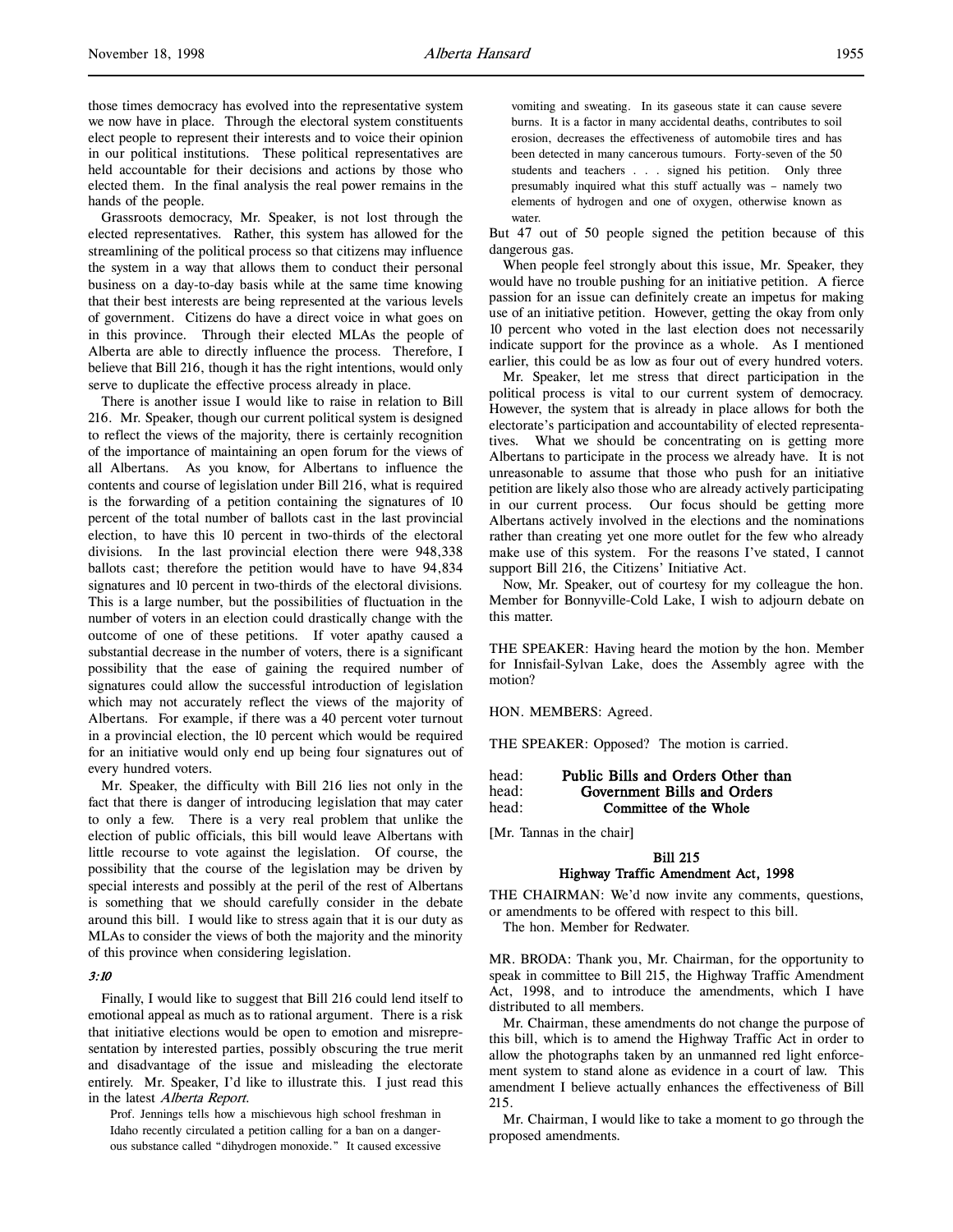THE CHAIRMAN: Just for the record, we'll call this amendment A1. Everybody, I assume, has a copy? Good.

Redwater.

MR. BRODA: Thank you. The following will be added to section 5 of Bill 215. In

5.1 the following is added after section 173 of the Highway Traffic Act:

173.1(1) In any proceedings under which a person is charged with failing to comply with section 109, the evidence of any person involved in the installation, operation or use of a red light traffic enforcement device and the issuance of a violation ticket in respect of that failure to comply may be given by affidavit.

(2) An affidavit referred to in subsection (1) is, in the absence of evidence to the contrary, prima facie proof as to the facts stated in the affidavit.

(3) A copy of an affidavit referred to in subsection (1) must be served on the defendant by ordinary mail at that person's latest address, as indicated on the records of the Registrar of Motor Vehicle Services, at least 14 days before the date of the hearing. (4) The defendant may, with leave of the court, require the attendance of any person giving evidence by affidavit pursuant to subsection (1) for the purpose of cross-examination.

Mr. Chairman, without these amendments the police service would be required to have the person testing the camera be present in court to testify each time as to the setup and the operation of the camera. The amendments that I have just tabled before you will allow the paper or certificate evidence to be brought into court instead of requiring attendance of the police officer to present the evidence.

Having said that, Mr. Chairman, I would welcome debate on these amendments. Thank you.

THE CHAIRMAN: Okay. The hon. Member for Edmonton-Norwood on amendment A1.

MS OLSEN: Thank you, Mr. Chairman. As the mover of this amendment has stated, there has to be some particular legal requirement to enter certain evidence into the courts. When you do have and are using technology in law enforcement, be it a stand-alone radar site or radar equipment or laser radar or the traditional radar operated by police officers, everything has to be calibrated, and you have to know and be able to testify that you've taken certain steps to ensure that the equipment you are using was in proper working order at the time. I think this speaks to that.

The other aspect of it is that you must also establish the need for an affidavit to be signed, which is done for calibrations of many instruments: a breathalyzer, for one, and as I said, radar equipment. That in fact is part of the evidence in a courtroom. So I feel that this does in fact strengthen the Highway Traffic Act. The amendment doesn't leave anything open, and it ensures that there's not a number of other challenges to the particular instrument that's being used at the intersections where these are placed.

So I would speak in support of this amendment and support the entire bill in fact.

THE CHAIRMAN: The hon. Member for Edmonton-Rutherford.

## 3:20

MR. WICKMAN: Thank you, Mr. Chairman. I, too, want to speak on the amendment and support the amendment, but at the same time, in speaking to the amendment, one does tend to drift a bit.

What the amendment does is it makes the whole concept of what

the member is trying to achieve, law enforcement for violation of red light infractions, enforceable, practical to do, filling in those little technical glitches that may be there. When we look at the whole aspect of this type of violation, which this amendment of course leads to resolving to a degree, when we look at this type of amendment, Mr. Chairman, it's for a type of infraction that happens so often in this city, in any city in Alberta. I think we've all seen it as we approach intersections: people going through, barreling through a red light in the opposite direction, going the opposite way. It is a common occurrence, and as we see photoradar for speeding, we kind of wonder: well, how come there's such a concentration on speeders and not on this type of violation, which occurs on such a regular basis?

The difficulty is one of enforcement. It's very difficult for police to park at an intersection to nail people going through a red light. This type of technology of course resolves that. The experiments that have been done, like out in Sherwood Park, have proven that it does reduce that infraction of people going through lights. In Sherwood Park at the present time, as in Edmonton and in Calgary, it's only being done to warn drivers. They're not getting a penalty. But at the same time stats are showing it is working.

So the bottom line is that the member has brought forward a good bill in Bill 215 with the accompanying amendment, that of course makes the whole question of enforcement and finalizing the penalty that much more practical. There will be those that say that it's unfair pool, that it's Big Brother and that, but it's like photoradar: if you don't speed, you're not going to get a ticket. Again, if you don't go through a red light, you're not going to get a ticket, and you're not going to be faced with that question of having to pay a fine or, if you choose, challenge it in the courts. So I do support the amendment, which of course will lead to supporting the bill.

THE CHAIRMAN: The hon. Member for Calgary-Montrose, followed by Calgary-Buffalo.

MR. PHAM: Thank you, Mr. Chairman. I would like to state my opposition to this amendment brought forward by my colleague from Redwater. Even though I agree with the concept of the bill, to improve the safety of our streets, I cannot support this amendment for several reasons.

Number one, I do not believe that we can have a technology that is a hundred percent foolproof, and that leads to the question of the rights of the defendant. Many of my constituents already have complained about the fact that photoradar is being used as a cash cow today by many police forces, that they are not being set up for safety reasons but are set up to make as much money as possible for the police department.

Looking at this amendment, when a person is accused of running a red light by the camera, the person has to go to court to fight the charge. Only at that time can he request that the people who are responsible for setting up the machine come into the courtroom after that to be cross-examined. I think that if that is the case, then it requires two court appearances for a person to have a proper defence. The cornerstone of our legal system is that everybody is assumed to be innocent until proven guilty, and the burden of proof should rest with the prosecutor, not the accuser. In this case it looks like the odds are stacked against the people accused of running the red light.

It is annoying enough to receive a picture charge in the mail that accuses you of doing something you may or may not have done one or two months before. Then you have to do your best to recollect what you did on that particular day in order to fight the charge. Now you have to go to court, and then you have to have another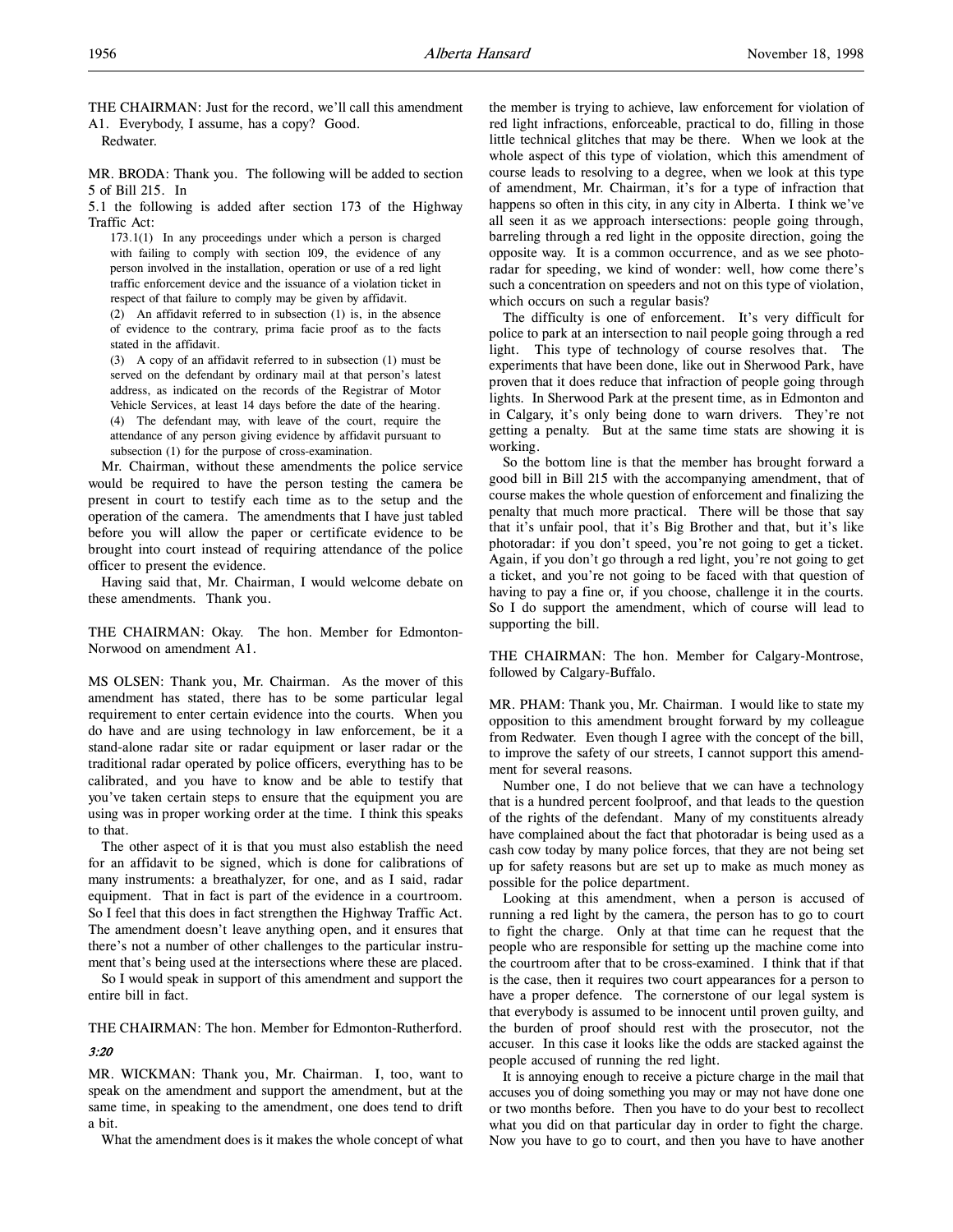adjournment to bring the people in so they can cross-examine them. I think that is really cumbersome.

As I mentioned earlier, I'll vote for the principle of the bill at second reading, but I do not support this amendment at this stage. I hope that we can find some way to balance the need to provide better safety on our streets and the rights of the people to crossexamine or question whenever they're being accused of doing something wrong.

MR. DICKSON: Mr. Chairman, I'm very much in support of Bill 215, and I'm very much opposed to the amendment that's in front of us. I just want to go back and refresh the memory of members who may see this as being entirely innocuous. Recognize that this is still an offence. An accused person is still presumed to be innocent. It is still an absolutely fundamental, bedrock principle to our criminal justice system that the Crown bears the burden of proof in proving someone's guilt.

Now, what happens is this. As much as I support the bill, what the House amendment in front of us does is it allows the Crown a shortcut. I remember being involved in some negotiations with the Member for Calgary-Cross when we were looking at a somewhat similar provision, when we were amending the provincial offences act I think two years ago or maybe three years ago. At that time we were talking about affidavit evidence. I agreed with the proposition that when it comes to a speeding trial where they're using radar or laser, after 20 years of experience with the technology there have been numerous cases exploring the accuracy or the limitations of those kinds of devices and those kinds of features. I could see in that case that it was not irresponsible to take a shortcut to allow the Crown evidence to come in by way of affidavit. In that case the Member for Calgary-Cross accepted my two suggestions for an amendment.

The two suggestions are effectively what would be sub (3) and (4) of this, which required at least that notice had to be given to the accused person. I see it as a positive part of the amendment that there's that notice provision, but I have to stand back and say that when we're talking about red light traffic enforcement devices, photoradar is a relatively recent development. Its application in terms of identifying people running red lights is even more recent. There has not been the experience in terms of numerous cases being prosecuted in Alberta courts. There has not been an opportunity for judges to give opinion in terms of the kinds of standards that are required, in terms of checking the machine for accuracy.

I'd just remind members that the offence is not having a photograph taken that shows something particular; the offence is you have to have committed the offence of proceeding through a controlled intersection against a red light. I think that sometimes we get suckered a little bit by technology. I think sometimes we get bamboozled, overwhelmed, impressed with technology, and sometimes we tend to forget a fundamental thing: technology is rarely infallible. At least in my experience it's frequently found to be less than a hundred percent reliable.

Anyway, what I'm saying in short is this. Because this is a relatively new technology with a relatively new application proposed here – namely, monitoring people running red lights – I think this is not an appropriate case to allow this shortcut to allow affidavit evidence. The experience is generally that most people, when they receive the affidavit, are not going to appreciate that they still have the opportunity to require the police officer to come to court and give viva voce, or oral, evidence in the courtroom.

Clearly, I support the bill, and I'm going to be happy to support the bill when we get to vote on that. This amendment I think may be more appropriate after we've had five or six years' experience with the photoradar technology in terms of red-light-running enforcement. We're not there yet. I think the shortcut is inappropriate.

I'd just end by saying that we have a responsibility to be vigilant. It's easy for people to say: "Well, it's only a red light offence, and it's only a motor vehicle offence. What's the big deal?" Well, the big deal is that if we go on and make it too casual a process and too relaxed a process, we forget that there are significant penalties available, that there are significant insurance implications. For all those reasons, I'm voting against the amendment.

Thank you very much.

3:30

THE CHAIRMAN: The hon. Member for Calgary-Currie, followed by Edmonton-Calder.

MRS. BURGENER: Thank you, Mr. Chairman. I want to compliment my colleague for bringing forward a series of amendments which make enforceable a private member's bill that addresses a very serious issue in our community. It seems to me, with all due respect to my colleague's comments about the longterm history of using technology as evidence in the way it's been outlined in the amendments, that there is a great deal of support for moving on the issue of speeding through red lights, which has unfortunately become a fact of life – or death, if you wish to really see the seriousness of it – in our community. I believe that the due diligence that's been done to find a series of amendments that makes a piece of legislation effective is something that should not go unnoticed in this Chamber.

We've heard some comments about the technical requirements with respect to calibration. We've also had some commentary on the legal proceedings, and I think it's not without due notice that working with the court system in order to ensure that effective use of our time before the courts is recognized is an important component of what this set of amendments is trying to accomplish.

I also feel that with respect to the effectiveness of our police officers, who are charged with the responsibility of providing safety for our communities, the reality is that where we are least safe is often at a red light. Giving them an opportunity to be effectively monitoring the health and safety of the community by using their resources with a complementary technological and more scientific method using photoradar is something we should endorse, enhance, and not hesitate at all to recognize.

I'm not certain that this Chamber is aware of some of the initiatives that are in place in our community with respect to traffic safety. I want to speak specifically in support of the amendments and the bill on behalf of two communities which concern me. Recently we have had in our health authority in Calgary a task force that was established specifically to look at traffic safety as one of the leading causes in the rising cost of health care. This task force has been at work for I think about 18 months, Mr. Chairman. Interestingly enough, the issue of speeding and disregard for the legally recognized restraints within our community around intersections is the cause of a major problem in the community and a focus of our health authorities and a very, very broad number of stakeholders. I have been very happy to liaise, I might share with the Member for Redwater, with that task force and watch this bill's progress with interest.

I think when the community has come out to voluntarily work at an issue and the bill is projected to address some of those concerns and then further diligence is brought to bear on the bill via a series of amendments, we should be looking at every opportunity to give it due consideration, if only to support those initiatives which our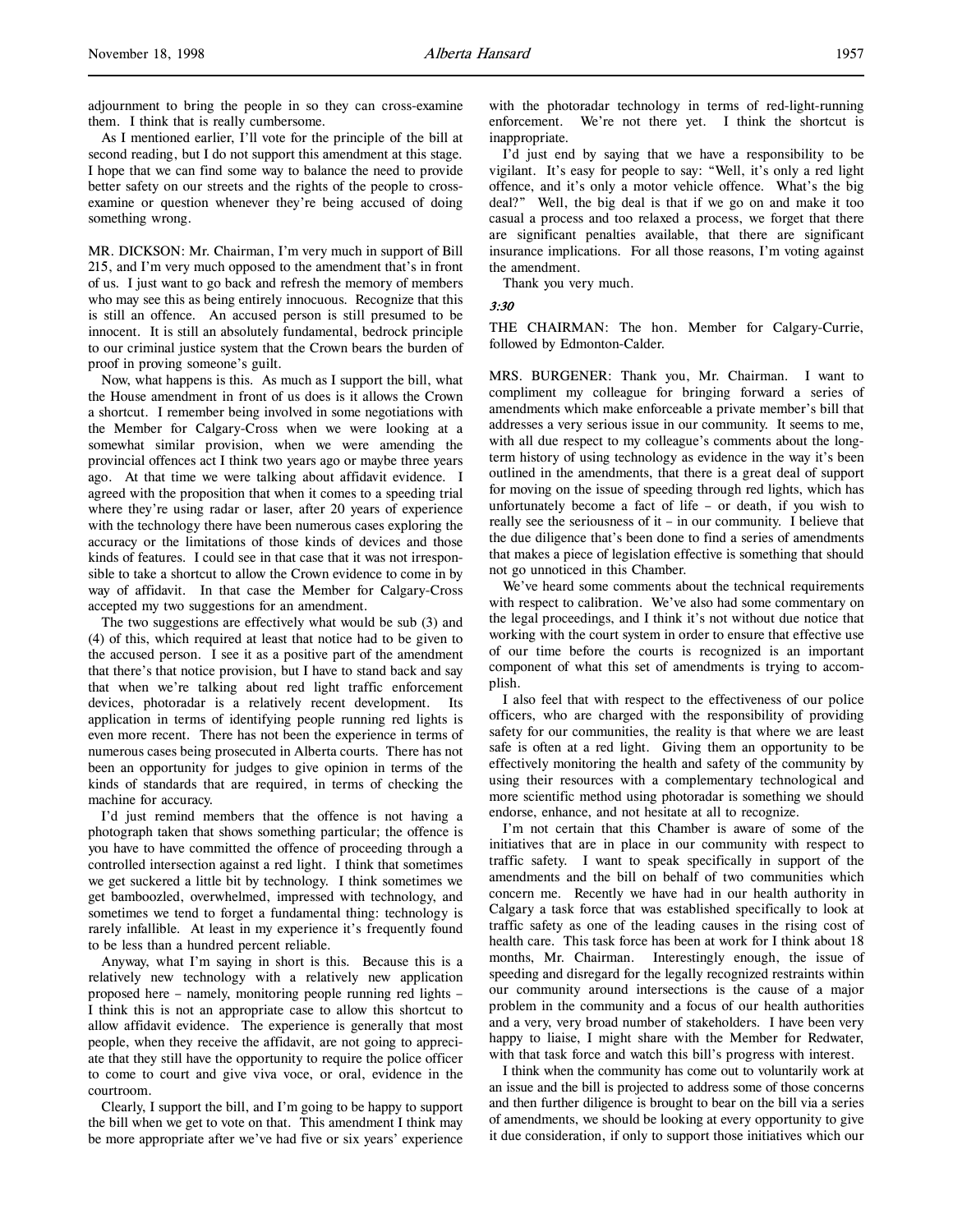community has identified. That's consistent, quite frankly, with my colleague the Member for Cypress-Medicine Hat when he talked about bottom-up and top-down initiatives. This is a grassroots private member's bill raised within his community because of a serious concern, endorsed by some of the largest urban centres in our province, and with technical work done in order to find a legal way to bring it forward on behalf of the people who (a) need it and (b) have to enforce it.

Secondly, within my own constituency the community of Elbow Park, which I share with the Member for Calgary-Elbow, our Premier, has had a serious review of traffic issues, particularly along Elbow Drive right through the central part of the city. One of the discussion points is whether or not we could effectively reduce speed limits to 40 kilometres per hour in all of our central areas, not so much because of the need to control traffic – obviously people need to commute – but because the fact of the matter is that there is such a rampant disregard for the highway traffic and safety legislation that is in place that more draconian measures are needed. Now, this community is speaking on behalf of its residents and I also think providing a voice for the children in our community, who are not aware just because of their carefree nature of some of the imminent dangers that come with crossing intersections.

I think that when we see an effort made to draw together a very strong community issue, an issue that requires a fair amount of manpower, person power, in order to implement it but has the good of the community at heart, and then we come forward with a series of amendments taking the original concept of the bill, making a public statement about running red lights, taking the time and effort of this Legislature to review it, we should be responsive in recognizing the effectiveness of these amendments.

I know that my colleague has been working very significantly with the Minister of Transportation and Utilities and the Minister of Justice with respect to the legislation that's in place for our highway safety. I think the fact that they've come up with a series of amendments that recognize where technology is, that recognize court process, that complement the role of the legal community in successfully prosecuting those who are in violation, gives us an opportunity not to allow people to flagrantly abuse the legislation but to in fact be called into question for the operation of their vehicles in an unsafe manner, putting our communities at risk.

The specific element that allows our policing community to more effectively deal with violations under the Highway Traffic Act is a recognition that their responsibilities belong in the broad community, and the fact that there is support for them to utilize technology and other resources of our system recognizes that these people's service belongs out in the community in perhaps a way that, had the legislation not been amended, would not be able to be accommodated.

Mr. Chairman, I'm just pleased to endorse the technical work that's been done and the diligence done to bring forward these amendments. I think this is an appropriate use of private members' bills, in order to fine-tune legislation that comes from a grassroots initiative, a grassroots initiative, I might say, that has at its very heart the life and safety of our communities and our children. It respects the legal community, which has a responsibility to serve both the prosecution and the defence, recognizes the appropriate use of our policing community, and supports overall some of the more serious issues of traffic safety that we have to deal with in our communities.

So I compliment the member for his work on the amendments and look forward to further debate on them. Thank you.

#### 3:40

THE CHAIRMAN: The hon. Member for Edmonton-Calder on the amendment.

MR. WHITE: Speaking to the amendment, Mr. Chairman, I'd like to compliment the Member for Redwater for bringing this bill forward and this amendment also, which I support. This amendment is a very reasonable amendment. Now, I know there are those, particularly the Member for Calgary-Buffalo, that'll say that this is an affront to all there is in natural law, in particular going back as far as the Magna Carta. But about two sentences later he said: but in five years from now it's okay. Well, wait a minute here. No offence intended here, sir, but there are some of us that are technocrats and others that are not.

The technology involved here was first the photograph, which was invented in about 1840, and the traffic light, which was an innovation in the very early part of this century. The evidence here is a photograph of a licence plate of numbers, which were derived shortly after the Romans came on the scene, on the licence plate of an automobile with, in the background, a light that clearly says it is red, which means that an automobile has gone through that.

Now, I don't know how you expect a police officer to have to show up at some court hearing that asks: was that light red? "Well, sir, looking at this photograph, yes, it is red." "Sir, is the light calibrated?" "Well, it's on. I don't know how you have to calibrate a light such as that." As to the test of the authenticity of a photograph, yes, in fact it could be doctored. There are a number of people within this Chamber that have the wherewithal to change the look of a photograph on a PC – that's a personal computer; the other kind of PC doesn't change a whole lot in its colours.

The facts are that this is a simple amendment that was missed in the early part of the drafting of the amendment to the Highway Traffic Act, and quite frankly it's a reasonable one. The Member for Calgary-Currie went through a great deal of effort to explain that this is community generated. The Member for Edmonton-Rutherford added to the debate on the safety of life and limb for all of us. The facts are quite plain that most accidents occur at intersections.

If you really wanted to back up and say, "Well, if photoradar is okay, this is half the technology and in fact is at the specific location where the accidents occur," which does not always occur with photoradar – it can happen virtually anywhere. In fact, I would agree with some that sometimes it's enforced in locations where it really should not be enforced. But this kind of technology, as simple as it is, cannot be enforced where it should not be enforced. Whether it's 3 a.m. or high noon, at an intersection one should not be found driving an automobile through a light that is red. This is not high tech. This is not very difficult to understand. In fact a court of law should not be called upon to verify the authenticity of a simple photograph and/or the calibration of a light, both of which were invented well in the last century.

Thank you, sir.

THE CHAIRMAN: The hon. Member for Redwater to close debate on the amendment.

MR. BRODA: Thank you, Mr. Chairman. I'd like to thank both sides of the Assembly for their comments and their support of the amendment, and I would close debate.

[Motion on amendment A1 carried]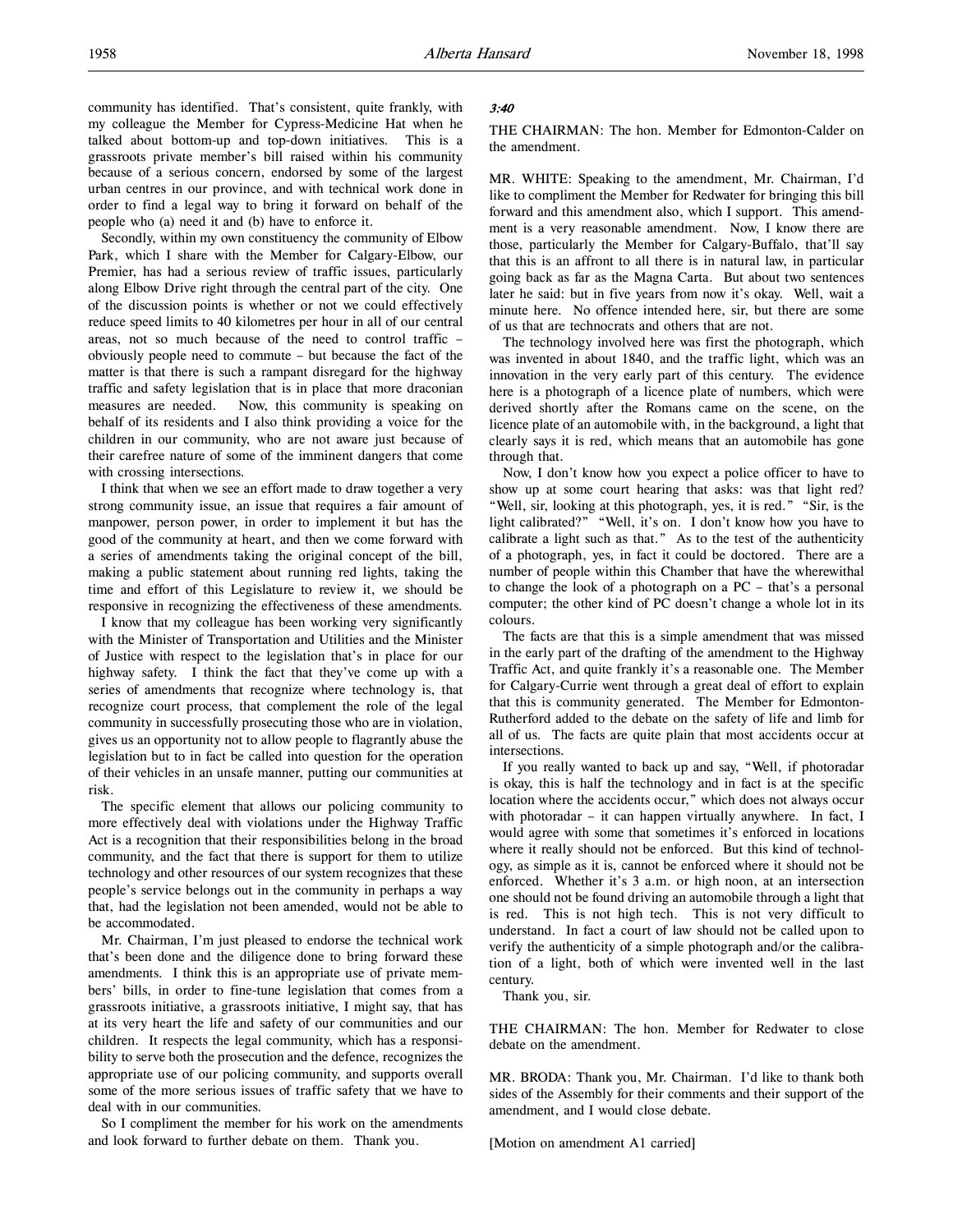THE CHAIRMAN: On the bill itself, do we have further comments, amendments?

The hon. Member for Edmonton-Meadowlark.

MS LEIBOVICI: Thank you. I just want to add my words to this particular bill as well. For those members who may not be aware – but the member who has put the bill forward is aware – the first traffic light that will be able to have this enforcement device happens to be in the constituency of Edmonton-Meadowlark. I was at the opening ceremonies, if you want to call it that, a couple of weeks ago, and I must say that I was amazed by the technology and the ability for there to be viewing of cars that actually violate a red light. There can be no doubt, I believe, in anyone's mind when they receive a ticket that they have in fact violated the red light. The picture that they receive, for those who are not aware, indicates not only the fact that they violated the red light, but it shows how long that red light has been in operation as well as at what point in time the car passed and for how long that red light has been on. It also tells you how fast you've been going.

When I talked about the red light traffic enforcement device at a couple of high schools that I went to visit, afterwards the students were all amazed at the ability that they could now be caught. Their biggest worry was: is it going to be on every street corner? They did question the need for it, but it became quite obvious in discussions that what they were also trying to figure out was how in fact they could avoid getting caught and still run the red. When I indicated that that was not a possibility, in my mind I know for sure that at that particular corner we are not going to be seeing a lot of red lights run.

If it is to provide safety, if it is to ensure that lives are not lost, if it is to ensure that individuals are not injured, I don't believe that anyone in this Assembly can vote against this particular bill. For those that argue that it is nothing but a cash cow, my response is: if you don't cross the red light, then you don't pay the fine. I make the comparison that if I go to a store and shop, then I pay. If I go to the store and don't wish to buy an item, then obviously I don't pay. So in fact by crossing that red, I have bought my fine.

I would like to again just add my congratulations to the member that's brought this forward, and I hope that we will see speedy passage of this particular bill and even speedier passage of the bill into actual reality. Thank you.

#### THE CHAIRMAN: The hon. Member for Calgary-Montrose.

MR. PHAM: Thank you, Mr. Chairman. It looks like the bill is going to pass, and I just have a couple of questions I would like to address to the Member for Redwater.

For the past few years I had a few cases when I stopped at an intersection and saw that the lights from both sides were red. There was a technical problem with the lights at that time. I'm just wondering: in the future, if I'm in that situation, should I stop my car and do a reverse or do a U-turn so as to avoid being caught on camera running the red light? In your discussion with the department or with whoever is going to implement your bill, I hope that you do bring up that point, because there were three or four times at least that I was caught in that position, and somehow we have to address that.

Also, I think that we have to do a good job of educating people, too, because we are having a very severe, cold winter in Alberta, and the road conditions are usually less than perfect. It is your view that people are trying to race so fast when they see the yellow light that it could cause accidents with people who are following them. That is also another factor that we have to consider when we

are implementing the bill. We have to do more education of drivers on the street. They may want to be fined 50 bucks rather than sometime killing two or three drivers behind them.

Thank you.

THE CHAIRMAN: The hon. Member for Lethbridge-East, followed by the hon. Member for Calgary-Egmont.

DR. NICOL: Thank you, Mr. Chairman. I just want to bring to light a couple of comments that came out in my community on the discussion of traffic-light tickets provided through photoradar. Most of the people supported it. Let me start with that idea. But there was a little bit of a concern about what is effectively developing into a two-tiered system of traffic ticketing: you know, those that you get when an officer of the law comes along and gives you a ticket, goes and gives you demerits associated with your driver's licence, but if you do exactly the same crime and get caught by a technology, it gets associated with your vehicle as opposed to your driver's licence and you don't get the demerits.

So what in essence you end up with is that we're developing a two-tiered system of traffic enforcement and violation, and I think that as legislators we need to start now and think about how we can develop some degree of equity here in terms of making sure that a person who gets a violation is treated on an equal basis. I just would like to put that into the record on behalf of the constituents who raised that when they came in and talked about this bill and would ask that maybe this is something that as legislators we should be looking at, we should be trying to deal with. We want to make sure that people don't feel discriminated against, feel that they're being treated differently than someone else who has done exactly the same thing in the context of a violation of our traffic code.

So with that I'd just like to congratulate the Member for Redwater. This is a bill that should be supported by everyone. I hope that I never get caught, but I also hope that it slows down and reduces the number of people who violate red lights.

Thank you, Mr. Chairman.

## 3:50

THE CHAIRMAN: The Member for Calgary-Egmont.

MR. HERARD: Thank you, Mr. Chairman. It's a pleasure to rise and speak in committee on Bill 215. I find myself agreeing somewhat with the debate from the hon. Member for Calgary-Buffalo and now from the hon. Member for Lethbridge-East. The concern I have with respect to this is that it does appear that it's a really convenient shortcut with respect to law enforcement. While I certainly respect the fact that chances are that the intended outcome, which is to reduce the number of people driving through red lights, will be achieved with this technology, I do have some real concerns with respect to what that does in the long term in the erosion of law enforcement, from the point of view that you get fewer and fewer interactions with a real live policeman stopping you and checking your credentials, your documents – your driver's licence, your insurance – and also checking your record to see if in fact you have outstanding warrants and so on. I'm hearing comments from people in the insurance industry, for example, who are saying that there are more and more people driving without insurance these days. If the chances are that the more electronics we use in enforcement, the less the chance is that you're going to be pulled over by a real live policeman, then it may in fact encourage people to take a chance and drive without appropriate registration or licences, drive while impaired or without insurance and so on.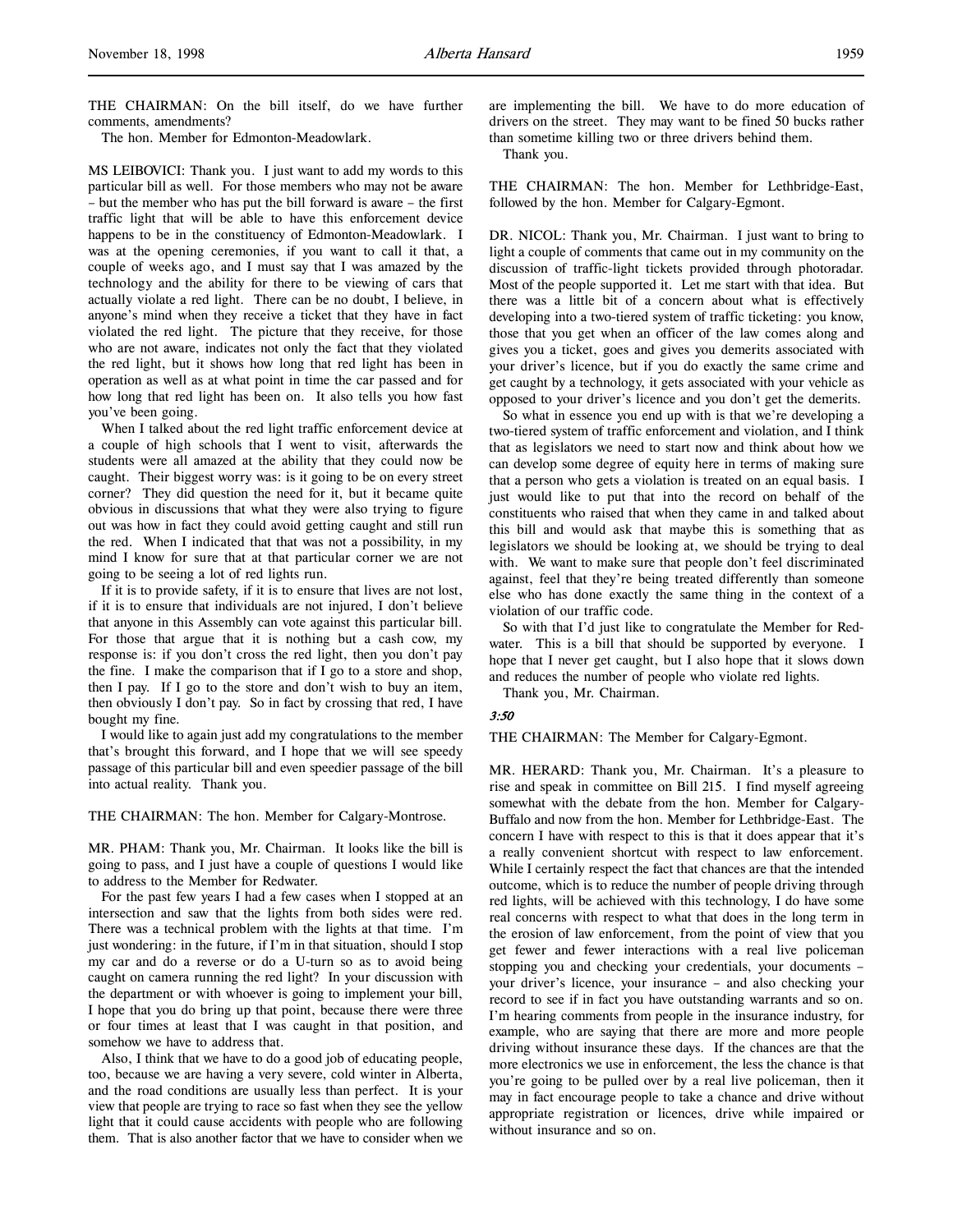I caution with respect to this sort of thing, and I simply request the hon. member to be very diligent with the minister and the department to ensure that there is a system in place to monitor the effectiveness of the enforcement systems we have. It's not difficult to keep track of the number of times, for example, that a police officer stops a vehicle for whatever reason, because that licence number is put through a computer immediately. The person's identity is checked, whether or not they've got a valid driver's licence. Their papers are checked to see whether or not they have valid insurance. Their record is checked to see if they have outstanding warrants. So obviously a record of that is kept somewhere.

If this is to be effective, then I would certainly urge the minister to make sure that there is a system in place whereby we can monitor the effectiveness of the personal interactions between a policeman and a citizen so that we don't get on the slippery slope of fewer and fewer actual interactions between law enforcement and citizens. What happens then is that more and more people take the chance of doing things that they would not do otherwise because of the red and blue light in their back window.

It's sort of interesting that in Calgary there was a citizen that put up a cardboard cutout of a policeman with a radar gun, and I understand that the speed on that street just dropped dramatically.

You know, this is very expensive technology that we're talking about here. It's a very high cost per intersection. How many policeman could we in fact hire for the cost of doing 10 or 20 of these intersections? So let's not get on the slippery slope of thinking that technology will look after enforcement, because the interaction between a real live policeman and a citizen I think is still very important. I would urge the minister to make sure that there's a measurement system in place to measure whether or not they are enforcing the law appropriately before we get too far down the road here.

So with that, thank you very much, Mr. Chairman.

#### THE CHAIRMAN: The hon. Member for Edmonton-Rutherford.

MR. WICKMAN: Yes, Mr. Chairman. Just a couple of comments on the bill itself after having spoken to the amendment. Some arguments have been made, and the last member talked in terms of that live contact, that face-to-face contact between the police officer and the motorist. The difficulty at the present time when we talk in terms of red-light infractions is that there is no enforcement to speak of. That interaction is presently not taking place. I'm sure that our Member for Edmonton-Norwood, who has experienced that, would be able to confirm the difficulties a police officer would have in issuing tickets and the struggle in trying to enforce that in the court, because there is no hard, concrete evidence.

I acknowledge and respect what the last speaker said. There is a need for that type of interaction, and that type of interaction does take place at several locations. We have it during the normal safety checks, during the checkpoints where the police set up and stop motorists. That's the type of situation where I think we see that face-to-face interaction the member is talking about.

Another argument that was made dealt with sort of natural justice. I can point out a situation where an individual I know was making a left-hand turn and got into the intersection with another motorist that was also turning left, two lanes turning left. An individual coming from the other direction stopped for the light, which had now turned red, but the motorist behind whipped around that taxi and barreled through, hitting one car and bouncing off it to the other. Now, the police officers involved charged the two motorists making the left-hand turn even though the fault was with

the individual coming through the red light. The constables that arrived on the scene issued tickets to those two individuals. However, when one of the two motorists chose to take it to court, a judge did rule differently. Had there been a camera at that intersection, the evidence would have been so clear that that one motorist had come through a red light, preventing the necessity for another motorist having to hire a lawyer at a considerable cost, having to fight the thing in the court, and risk having insurance rates increase considerably. So when we talk about natural justice, it works both ways. This thing is only going to hit those people who in fact do break the highway motor act.

On that note I'll conclude.

#### THE CHAIRMAN: The hon. Member for Edmonton-Riverview.

MRS. SLOAN: Thank you, Mr. Chairman. I'm pleased to rise this afternoon and speak to Bill 215, the Highway Traffic Amendment Act. I've had the opportunity to read the proposed amendments, and in many respects I agree with the rationale behind the proposed bill. Certainly I agree that traffic law enforcement is a necessary tool that police departments must use to ensure that people obey the laws of our roads and to ensure greater safety on our roads. I also agree that regular police patrols cannot catch as many red-light runners, and therefore the disincentive to run a red light is less when compared with using a red-light photo device. I am aware and agree with the positions of the Edmonton and Calgary police departments, who strongly support the use of red-light photo devices. I am also aware of the Insurance Bureau of Canada's position with respect to red-light photos. Certainly I have had the experience of seeing people run red lights, and anything that can be done to reduce that practice and reduce the incidence of collisions as a result of it I think is a good view.

#### 4:00

However, as I read the premise of the amendments, I kept asking: why are these not in regulations? Did a consultation occur between the government member and the minister of transportation on this matter? Why would we suggest that a red-light photo device should be incorporated as an amendment to an act when we have a precedent in this province of putting other things as important as health care services in regulation? So if we put health care services in regulation and some of the very instructive directives as to how our health system is to be run in regulation, why do we put a red-light device in the act?

An additional argument that is made on that point is that what if new technology arises where all of a sudden the red-light device really becomes obsolete? Then we have to come back to the Legislature and go through another formalized debate.

So the premise of the amendment to the Highway Traffic Act I am questioning. At this point I guess I'm questioning the rationale for it being a formal amendment rather than something that could have been incorporated in regulations. I don't think, Mr. Chairman, that aspect has been covered in the debate thus far. I'd be very interested in hearing from the sponsor of the bill why you just didn't pursue having this made as a regulation inclusion instead of bringing it to the Legislature, because if a new device comes about and the red-light device is obsolete, we'll be back here removing the amendment from the act.

Thank you, Mr. Chairman. With those comments I conclude my debate.

THE CHAIRMAN: Would the committee please give unanimous consent to the brief return to Introduction of Guests?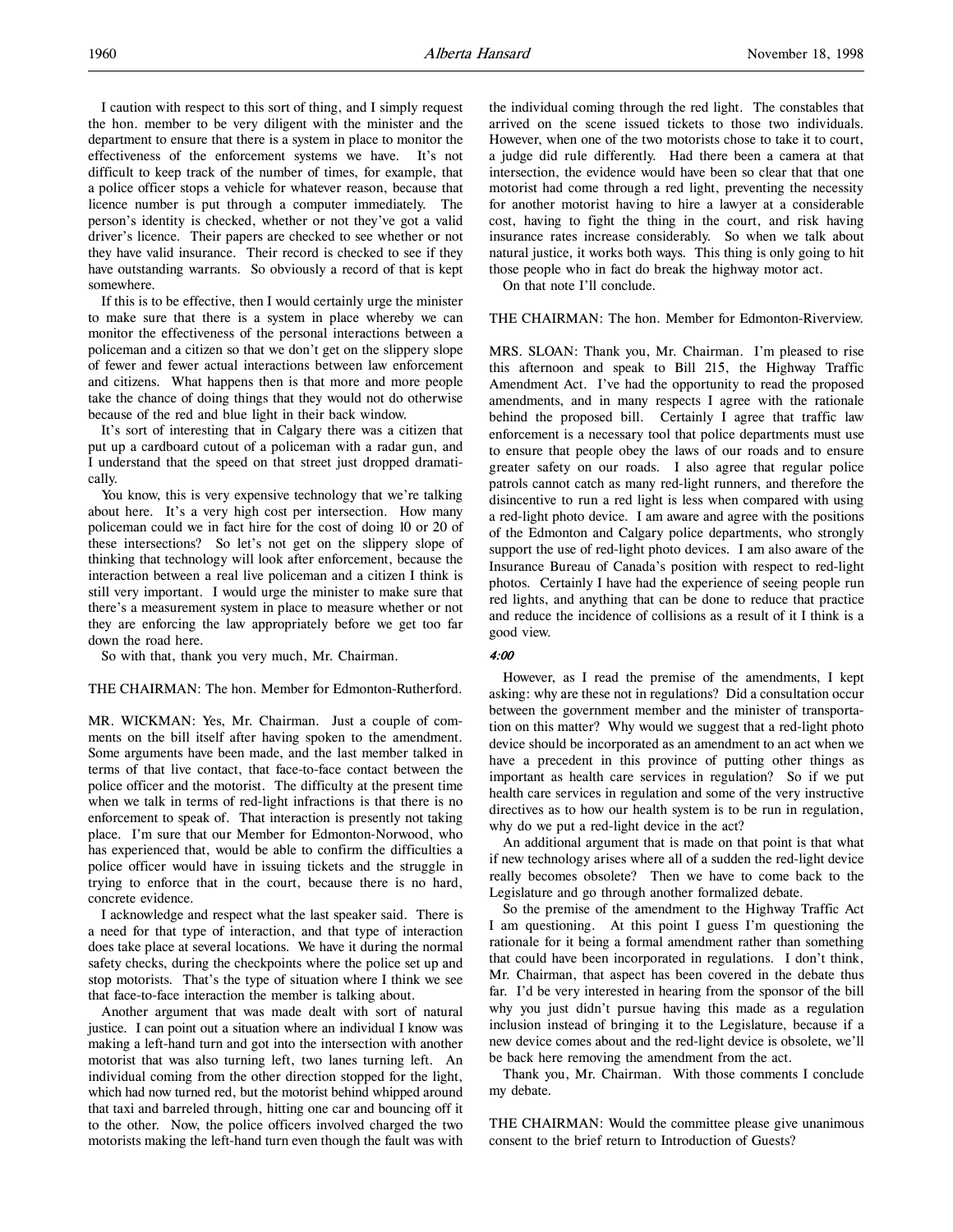HON. MEMBERS: Agreed.

THE CHAIRMAN: Opposed? The hon. Member for Calgary-Buffalo.

#### head: Introduction of Guests

#### (reversion)

MR. DICKSON: Thank you, Mr. Chairman. I want to thank members for this opportunity. I want to introduce a very distinguished gentleman in the gallery, Mr. Steven Jenuth. He's a lawyer in the city of Calgary who's been exceedingly active in a host of civil liberties concerns. He led the challenge around the prisoner voting issue and I know has got a keen interest in the progress of certain bills that are before the Assembly. So if everybody would please give a warm welcome to Mr. Jenuth.

## head: Public Bills and Orders Other than head: Government Bills and Orders head: Committee of the Whole

#### Bill 215

## Highway Traffic Amendment Act, 1998

(continued)

THE CHAIRMAN: The hon. Member for Edmonton-Norwood.

MS OLSEN: Thank you, Mr. Chairman. I just wanted to make a couple of comments. The Member for Calgary-Egmont spoke to the continuing need to have one-on-one contact with a police member when they're being issued a ticket. I agree that when you're issuing a summons to somebody, that is an ideal kind of interaction to have, because you know there are many times that other crimes are solved as a result of one-on-one contact between a police officer and an individual.

However, I would like to make this comment. I absolutely support the notion of photoradar, and I support the notion of the red-light cameras. I do support the notion of the issue of affidavits in the amendment and how it's proposed, but I would suggest that if you want to have more one-on-one and less argument about how revenue is generated through technology and taking away from the policeman's responsibility, we might consider the cost-cutting that has occurred through the municipal funding sources for municipal policing grants. There are no longer municipal policing grants. The millions of dollars that existed there no longer exist, and the major police departments have been cut back by about \$10.2 million. So fewer police members in the larger services result in the need to turn to some technology and those kinds of enforcement initiatives.

[Mr. Zwozdesky in the chair]

So unless this government is prepared to increase funding to police agencies and to support the public safety initiatives in that respect, then I fail to see the argument made by the Member for Calgary-Egmont and would suggest that maybe he could encourage his government to in fact increase funding to all policing agencies.

Thank you, Mr. Chairman.

THE ACTING CHAIRMAN: Are you ready for the question, hon. members? I see no one standing. We are here discussing Bill 215, that being the Highway Traffic Amendment Act as presented by the hon. Member for Redwater. Are there any final comments or questions or amendments with respect to this bill? None?

[The clauses of Bill 215 as amended agreed to]

[Title and preamble agreed to]

THE ACTING CHAIRMAN: Shall the bill be reported? Are you agreed?

HON. MEMBERS: Agreed.

THE ACTING CHAIRMAN: Those opposed? I think that, too, is carried.

The hon. Deputy Speaker.

MR. TANNAS: No. Just the hon. Member for Highwood.

THE ACTING CHAIRMAN: Also known as the hon. Member for Highwood.

MR. TANNAS: Mr. Chairman, I would move that the committee now rise and report.

[Motion carried]

[The Deputy Speaker in the chair]

THE DEPUTY SPEAKER: Order. The hon. Member for Edmonton-Mill Creek.

4:10

MR. ZWOZDESKY: Thank you, Mr. Speaker. The Committee of the Whole has had under consideration a certain bill, that being Bill 215, along with certain amendments. I wish to table copies of all those amendments considered by the Committee of the Whole on this date for the official records of our Assembly.

THE DEPUTY SPEAKER: Does the Assembly concur with this report?

HON. MEMBERS: Agreed.

THE DEPUTY SPEAKER: Opposed? So ordered.

head: Public Bills and Orders Other than head: Government Bills and Orders head: Second Reading (continued)

> Bill 217 Alberta Economic Development Authority Amendment Act, 1998

THE DEPUTY SPEAKER: The hon. Member for Athabasca-Wabasca.

MR. CARDINAL: Thank you very much, Mr. Speaker. I am pleased to rise today to begin second reading of Bill 217, the Alberta Economic Development Authority Amendment Act.

This bill, Mr. Speaker, allows for regional economic development councils to be recognized by the Alberta Economic Development Authority. Regional councils are intended to fill a void that was created when regional planning commissions were disbanded after the introduction of the Municipal Government Act.

[Mr. Zwozdesky in the chair]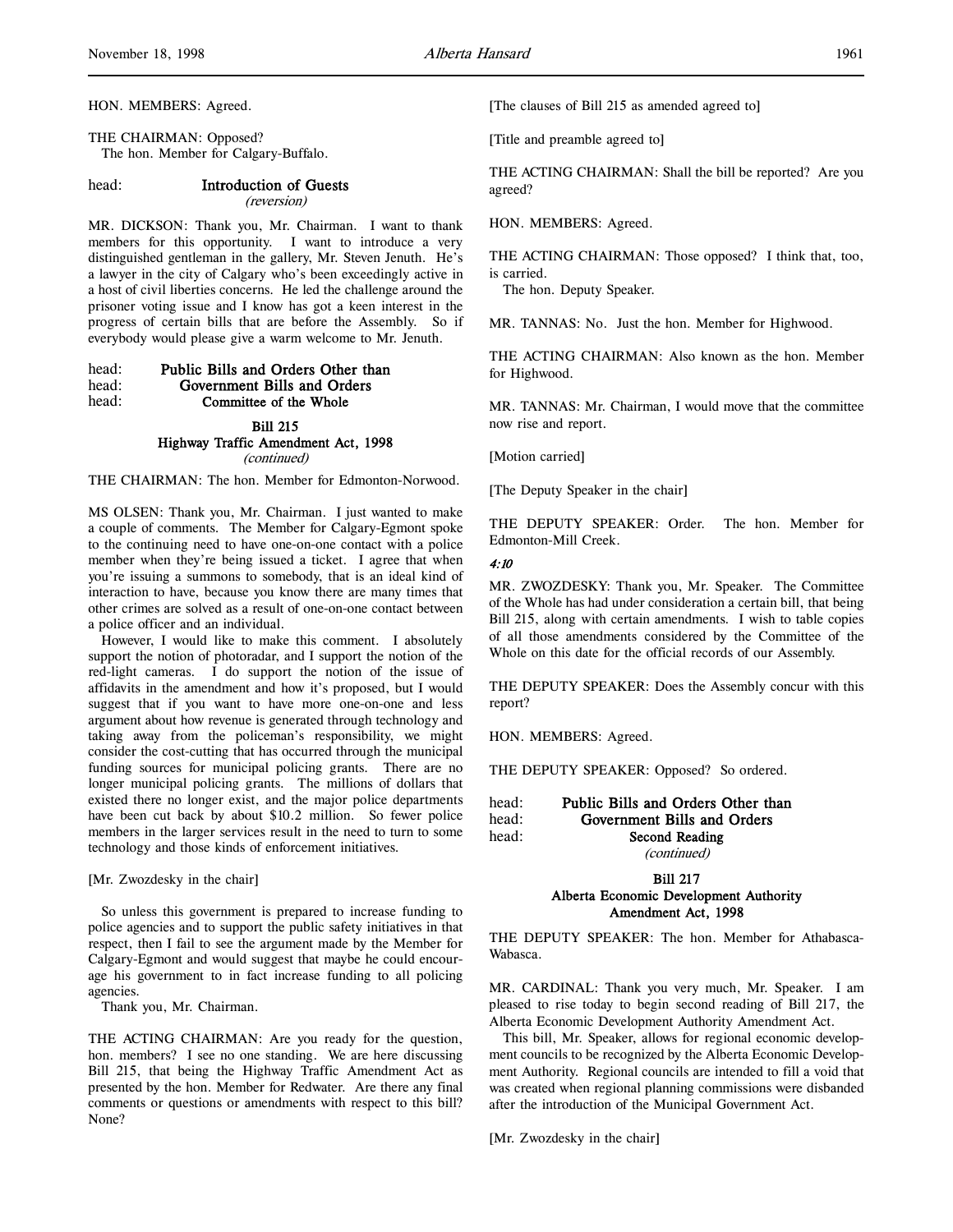This bill also, because there is currently a lot of competition but very little co-ordination amongst chambers of commerce across the province, has perhaps prevented the development and implementation of unified economic development plans for regions that could benefit all Albertans. Regional economic development councils will help bring the people of each region together to make decisions about economic development and planning, both short- and long-term. Regional economic development councils would give the municipalities of a given region of the province an organization through which to co-ordinate and integrate economic development goals and to do short- and long-term planning. This does not exist presently.

Rather than working at odds with one another by participating in regional economic development councils, municipalities will have a chance to pool their ideas and resources in trying to attract investment opportunities to their region. By working as a unit, the municipalities of a region could expand their abilities to develop tourism, industrial projects, and any other economic development opportunities that might not be feasible for any one of the municipalities alone.

Mr. Speaker, other provinces have established similar regionalbased organizations with very good success. I'll give a couple of examples. The Saskatchewan regional economic development authority initiative has been quite successful. This approach to community economic development encourages groups of communities to work together with the private co-operatives and the public sector to meet the shared goals of partnership, co-ordination, organization stability and service in regional trading areas. In phase 1 start-up funds are available on a cost-shared basis to assist in the formation of regional economic development authorities. In phase 2 cost-shared funding is available to help established regional economic development authorities build their service capacity and form partnerships with provincial government departments and co-operatives in the private sector.

The primary function of the Nova Scotia regional economic development authority is to integrate and co-ordinate the activities of all local development groups and/or undertake activities itself to accomplish common objectives within the region. Ultimately this is so communities can build competitiveness and capitalize on market opportunities.

Mr. Speaker, I realize that just because something works in one province does not necessarily mean that it will work in our province. However, I believe that we should be aware of these programs in other jurisdictions and consider them very closely for implementation in Alberta.

The formal recognition of regional economic development councils would contribute to meeting Alberta Economic Development Authority's goal of building self-reliant communities. This would be done by attracting investment and economic development opportunities to a region. The new jobs associated with these kinds of projects will help the communities of the region to become more self-sufficient and self-reliant. In turn, the province will also have a short- and long-range co-ordinated economic action plan.

The regional economic development councils will also go a long

way towards helping Alberta Economic Development respond to the needs of the private sector. Regional economic development councils will have the ability to act as a liaison for the private sector in terms of planning, infrastructure, and other needs of the private sector.

Mr. Speaker, yet another important thing that regional economic development councils could do is to bring the municipalities of a region together in order to come up with ideas and find solutions to common problems or issues. The councils will be a forum in which the representatives of municipalities can communicate the needs and priorities of their respective areas.

Mr. Speaker, this would also allow the municipalities to start working together in their region with the possibility of finally forming regional governments. As you are aware, we presently have, I believe, 360 or so municipalities in Alberta for just over 3 million people, and this process may be one way of allowing the municipalities to start working together and possibly forming regional governments in the future.

Also, municipalities will get a broader perspective as to what sort of economic development would be beneficial for the region and indeed for all of Alberta. By working together, the municipalities of a region will attract much larger economic development projects than would be possible if they did it individually. I'll give you just a quick example of a couple of projects.

One of the projects presently proposed is the heavy oil project to go into the Fort McMurray region. The Mobil Oil project is looking at two different sites, possibly the Fort McMurray region and maybe Edmonton or the Fort Saskatchewan region. Those are the only two sites being looked at right now, Mr. Speaker, but there is no reason why a project like that could not go on a site between here and Fort McMurray. That is one example.

The other one is a project like Al-Pac, Mr. Speaker. It was only through a very active regional economic development council and a government that listens that the project was developed, because the project was initiated by five or six municipalities working together, selecting a site to extract the resource. That particular project they set in the middle of at least five or six communities in northern Alberta that accessed jobs and business opportunities. So it is quite important that projects go this direction.

There is clearly a place, Mr. Speaker, for these organizations in promoting economic development in Alberta and planning for our future, both short and long term.

Thank you.

THE ACTING SPEAKER: Thank you.

The hon. Member for Lethbridge-East, please.

#### 4:20

DR. NICOL: Thank you. It gives me real pleasure to rise this afternoon and speak to Bill 217. It's basically a bill that is suggesting the replacement of the regional planning commissions or kind of a son of or a daughter of the regional planning commission idea that many of the communities had in place up until about 1994-95. So what we're looking at is: is this option or this proposal going to give us something that was better than those regional planning commissions?

For whatever reasons, they were removed from the operation of the economic development planning in the province, and we end up with a situation where now the local municipalities are left to operate on their own initiatives or else through their ability to work in co-operation with the Alberta Economic Development Authority, kind of the provincial umbrella group that deals with the planning, the priorization, the initiatives and policy-making that are associated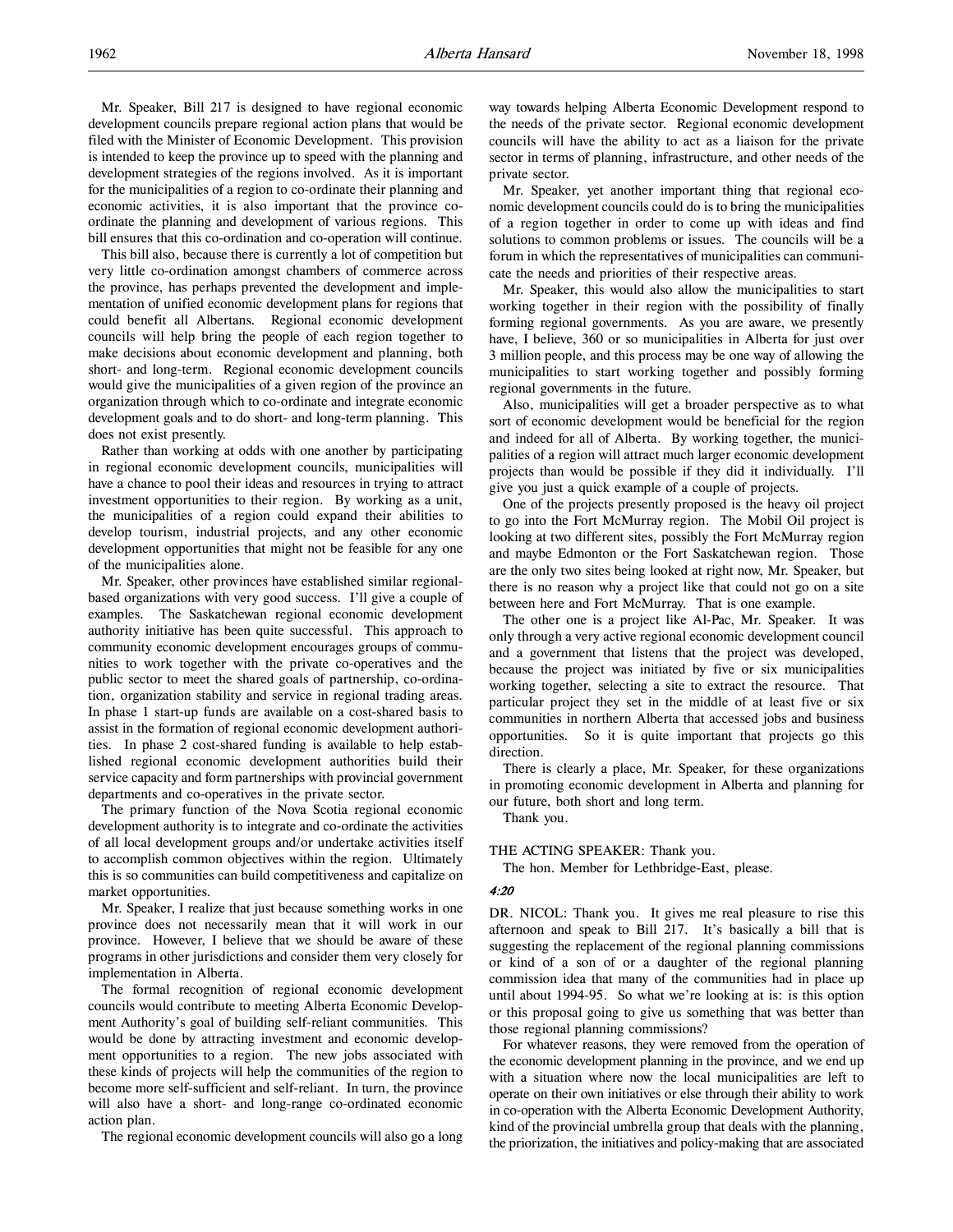with promoting the economic growth of the province.

I guess we're left here trying to develop a balance between: can provincial or province-level agencies do the appropriate planning that's necessary or that's appropriate – I guess "appropriate" is by far the better word there – for local economic development initiatives? Are they familiar enough with the players in the local community to be able to understand and work with the appropriate support groups, the suppliers and buyers of product that comes out of a project?

This is the kind of concern that results from how we look at what the role is and what the mandate is of economic development planning across the province. As we look at our structure right now, we're left with the Alberta Economic Development Authority at the top, then dealing with local municipalities at the bottom.

In the context of looking at economic development, I support many of the comments that the supporter of our bill brought forward when he talked about the idea that it's important to develop a balance within a geographic area. We don't need concentration all in one spot, especially when there's no real necessary infrastructure or no necessary compatibility with duplication at the same site. So these are the things that are important to look at.

As we start to think about the application of this and how we put it together, I was kind of disappointed, listening to the sponsor, that there's no suggestion in his discussion in terms of the makeup of the council. Who's going to serve on the local council as it gets put together to deal with developing initiatives? In a lot of cases – and this is something I've noticed a little bit in some of the regions – we end up with competing interests trying to develop alternative projects in the same community or the same relative part of the province. We also have cases in some instances where competing plants are there, and you end up, then, with teams and opposites sides. You get different groups trying to support bringing this industry in or bringing this member of that industry in, where somebody else wants a different industry or a different member from the industry. So we have to decide as we put this together how an economic development council like this would be staffed. Who would serve on it? Would it be a representative from each of the municipalities? Would it be appointments? Would they be appointed, or would they be transitory? I think this is the issue I want to get at.

You know, the bill suggests five municipalities or such working together. Well, in following economic development initiatives in a lot of the areas, it's not necessarily the municipality that works at bringing in a new industry; it's more the support industry groups. I'll give you some examples that I've been associated with in southern Alberta, where we're trying to bring in the new potato plants that are coming into the irrigated district around Taber. Those were courted, if we might use the word, by the producers, by some of the suppliers of machinery and equipment in support of that industry, some of the people who are input suppliers to that process. So these are the groups. You know, I guess the idea here is really what we need in Alberta. We need a structure whereby local interest groups can get together without being confined to a currently defined geographic area like a municipality, a town, a village, or a city.

We've got to have an encouragement, and this is what I find so attractive about this bill, in the sense that it does broaden the perspective of development over a region. There are very few of our economic development initiatives now, especially when we deal outside the major centres, Edmonton and Calgary in Alberta, that have to deal with multimunicipal jurisdictions. We have to be able to work with a town, a rural community that's associated with it, a county or a municipal district that surrounds that town. Even in

Lethbridge, where we think we are an economic city, very little goes on in the city that doesn't have an impact on or needs support from the towns and counties and municipalities that surround it. So we've got to look at that structure.

 I appreciate the fact that the bill suggests only five as a minimum, because in a lot of cases you're going to have to deal with more than five local jurisdictions to be able to develop that. When we get out and working in some of these areas - I know in areas of northern Alberta the small jurisdictions are a lot farther apart than they are in southern Alberta, so they probably can work more independently. But when we get into central and southern Alberta, in a lot of these cases five is kind of a critical mass that's necessary to start that work, but we also want to be able to encourage it to spread beyond.

I know that when the Oldman River dam was being promoted and supported in southern Alberta, there were something like 25 or 26 different municipal jurisdictions – towns, cities, municipalities, counties – that were all working in support of that kind of a jurisdiction. I like the idea that the bill leaves open the upper end of this. It also, I think, would be improved if we could, based on the initiative, have these things flexible. So sometimes it might be these four or five that work together, where on a different project it might be two of those and two or three others or maybe 10 others, in the sense that on a different project it could be maybe a different makeup. We almost want to look at this bill establishing a precedence for a suggestion to the Alberta Economic Development Authority that they, under their mandate, create a structure and an encouragement for issue-centred development planning councils or whatever we want to call them.

We might have one working in the north that's dealing with a heavy extraction plant, an upgrader. We might have another one that's dealing with some process that would take some of the paper mill products and value add to them, but it would be a different group because we would have to have people in this group that are technical, in some way knowledgeable of the industry they're trying to promote. So you might have a couple of them working at the same time, overlap, but still be taking different initiatives.

#### 4:30

You know, we looked at how the regional planning commissions worked before. A lot of them became too rigid, too bureaucratic, too focused instead of being responsive to the way the community was. If these councils could be set up to be project responsive, project initiated, then I think they would be much more community accepted as opposed to something that is there all the time. It almost gets the perception of a big brother watching over, if it's there. I know on a number of occasions with some of the regional planning commissions that were in place, before a lot of the initiatives were undertaken to bring in a new business or a new development, the regional planning commission almost became a deterrent. It got in the way, and people became suspicious of it, kind of looking at it as a big brother looking over our shoulder.

So this is the kind of structure that we need, the kind of flexibility that I'd like to see built into this. I guess that's when we have to start looking at whether or not the implication here is for a permanent, ongoing, everyday, year-after-year type structure or whether this can be flexible enough to vary when you want to put together a different project so that it can take in two or three different municipalities. It might take in a different board, different individuals on that appointed from the relevant municipalities that are involved.

We have to look at how it can be issue specific, and I think this is where we end up with kind of a question as to what we really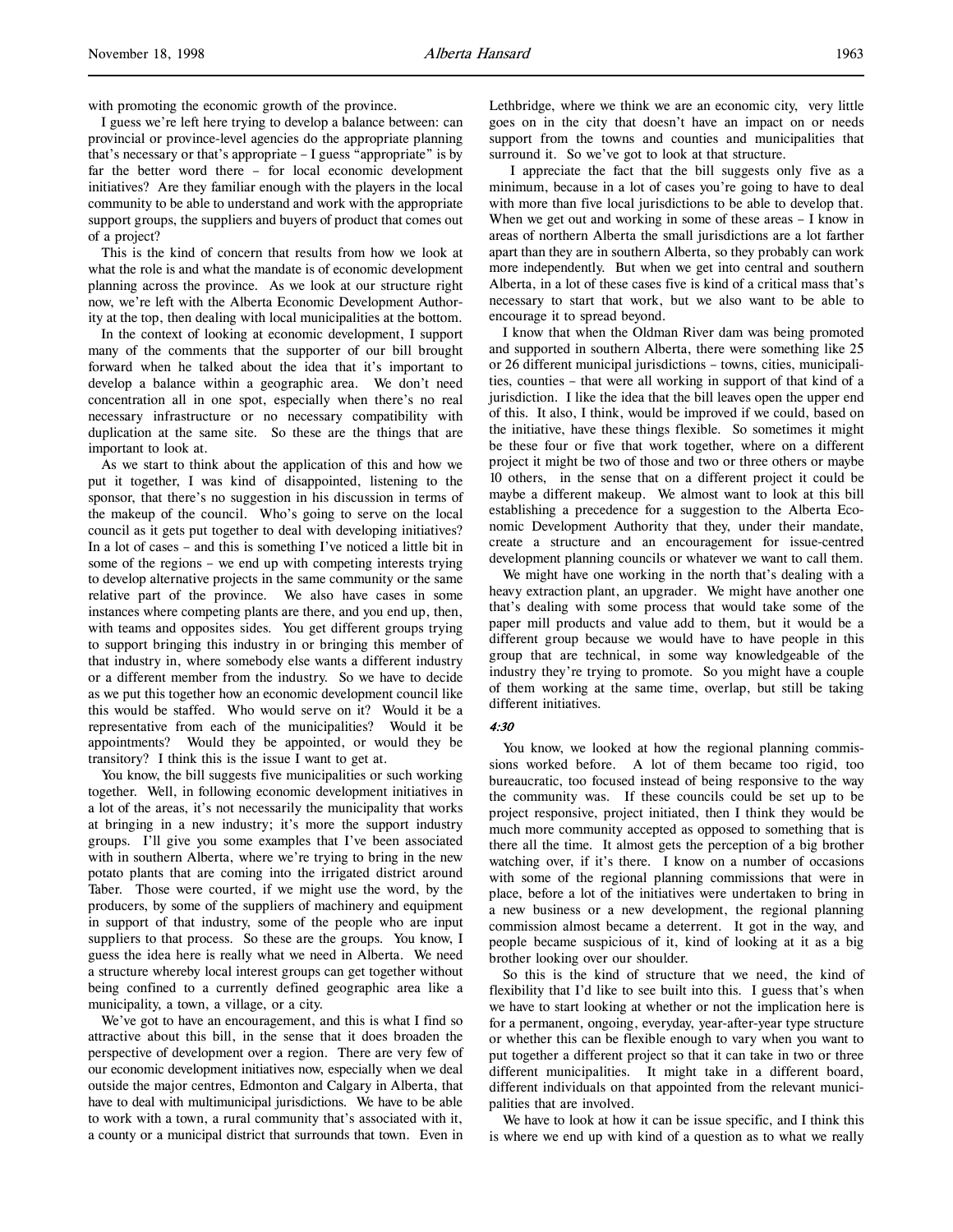want out of local joint development authorities or development councils. This leads us to kind of a flexible system, but it also leads to some problems. The proposal as presented here in the bill provides us with a real good opportunity to develop some consistency. It also provides us with the opportunity to develop accountability and funding. So if they do end up with funding sources that come from the local municipalities or from the province or from business contributions, there's a definite structure there to develop the accountability. If we have the more flexible position or the more flexible system that I was talking about a minute ago, a much stronger reporting and accountability system would have to be put in place.

This also then leads us to the issue of: how do we deal with funding for such an activity? Now, do you then go to the five or six or seven municipalities that are associated with this council and say: okay; now each of you should contribute based on some perceived benefit or some perceived contribution ratio or some population base? How do you decide what would be an appropriate relative contribution of the five or more jurisdictions that are involved? If you go outside and say, "Okay; we need to have outside funding from industry support, from potentially supportive side industries," how do we make sure that there is some relationship between the people who contribute to it and the people who will eventually get the benefit from it? We end up in a lot of cases like this, when it's a voluntary funding situation, that some of the people who get the biggest benefit from the spinoff from a new industry are not necessarily the ones who actively supported it and brought the community into a unified voice in support of it.

These kinds of issues are not addressed in the context of how we would see these councils being set up. I think we have to look at that in the framework of how we want to organize, structure, and promote local economic development. With a committee that's there, we're almost going to be asking them to go out and make work for themselves. If these councils were activity-specific – if you wanted to search out or promote your communities in the context of trying to attract a business, they could be struck, operate for that level of time, and then be disbanded until a new initiative would come along. I think this is the kind of structure that suits the needs of regional planning in a better way.

Now, I guess the other aspect in the context of looking at it is that as I looked through the clauses of the bill, it was just more or less an enabling piece of legislation as opposed to a defining of purpose. We didn't see that the authority was going to be charged with any responsibility. This doesn't give them the mandate, then, to be there to supervise and make sure that all of the relevant municipalities who are going to be impacted or potentially benefited by a new development project would be informed about the consequences. You know, if you end up with one group of municipalities getting together and they leave out a downstream municipality and then they bring in a new activity which passes on – potentially it's maybe environmental pollution, or it's downstream activities associated with a detrimental effect of any measurable kind. Even if it's highway traffic or road deterioration or any of these other aspects and that particular one is left out of the planning agency, then how do we deal with that kind of activity?

So if the mandate of this council is going to be to make sure that all aspects are taken care of, then it goes back almost to the regional planning commission mandate and role, where it was more a supervisory, regulatory, enabling agency as opposed to a promotion, encouragement, development, functional agency. I think we need to have a little better explanation of what way that is going. When I read the bill, I didn't see that. I was hoping some kind of mandate would be given in the introduction to the bill, but if it was there, I missed it, and I apologize to the member. We'll have to look at that as we go through further debate, because in essence what we've got, as I said, is an enabling piece of legislation without a clear definition of what would be the mandate for these councils that would give us a feeling of comfort that they're not going to just be another level of government.

One of the things that we'd have to look at if we really wanted to promote and develop direct relationships in our economic development in terms of the payers and the receivers of benefit is: is there a possibility within this structure to give them revenuegenerating authority, in essence create a third level of quasigovernment? Maybe what we need to do is have these groups in there as an agency that would encourage amalgamation of some of our current municipal governments. This might be a very beneficial effect of this kind of thing. If this were the end result, it would probably be to our benefit, because then it would bring together that co-ordination.

With those comments, I'll rest and listen to some of the other members and when we get into committee will probably have more to say about it. Thank you.

#### THE ACTING SPEAKER: Thank you.

The hon. Member for Livingstone-Macleod.

MR. COUTTS: Thank you, Mr. Speaker. I am pleased today to rise and join the debate on Bill 217, the Economic Development Authority Amendment Act. I applaud the Member for Athabasca-Wabasca for bringing this bill forward. I fully realize that the intent of this bill is to give municipalities an institution, that being the mechanism of an authority in which they can work together and make planning and economic development decisions that could benefit both individual municipalities and in the broader context of regionalization of the province. I think the idea is a good one and it has tremendous merit, but I'm a little concerned about some parts of the bill. As it's designed, maybe it might not be the answer for these municipalities.

Bill 217 allows for recognition and support of regional economic development councils and to establish the requirements for a regional economic development council to be recognized by the Alberta Economic Development Authority. Regional economic development councils would then be in a position to prepare regional action plans which could then be filed with the minister responsible. The hon. member outlined that very effectively in his first speech asking for Bill 217 to go through second reading.

#### 4:40

Regional economic development councils may serve to fill that void that was created when 11 regional planning commissions were dissolved after the Municipal Government Act came into force. Those planning commissions grew out of municipal planning commissions in the 1950s in order to co-ordinate regional plans, which was a very good idea. Eventually these regions covered close to 70 percent of the province. Representatives on the regional planning commissions were drawn from the councils in the region. The commissions brought together a number of municipalities so that municipal planning could be done without losing sight of the broader planning needs and priorities of the region. Regional planning commissions were funded jointly by the Alberta planning fund and by municipalities. In 1994 funding by the Alberta planning fund accounted for 40 percent. This bill would recreate a similar arrangement, whereby regional economic development councils would be funded collectively by the Alberta government and by the respective municipalities and more importantly, I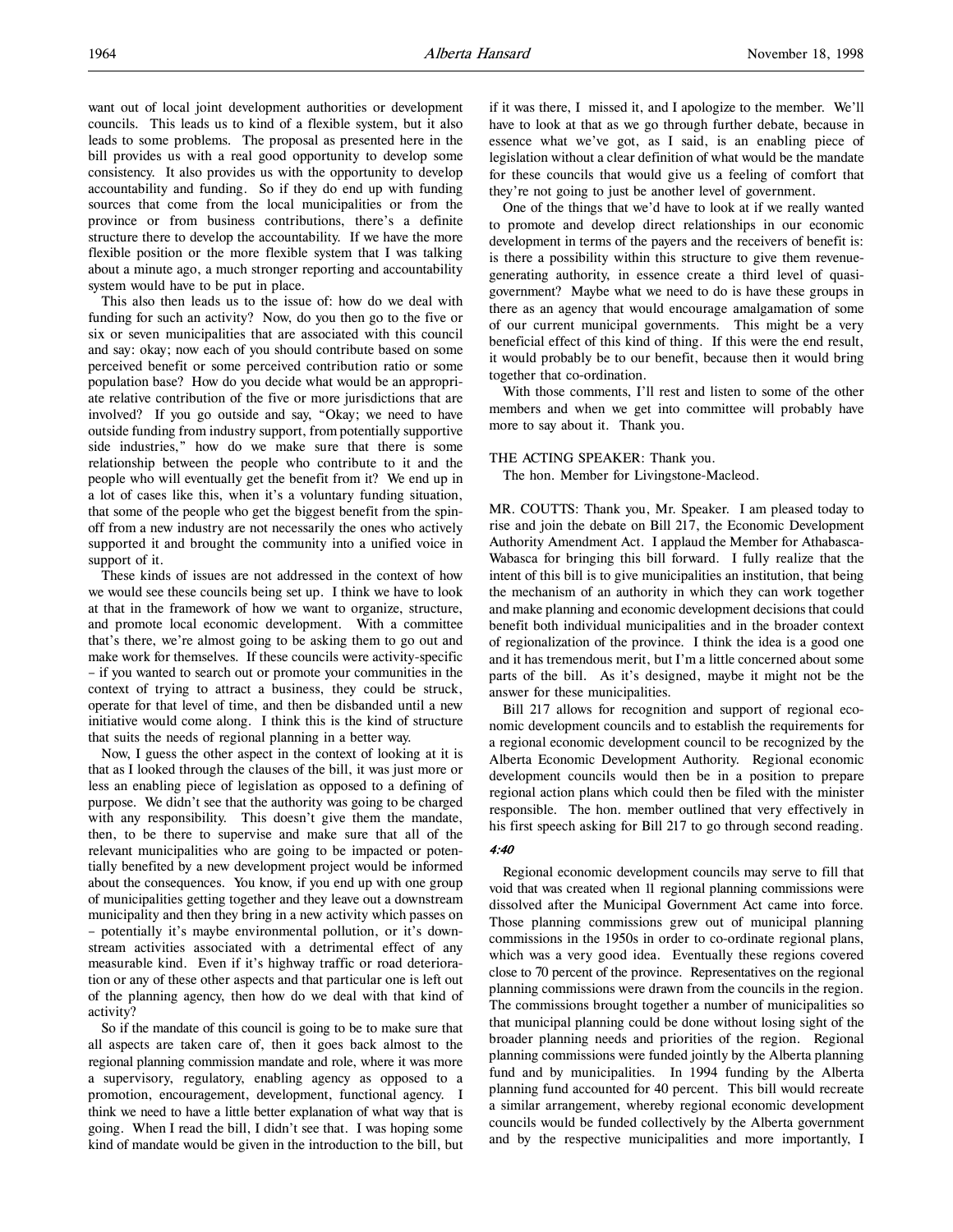believe, by the private industry in that particular or that given region.

Regional economic development councils could potentially serve a number of important purposes. Firstly, currently municipalities often have a tendency to act on their own or in their own selfinterest rather than working together to promote the best interests of the entire region. Regional economic development councils have a potential to facilitate co-operation between those municipalities in that given region.

Secondly, regional economic development councils could foster joint municipal relationships for long-term and short-term planning.

Thirdly, regional economic development councils could facilitate the co-ordination of the private sector or private interests and also look at investment among different Alberta regions.

Fourthly, the regional economic development councils would help the Alberta Economic Development Authority meet its goal of building self-reliant communities, as outlined in the Department of Economic Development's 1996-1997 annual report.

Fifthly, by encouraging municipalities to work together, the regional economic development councils would encourage a streamlining of administrations and their efficiencies.

Lastly and what I think is most important, by promoting and assisting with economic development, regional economic development councils would allow for the development and implementation of a unified economic development plan to benefit municipalities, regions, and ultimately all Albertans.

Mr. Speaker, other provinces have implemented certain similar programs and initiatives to promote regional economic development with varying degrees of success. The Member for Athabasca-Wabasca briefly pointed out how the Saskatchewan regional economic development authority takes an approach to community economic development that encourages groups of communities to work in partnership with private, co-operative, and public sectors to achieve and share goals of partnerships, look at co-ordination, and develop an organizational stability that will service regional trading areas. The program has been somewhat effective in stimulating economic development and bringing communities together. He also mentioned that Nova Scotia's regional development authorities integrate the activities of all developmental groups and undertake activities themselves to reach common objectives within the region.

The primary objective of Alberta Economic Development is to co-ordinate and facilitate the implementation of the government of Alberta's economic development strategy. It is possible that regional economic development councils could contribute to this objective by bringing municipalities together to make decisions about planning and economic development with a regional focus. However, Mr. Speaker, I think the success of this government in stimulating and co-ordinating economic development is clearly reflected in the economic growth rates of the past several years. Alberta continues to lead the way in terms of economic growth, job creation, weekly earnings, and most other indicators of economic performance. This is one reason why I question the real need for formally structured regional economic development councils as proposed in the bill.

I've looked at other organizations in Alberta that already serve most of the functions that this bill comes forward with in its purpose, that of regional economic development councils and what they would try to carry out. A prime example, I think, of this is the idea of what Prosperity South formulated in the last few years. Its whole idea is a grassroots network of municipalities and businesses and community groups that were committed to developing co-operative and mutual support for each other to create

prosperous and sustainable communities in southern Alberta. Prosperity South works towards more than just economic development. Although economic development is still its priority, the emphasis of the organization is on prosperity and sustainable development. It is not just about businesses and has a wider scope than what a chamber of commerce would try to accomplish.

There are about 400 people working within the network of Prosperity South, and one of their present initiatives is to help communities adapt to the knowledge-based world. The participants of Prosperity South have found ways and means of establishing a lot closer collaboration in information and resource sharing. This co-operation has been focused on four key areas, those being capital development, economic development and tourism, education and training, and information needs and networks.

Mr. Speaker, another organization which already serves some of the functions that regional economic development councils would serve is the Northern Alberta Development Council. The Northern Alberta Development Council contributes to economic development in northern Alberta by leveraging their resources in partnership with the private sector – and that's an important thing to remember again – and community-based organizations. The council promotes economic development opportunities by implementing initiatives in conjunction with the private sector, with community-based agencies, and with government agencies to develop and implement those kinds of strategies that they think are important to them. The group focuses in practical ways on how to take advantage of the opportunities for development in northern Alberta.

Besides these two organizations, Mr. Speaker, the Alberta Economic Development Authority has 10 regional offices that offer economic and business services throughout this province. Regional offices have traditionally worked with communities and economic development agencies in both a supportive capacity to specific communities or regionally based initiatives and as a facilitator, where they act to assist in planning for long-range community development strategies. The Alberta Economic Development Authority's regional offices are instrumental in introducing specific programs that support individual and regionally based development programs. There are also a number of regions of the province that are beginning to undertake and to explore the formation of regional economic development structures, but they're doing so on their own in situations where structures are deemed to be necessary and desirable.

#### 4:50

Since regional planning commissions were dissolved, Alberta's economy has grown rapidly and steadily. Alberta's communities continue to be strong, vibrant, and healthy, and we'd like to keep them that way. That's one of the reasons why we're all here. Where municipalities have recognized a need to co-operate and communicate in economic development planning, they have done so, and they will continue to do so. I think that is the best approach this government can take: to encourage and support the local efforts rather than impose a new structure and a new set of requirements basically coming from above. I would rather see something come from the local level or from the grassroots level, such as what Prosperity South has been able to do.

In closing, Mr. Speaker, I would like to say that I understand the hon. member's intentions with the bill, and I understand the particular situations that are apparent in northern Alberta. I wholeheartedly appreciate his efforts to help his communities within his constituency grow and prosper, and I think every person in this Legislature is committed to building strong communities and maintaining our economies all across this province. In fact, it is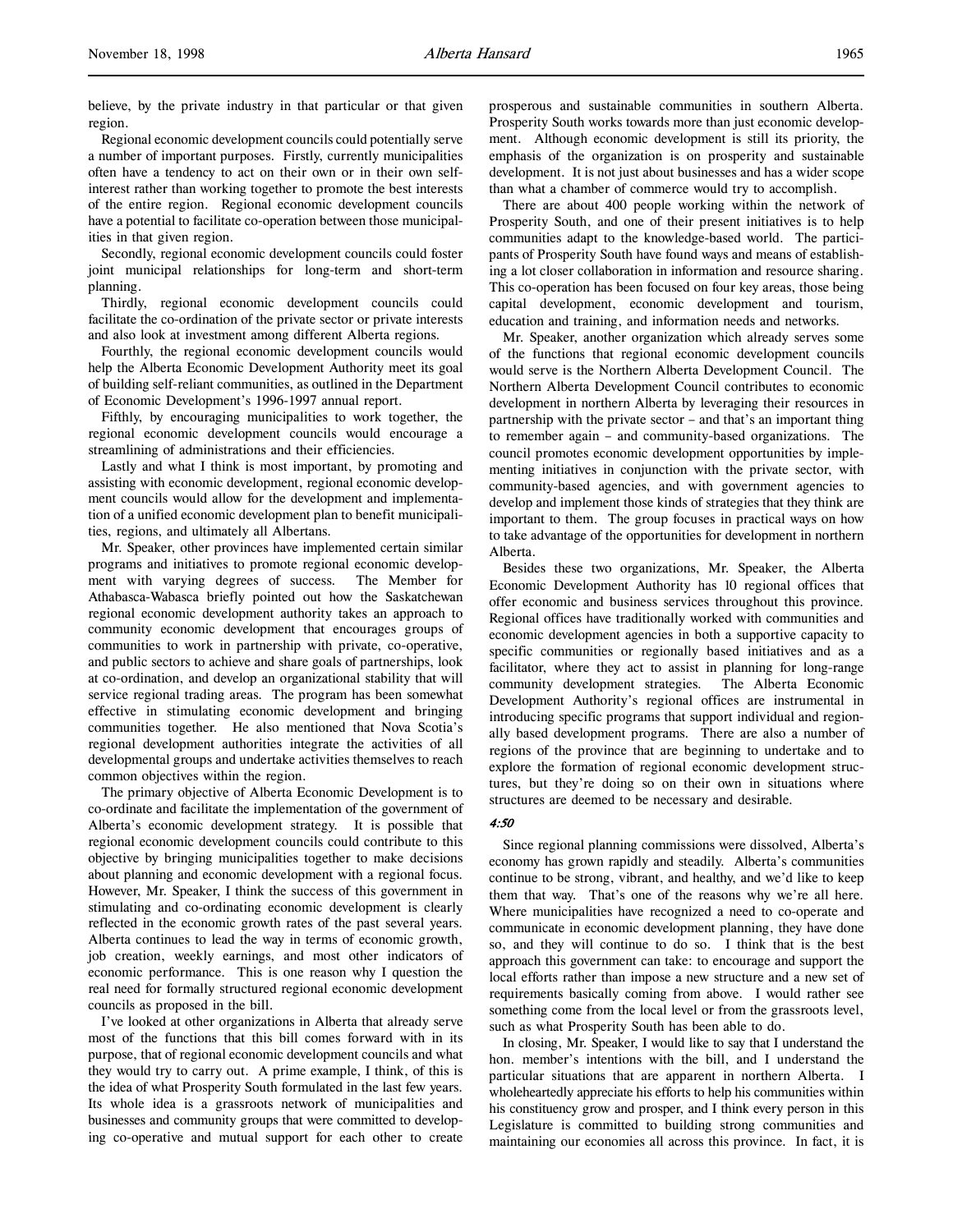with strong, healthy communities that Alberta has become such a prosperous province and Canada such a great country. However, again I'm not really convinced that this bill offers the best approach to the issue, and perhaps this is a case where things should not be done, again, from the top down. I am not sure that the Alberta Economic Development Authority or Alberta Economic Development need to administer a system as proposed by this bill. More often than not, local issues are best solved, I believe, at the local level. Where municipalities see the need to work together for mutual benefit and for the benefit of their region, I think they will do what is necessary to create those ties. In fact, this is what is happening across Alberta.

So, Mr. Speaker, while I support the concept of communities working together towards a common economic development objective – and I think all members support the communities of their respective constituencies – I find it difficult to support this particular bill as it's structured, and I don't think it's the best way to accomplish the goal.

Thank you.

THE ACTING SPEAKER: Thank you, hon. member.

We'll move now to hear from the hon. Member for Calgary-Buffalo, please.

MR. DICKSON: Thank you very much, Mr. Speaker. I had been trying to organize my thoughts in preparation for speaking to Bill 217, and when I was listening to the Member for Livingstone-Macleod, he got me going on thinking about regional planning commissions. I join with him in a lament for the loss of regional planning commissions representing at least part of the largest single unicity in the whole nation of Canada. I'm always struck by what a tragic loss that is in terms of having lost the regional planning commission.

I see some quizzical looks. There may be members who don't realize that the city of Calgary is the largest city with a single government. There are larger cities in Canada, but there is no other city in Canada with a larger population governed by a single council. We have some representatives, the Member for Calgary-Cross and some of the other constituencies, who know that far better than I do.

Anyway, I got excited because I thought somewhere in Bill 217 something that I might have missed was a promise to bring back regional planning commissions. But I see that's not the case, and that'll have to be the subject, I guess, for another private member's bill.

My approach to this, Mr. Speaker, is to go back to two years ago, I think it was, when the mayor of the city of Calgary invited me to go to a Prosperity South meeting in Drumheller. We've heard something about Prosperity South, and I was enormously impressed to see representatives of virtually every municipality in southern Alberta come together. And you know what was impressive about this? There was no secretariat; there was no big-budget operation of functionaries and that sort of thing. Mainly what you had were elected representatives from this host of communities in southern Alberta coming together, not because of some legal mandate but because they had things they wanted to share and they appreciated a common interest in developing economic growth in Pincher Creek, in Taber, in Calgary, and every place in between.

When I look at Bill 217, I'm sort of struck by the contrast. Prosperity South has the energy. It's driven by communities that want to see change and see a higher level of economic co-operation, and there's actually a lot of dynamism at those Prosperity South meetings. Then I look at Bill 217, which is a bit of an empty

structure without a plan, so I guess I'm wondering how it is that one can sort of enable the other. I'd like to be able to take the kind of energy and the breadth of perspective that I see in a Prosperity South forum, but I'd like to see it better supported. I think that's what the Member for Livingstone-Macleod was getting at as well.

To any members that haven't had the benefit of finding out more about this organization, I think it's pretty exciting, and it's always terrific to see people working hard for goals that are bigger than their own municipal boundaries or that go outside their municipal boundaries.

Does Bill 217 facilitate that? Does Bill 217 strengthen and augment what those municipal representatives are attempting to do through Prosperity South? Well, I'm not sure, Mr. Speaker. In fact, when I look through it, my concern is that it would be perhaps not nearly as impactful or effective or helpful as the Minister of Municipal Affairs and her caucus colleagues sitting down and saying to Prosperity South – and there may be such a thing in northern Alberta. I haven't heard anybody mention it. There may be an equivalent, a counterpart to Prosperity South in other parts of Alberta, and I'm just not aware of it. But is there not some way to provide some additional support through the Department of Municipal Affairs or perhaps some other government department? As I understand it, the city of Calgary picks up a lot of the logistical effort and some of the cost and some of the secretarial support, secretariat kind of support and so on. You know, that's something that really should be supported by the Department of Municipal Affairs. Maybe that is the best way for the province of Alberta to assist that kind of energy.

In my discussions with my colleague from Lethbridge-East, we were talking about the size of Prosperity South. It may be that it's a bit cumbersome because it includes so many different elected units, and maybe there's some merit in reducing the size of it or a bit of a modest subdivision. That seems to be something that certainly warrants attention. But I think at the end of the day what I'm left with is thinking about a modest level of support in terms of resources from the provincial government to organizations like Prosperity South. If there isn't a counterpart in northern Alberta, for Pete's sake, let's get the mayors of Peace River and Edmonton and Fort McMurray and invite them to go to one of those meetings and see what's going on. I see the former mayor of Wood Buffalo-Fort McMurray is here, and maybe he is fully aware of Prosperity South. He may know of that very effective initiative in the other half of the province. It may be that that model could be taken and replicated in northern Alberta. I know there's activity with the far north communities, but I'm not sure that includes, in terms of regional co-operation, the city of Edmonton and Leduc and some of those communities that are a little further south.

#### 5:00

In any event, as I look at the bill, I think that may be the path that holds out most promise to achieve what the sponsor of this bill indicated he wants to achieve. What we don't need is more bureaucracy. I see my friend from Cypress-Medicine Hat, who is always taking great pains to remind every one of us that the last thing Albertans want to see and need is more bureaucracy.

#### MR. SMITH: We don't take pains.

MR. DICKSON: The Minister of Labour, I think supports that initiative as well.

So what we want to see is: how do we take some of that Alberta ingenuity, that Alberta creativity, how do we create some collaborative processes that don't involve a lot of extra infrastructure and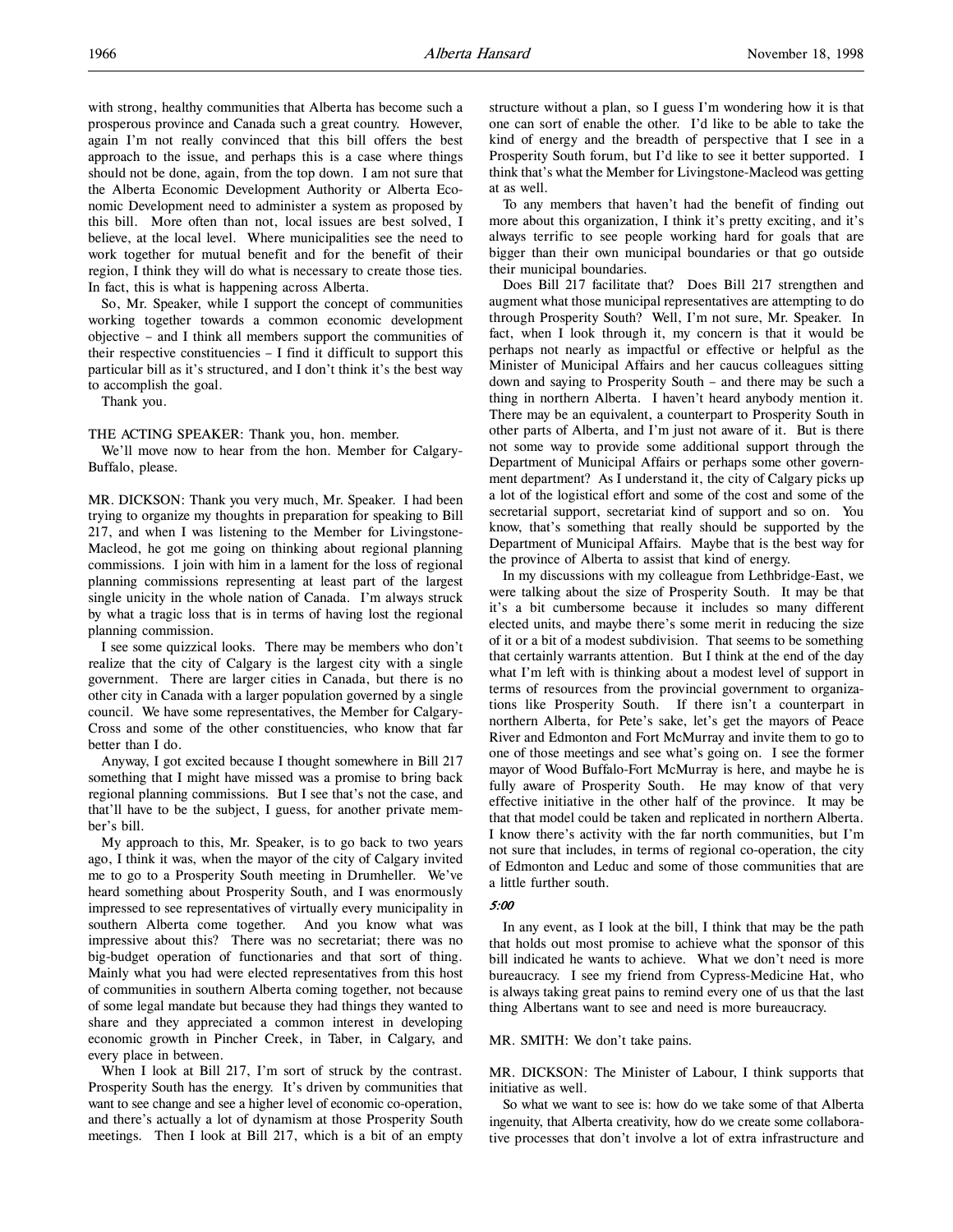administrative cost and administrative overhead and just harness that energy and ensure that it's able to achieve the kinds of goals and objectives that are doable and that all of these communities in different parts of Alberta want to see? You know, it may be that the Department of Economic Development would be a source, as well as Municipal Affairs, that could provide some of that financial support to things like Prosperity South.

At the end of the day, Mr. Speaker, not to belabour the point, I'd suggest that the mover of the bill, who I'm sure is exceedingly well-intentioned, should sit down and talk with some of the people who have extensive experience with the Prosperity South initiative, and when they tell him, "What we need to be able to further our activities in Prosperity South is some administrative support, some secretarial support, that sort of thing," I hope he'll champion those issues in his caucus and with the cabinet ministers, because that may achieve the very objective he told us about in introducing Bill 217, and it may do it without an additional layer of administration, an additional layer of bureaucracy.

The mover of the bill has often given me advice. In fact we sit on the FOIP select special committee, and often that member has whispered a few words of encouragement to me in terms of trying to cut down on the cost of bureaucracy. That's why I was a bit surprised. I thought it was maybe a typo on the face, that perhaps we had the wrong member associated with this bill initiative, because of all members, I could not believe that my friend from . . .

AN HON. MEMBER: Athabasca-Wabasca.

MR. DICKSON: Thank you. I could not believe that my friend from that part of the province, Mr. Speaker . . .

AN HON. MEMBER: Oh, that part of the province.

MR. DICKSON: . . . with a well-earned and well-entrenched reputation . . . I'm not going to say it now, Mr. Speaker, because it would look foolish. It would be an admission that I didn't know that that member represented Athabasca, and of course I knew that.

Mr. Speaker, I'm just trying to finish, but I guess I'm trying to be as helpful to the Member from Athabasca-Wabasca as he has been to me in various committee meetings and just encourage him that there's a way he can take his goal with Bill 217 and actually achieve some very positive results to the same effect. I wish him well in that process, and I'm sure every one of the other 82 members of this Chamber is happy to work with him and support initiatives to get those communities working co-operatively for shared prosperity throughout the province.

Those are my comments, Mr. Speaker. Thank you very much.

THE ACTING SPEAKER: Thank you, hon. Member for Calgary-Buffalo.

The hon. Minister of Labour.

MR. SMITH: Thank you very much, Mr. Speaker. It's a pleasure for me to enter into debate on Bill 217 and talk about the intent, purpose, and potential of this act.

Mr. Speaker, firstly, I can only pass nothing but congratulatory remarks to the member for bringing this initiative forward, because it says one thing: he knows the value of work; he knows the value of development; he knows what happens when an area is populated, where unemployment can be as high 27 percent. Through a lot of the fundamental works that he's brought through himself, he's been able to bring this down to 9 and 10 percent, because he knows that

the fundamental part of the Canadian value equation is the ability to get a good day's pay for a good day's work. This member, who I feel privileged to serve with, is able to do that by continually concentrating on economic development. As Kennedy once said, "A rising tide lifts all the boats." He's indeed doing his effort to lift the tides in Athabasca-Wabasca.

So you start to see these kinds of initiatives, Mr. Speaker. You see them in a project that I worked with the member on called the Native Venture Capital Co. Ltd. In that venture a number of companies who were working up there put funds together and started to sponsor companies that would grow from a small nurturing area to larger northern industry type companies.

What he did, Mr. Speaker, is he realized the value of the labour input. We were able to take that company and move those funds, not into business start-up but into scholarships, into scholarships that allowed people in the member's constituency to go to school, get value-added education, become more productive, deliver more gross domestic product per day than before. It was because of the private sector being put together with an achievable deliverable through the good efforts of a government member.

What that means is that we don't have to spend money on economic development, Mr. Speaker. We have to find ways that move the issues forward, move development in specific constituencies, and there's no member that I've seen better represent his constituency and have his eyes on the prize of development, of employment, of people working in a productive fashion. For that, I only continue to salute him, not only for his prior initiatives but for, of course, what you see being brought forward today.

Let me just talk for a couple of minutes about my privilege to work with the EDA and the time I spent as Minister of Economic Development. This is a very strong organization, Mr. Speaker, but it's also a very cheap organization with respect to what the government pays for its involvement and its work with the government of Alberta. It provides a very open, candid, and rapid dialogue for important business issues. They've delivered strong results: the machinery and equipment taxation initiative, the oil sands initiative, the generic royalty, the growth of fence-line industries, the reduction in aviation gas to prevent tankering in this province. The change in the rail gas initiative, I believe, is also very typical.

So what it does is create dialogue, action, results, and it does it quickly, and it does it without formal structure. I think that's its real strength. As a matter of fact, Mr. Speaker, the marketplace functions like that as well. Give it the framework of regulations that it needs to succeed, and it will succeed. It is the most competitive method of allocating scarce resources known to man. It's been proven over and over and over again. If something works, let's let it work. Let's not get in there and meddle with this guy. Let's just let it work its magic with the invisible hand of competition. We know that works. We know it's been effective and we're going to continue to support it.

#### 5:10

The member himself, through his many initiatives, has supported the ability for Alberta to create the environment for a competitive marketplace to occur. The results are tremendous, particularly in his constituency, where you've seen the largest amounts of growth probably in employment and a shrinking unemployment line over the last five years.

I've always felt, Mr. Speaker, that the theory of regional development is something that's cost taxpayers in Canada well over hundreds of billions of dollars over the last 30 years. Whether it's a vision to the north, whether it's regional development of the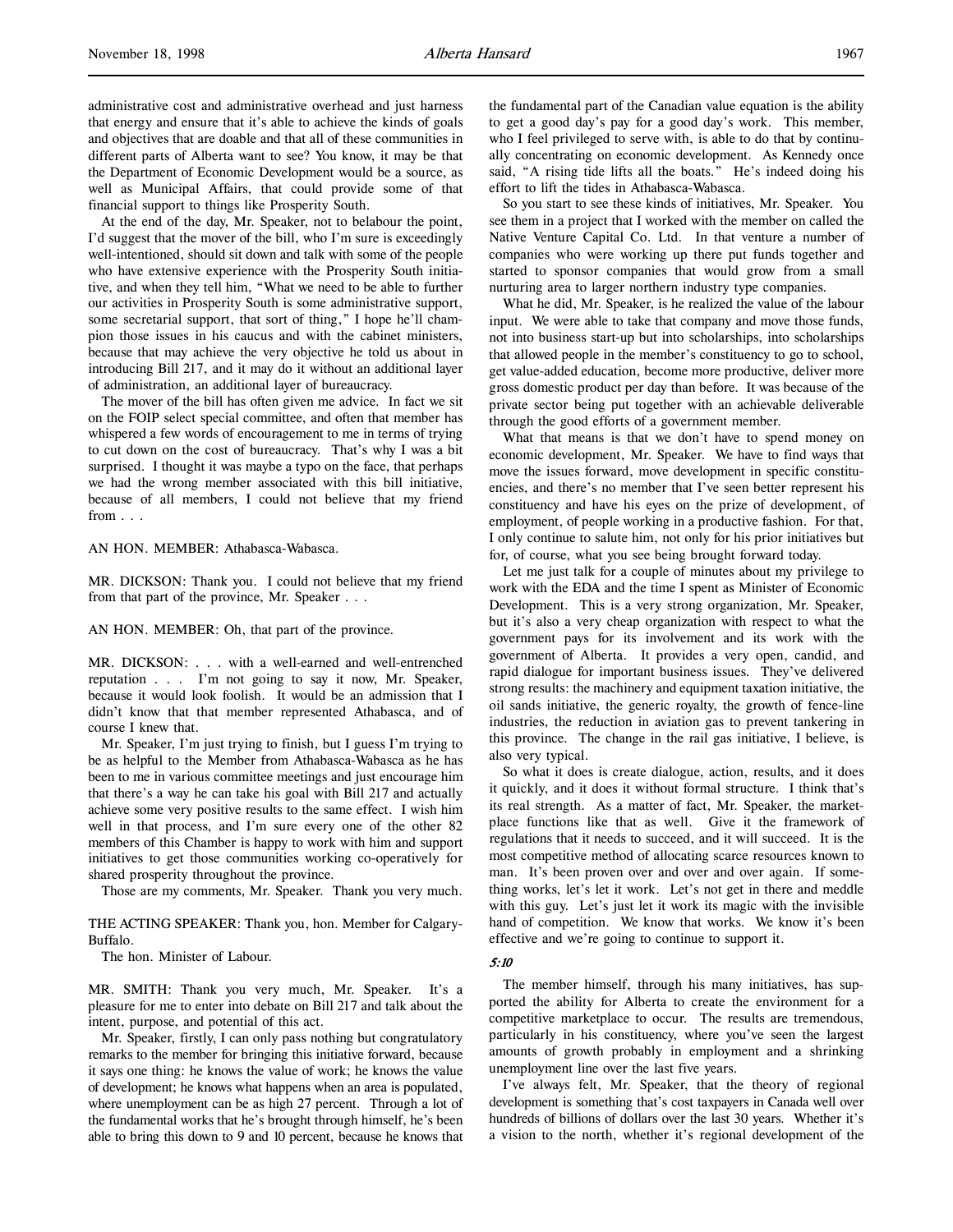Maritimes, whether it's a just society, call it what you will. I once took a course where you evaluated mergers and acquisitions, and they said, "If the chief executive officer ever uses the word vision in justifying why he made that acquisition, run away, because it will be failure."

What you've seen in Canada is we put money into regional development, and we decided to put square pegs into round holes. There's a reason why industries fail. There's a reason why there's a rust belt. There's a reason why there's growth in the sun belt. There's a reason why the knowledge-based economies are emerging, Mr. Speaker. It's not because we put taxpayers' money in isolated areas or that we take people and say: "Don't worry. We'll train you and everything. We'll move in this large bureaucracy à la Liberal Ottawa, and we'll be able to generate jobs and employment." It doesn't work. What works again and again is education: educating your workforce, providing a competitive environment, knowing that the marketplace works.

DR. WEST: Education. Competitive. Marketplace.

MR. SMITH: Noting that the Minister of Energy is prepared to help you at a moment's notice with kind comments. I swear there's a parrot in here.

Mr. Speaker there's no question in my mind about the value of the marketplace, the value of individual initiative, and the ability for this government simply to have the privilege of presiding over some of the largest growth figures in the history of the dominion in a competitive marketplace with minimal government involvement and maximum government compassion for its constituents. That's what I think this member has brought forward today.

THE ACTING SPEAKER: The hon. Member for Edmonton-Rutherford.

MR. WICKMAN: Thank you, Mr. Speaker. I want to speak on Bill 217 and add my comments. I'm of two minds on this particular bill. I'm sure that the member introducing the bill is very, very, sincere in trying to get further input from areas outside of the large urban centres. However, I have to look at the track record of this government and say to myself: "If Bill 217 did become law, would there be a serious intent for the government to follow through on it? Does the government really want citizen participation? Does the government go out of its way to encourage citizen participation? Does the government delegate authority decision-making to other bodies? Is it prepared to take the advice of other bodies?" That's where I have my difficulties.

If this government was truly, truly, committed to citizen participation, getting input from Albertans, we wouldn't be sitting in this House today debating Bill 37 because the government would be out there doing the right thing and getting the input. I'm drawing a comparison, Mr. Minister. The government would be out there getting input from Albertans as to how they feel on that particular one. If the government really believed in delegating authority, the government would heed the requests of the various municipalities throughout Alberta who have consistently asked for more decision-making authority. They are treated like a little brother to big government and big government kind of keeps them under their arm like, "You're our little children."

Municipalities have made it very, very, clear that they would like broader authority. They would like more opportunity to input the provincial government. They would want to work as a partnership. But, no, the provincial government hasn't done that. The provincial government hasn't allowed that opportunity to occur. So what

would lead us to believe, even if the concept of the regional economic development councils was established, that they would be productive in the sense that the government would listen to them, respect their advice, and follow through? Or would they just be token bodies there for show? That's my fear, that there would be token bodies there for show.

There are alternatives there at the present time that members have already spoken on. If we want to get some type of united or co-ordinated bodies, the regional planning boards that were there for years and years that were dismantled – one has to question why. Weren't they a viable body to bring municipalities together? Were they not? But they were, for whatever reason, disbanded. We see some municipalities that have collectively gotten together, and they do discuss problems of similar regional concerns, whether it be economic development, whether it be transportation. So that alternative is there as well. But if they do go through all that effort and come forward with recommendations and if the government simply tosses those recommendations out the door, it's meaningless. So we have to look at those alternatives that are presently there. The member himself, of course, is chairman of a body. What's it called? The Northern . . .

MRS. NELSON: The Northern Alberta Development Council.

MR. WICKMAN: Exactly. And there's an opportunity to develop economic happenings throughout the province that possibly aren't being utilized to the full extent at the present time. So while I commend the member for bringing forward a bill with some good intent, if that member were given the opportunity to act upon that bill in isolation, possibly some good would come out of it. However, even if it does go through the second reading stage into committee and is approved, is it a meaningless piece of legislation that sets up councils that simply aren't given the respect of government, as we see happening with municipal councils at the present time?

So the bottom line is, because of a lack of trust that I have in the goodwill of this government, as viable as this may seem, I hesitate to support it. I'm not convinced that the government would follow through and make those councils into productive, meaningful bodies that would in fact do some good rather than just be another level of bureaucracy that would not serve any valuable purpose.

On that point I'll conclude.

THE ACTING SPEAKER: Thank you, hon. member. The hon. Member for Lac La Biche-St. Paul.

MR. LANGEVIN: Thank you, Mr. Speaker. I would like to move adjournment of debate on Bill 217.

THE ACTING SPEAKER: The hon. Member for Lac La Biche-St. Paul has moved adjournment of debate on Bill 217. Having heard the motion by the hon. member, does the Assembly concur with that motion?

HON. MEMBERS: Agreed.

THE ACTING SPEAKER: Those opposed? That is carried. The hon. Deputy Government House Leader.

MRS. NELSON: Mr. Speaker, I move that we call it 5:30 and that we reconvene in the House at 8 o'clock this evening in Committee of the Whole.